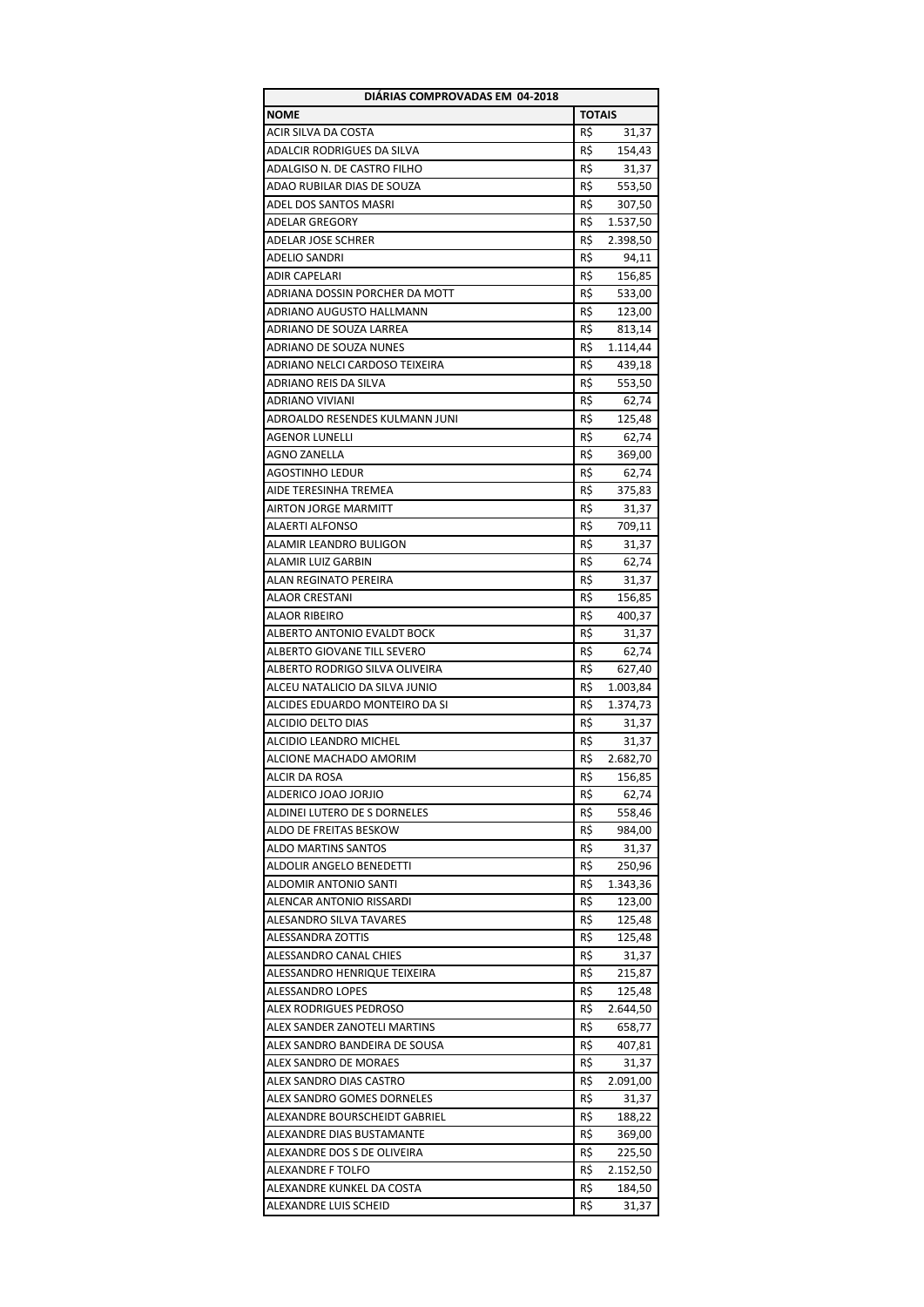| DIÁRIAS COMPROVADAS EM 04-2018       |               |          |
|--------------------------------------|---------------|----------|
| <b>NOME</b>                          | <b>TOTAIS</b> |          |
| ALEXANDRE MIETH DOS SANTOS           | R\$           | 2.030,74 |
| ALEXANDRE SILVA PRESTES SOUZA        | R\$           | 256,87   |
| ALEXANDRE SOKOLOV                    | R\$           | 564,66   |
| ALEXANDRE SOUZA SCHNEID              | R\$           | 156,85   |
| ALEXANDRE TEDESCO FARIAS             | R\$           | 4.305,00 |
| ALEXSANDER CERENTINI PACICO          | R\$           | 62,74    |
| ALEXSANDER MIRANDA                   | R\$           | 553,50   |
| ALEXSANDRO ZANETTE DOS SANTOS        | R\$           | 31,37    |
| ALFREDO LEONARDO GUEDES FULBER       | R\$           | 533,29   |
| ALHESTERTOLINO DOS S OLIVEIRA        | R\$           | 31,37    |
| ALIDA LETICIA ROCHA VAN D MAAT       | R\$           | 4,84     |
| <b>ALINE GARTNER</b>                 | R\$           | 188,22   |
| ALINE SCHERER DE ALVES               | R\$           | 309,98   |
| ALISSON AFONSO AVELINO               | R\$           | 1.537,50 |
| <b>ALISSON CLEITON KUBIAKI</b>       | R\$           | 125,48   |
| ALLAN DROESCHER FERREIRA             | R\$           | 4.489,50 |
| ALMIR JOSE LUDWIG OSMARI             | R\$           | 125,48   |
| <b>ALOISIO SCHNEIDER</b>             | R\$           | 282,33   |
| <b>ALVARO AUGUSTO STEFFEN TORRES</b> | R\$           | 376,44   |
| <b>ALVARO LEITE FERNANDES</b>        | R\$           | 1.821,07 |
| ALVARO VELASQUES ESPELOCIM           | R\$           | 123,00   |
| <b>AMANDA MARTINS MAFASSIOLLI</b>    |               |          |
| AMANDA TROVO AMARAL                  | R\$           | 31,37    |
|                                      | R\$           | 31,37    |
| AMAURI PASINI ROSSO                  | R\$           | 31,37    |
| ANA BEATRIZ N MITTELSTAEDT           | R\$           | 247,24   |
| ANA CAROLINA ABI RODRIGUES           | R\$           | 990,83   |
| ANA LUCIA CANTARELLI                 | R\$           | 430,50   |
| ANA MARIA PRESTES BRUM DA SILV       | R\$           | 62,74    |
| ANA MARILIGE CORNELI                 | R\$           | 156,85   |
| ANA PAULA BENETTI PACHECO            | R\$           | 62,74    |
| ANA PAULA LUCIO GARCIA PIRES         | R\$           | 94,11    |
| ANA PAULA MORAES REYES               | R\$           | 94,11    |
| ANA PAULA NUNES MACHADO              | R\$           | 430,50   |
| ANA ROSELI GATTO                     | R\$           | 156,85   |
| <b>ANACLETO SOLETTI</b>              | R\$           | 125,48   |
| ANDERSON MATIAS KONZEN               | R\$           | 184,50   |
| ANDERSON MEDINA FONSECA              | R\$           | 345,07   |
| <b>ANDERSON SODRE</b>                | R\$           | 439,18   |
| ANDRE BASSUALDO SOARES               | R\$           | 31,37    |
| ANDRE BELTRAO FINAMOR                | R\$           | 184,50   |
| ANDRE DA MOTTA MONTAGNER             | R\$           | 125,48   |
| ANDRE DA SILVA FERREIRA              | R\$           | 94,11    |
| ANDRE FABIANO DA SILVA CHAVES        | R\$           | 215,87   |
| ANDRE LIMA DE LIMA                   | R\$           | 31,37    |
| ANDRE LUIS DA SILVA OLIVEIRA         | R\$           | 31,37    |
| ANDRE LUIS DE CAMPOS                 | R\$           | 596,03   |
| ANDRE LUIS DE LIMA ORGUISSA          | R\$           | 31,37    |
| ANDRE LUIS GUERRA                    | R\$           | 62,74    |
| ANDRE LUIS MACHADO MOREIRA           | R\$           | 830,87   |
| ANDRE LUIS MAURICIO DOS SANTOS       | R\$           | 984,00   |
| ANDRE LUIZ KUHN                      | R\$           | 31,37    |
| ANDRE NOETZOLD SCHEFFER              | R\$           | 1.168,50 |
| ANDRE PEREIRA DE ARAUJO              | R\$           | 564,66   |
| ANDRE SERAFIN                        | R\$           | 188,22   |
| ANDRE VIANA                          | R\$           | 2.091,00 |
| ANDRE ZARPELON DA SILVA              | R\$           | 1.107,00 |
| ANDREA BANDEIRA SANCHES              | R\$           | 31,37    |
| ANDREA DE ARAUJO BORGES              | R\$           | 501,92   |
| ANDREI MOREIRA VASSALLI              | R\$           | 31,37    |
| ANDREIA LUIZA DA SILVA               | R\$           | 501,92   |
| ANDREIA MEDIANEIRA MARIN LORO        | R\$           | 2,42     |
|                                      |               |          |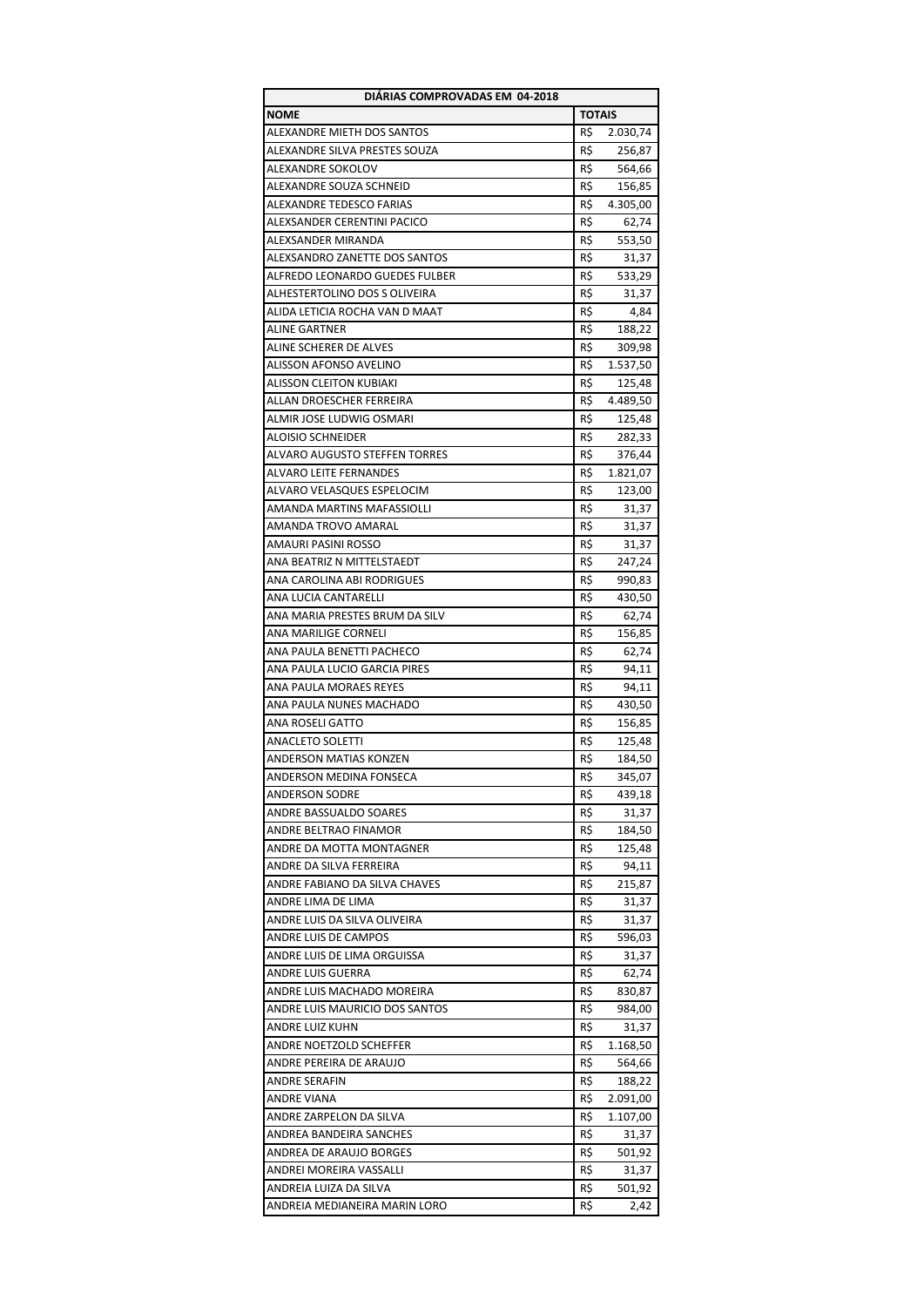| DIÁRIAS COMPROVADAS EM 04-2018        |               |          |  |  |
|---------------------------------------|---------------|----------|--|--|
| <b>NOME</b>                           | <b>TOTAIS</b> |          |  |  |
| ANDREIA VARGAS DOS SANTOS             | R\$           | 156,85   |  |  |
| ANDRESSA REINHEIMER BERNARDES         | R\$           | 31,37    |  |  |
| ANDREY REICHELT AZAMBUJA              | R\$           | 1.917,66 |  |  |
| ANDRIGO JAMUR DA SILVA                | R\$           | 658,77   |  |  |
| ANDRISA PEREIRA                       | R\$           | 31,37    |  |  |
| ANDRIZIA DE FREITAS JUNGES            | R\$           | 31,37    |  |  |
| ANELIZE BELLIO TEIXEIRA               | R\$           | 62,74    |  |  |
|                                       |               |          |  |  |
| ANETE CRISTINE K. PINA                | R\$           | 430,50   |  |  |
| ANGELA BEATRIZ DE SOUZA STORCH        | R\$           | 4.305,00 |  |  |
| ANGELA BORCHARTT LEMES                | R\$           | 184,50   |  |  |
| ANGELA COCIO MARTINS                  | R\$           | 247,24   |  |  |
| ANGELA PEDRETTI                       | R\$           | 31,37    |  |  |
| ANGELICA SOUZA DA SILVEIRA RIT        | R\$           | 31,37    |  |  |
| ANGELITA PINHEIRO ROSA                | R\$           | 125,48   |  |  |
| ANGELO ALVES WILLRICH                 | R\$           | 376,44   |  |  |
| ANGELO FANTONI                        | R\$           | 345,07   |  |  |
| ANGELO SCHWARZ                        | R\$           | 3.136,50 |  |  |
| ANNA LUCIA CASSALES MARQUEZAN         | R\$           | 62,74    |  |  |
| ANTONIO ARENARE JUNIOR                | R\$           | 553,50   |  |  |
| ANTONIO AUGUSTO R DE FREITAS          | R\$           | 62,74    |  |  |
| ANTONIO CARLOS CARATI GENERALI        | R\$           | 31,37    |  |  |
| ANTONIO CARLOS DE BORBA               | R\$           | 627,40   |  |  |
| ANTONIO CARLOS DE MORAIS              | R\$           |          |  |  |
|                                       |               | 1.783,50 |  |  |
| <b>ANTONIO CARLOS MARTINS</b>         | R\$           | 94,11    |  |  |
| ANTONIO CARLOS PINTO DA SILVA         | R\$           | 62,74    |  |  |
| ANTONIO CARLOS TORRES FERREIRA        | R\$           | 553,50   |  |  |
| ANTONIO CARLOS VEIGA                  | R\$           | 313,70   |  |  |
| ANTONIO CARLOS VULFE NOTZOLD          | R\$           | 31,37    |  |  |
| ANTONIO GILBERTO N DE OLIVEIRA        | R\$           | 31,37    |  |  |
| ANTONIO LUIZ NOGUEIRA JUNIOR          | R\$           | 342,96   |  |  |
| <b>ANTONIO MARCOS DEMOLINER</b>       | R\$           | 31,37    |  |  |
| ANTONIO MARCOS PAGANI DUARTE          | R\$           | 62,74    |  |  |
| ANTONIO RICARDO CANDIDO               | R\$           | 2.275,50 |  |  |
| ANTONIO ROBERTO MACHADO SILVEI        | R\$           | 564,66   |  |  |
| <b>ANTONIO RODOLFO FERNANDES JUNI</b> | R\$           | 31,37    |  |  |
| ANTONIO TADEU ADAMI                   | R\$           | 31,37    |  |  |
| <b>ARGEMIRO GALVES</b>                | R\$           | 219,59   |  |  |
|                                       |               |          |  |  |
| ARIEL FABIANO CARDOSO                 | R\$           | 376,44   |  |  |
| ARMIN NERI HAUPT                      | R\$           | 62,74    |  |  |
| ARY SA DE FIGUEIREDO                  | R\$           | 382,35   |  |  |
| ATHOS BATISTA BRASIL DA SILVA         | R\$           | 307,50   |  |  |
| AUGUSTO CESAR N RODRIGUES             | R\$           | 184,50   |  |  |
| AUGUSTO MORELLO CASTEGNARO            | R\$           | 62,74    |  |  |
| BARBARA CRISTINA BUHL POTT            | R\$           | 94,11    |  |  |
| BRASIL GONZAGA KLIPPEL                | R\$           | 62,74    |  |  |
| <b>BRUNA NORA ROGOSKI</b>             | R\$           | 307,50   |  |  |
| BRUNA STANGHERLIN OLIVEIRA            | R\$           | 1.202,65 |  |  |
| <b>BRUNO BARBOSA BARRETO</b>          | R\$           | 62,74    |  |  |
| BRUNO DOS SANTOS BRAUN                | R\$           | 909,73   |  |  |
| BRUNO FRANCISCO DA SILVA PANIC        | R\$           | 219,59   |  |  |
| BRUNO GONCALVES DE OLIVEIRA           | R\$           | 313,70   |  |  |
| <b>BRUNO RAFAEL SCHMITZ</b>           | R\$           | 62,74    |  |  |
|                                       |               |          |  |  |
| <b>BRUNO SAMUEL SCHONS</b>            | R\$           | 31,37    |  |  |
| <b>CAETANA VENTER</b>                 | R\$           | 278,61   |  |  |
| CALEBE CRISTO DE OLIVEIRA             | R\$           | 31,37    |  |  |
| CANDIDO ERLI ROCHA LIMA JUNIOR        | R\$           | 188,22   |  |  |
| CARINA OLIVEIRA DA CUNHA              | R\$           | 31,37    |  |  |
| CARLA ADRIANA VRIELINK                | R\$           | 31,37    |  |  |
| CARLA DE LIMA VASQUES                 | R\$           | 543,85   |  |  |
| CARLA FEISTAUER                       | R\$           | 31,37    |  |  |
| CARLA REGINA MANN                     | R\$           | 31,37    |  |  |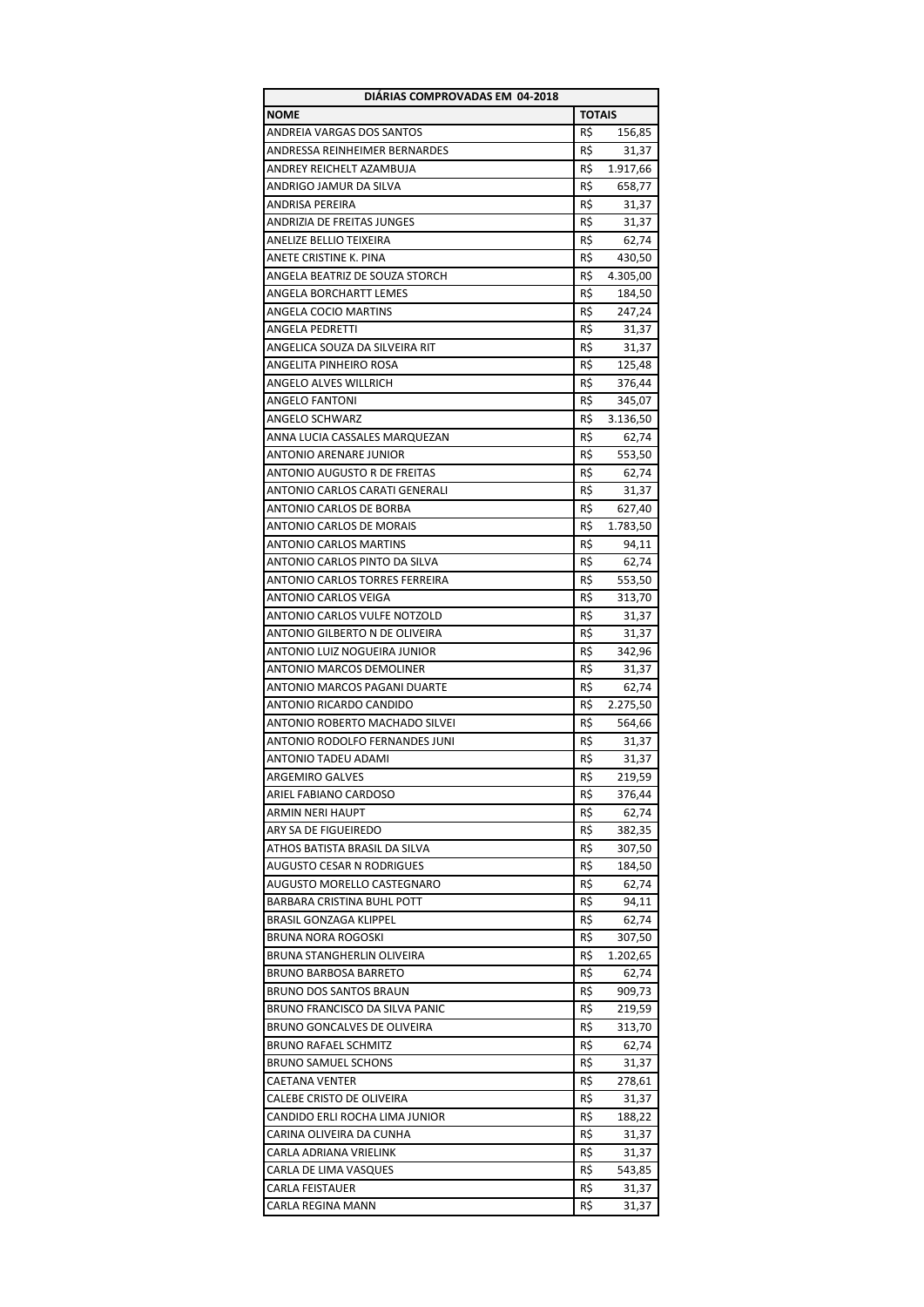| DIARIAS COMPROVADAS EM 04-2018    |               |          |  |
|-----------------------------------|---------------|----------|--|
| <b>NOME</b>                       | <b>TOTAIS</b> |          |  |
| CARLOS ADROVANE CHARAO JOBIM      | R\$           | 62,74    |  |
| <b>CARLOS AFONSO KRAEMER</b>      | R\$           | 31,37    |  |
| <b>CARLOS ALBERTO A DE NEQUE</b>  | R\$           | 188,22   |  |
| <b>CARLOS ALBERTO ALVES</b>       | R\$           | 470,55   |  |
| CARLOS ALBERTO BERTUOL MACHADO    | R\$           | 518,59   |  |
| <b>CARLOS ALBERTO GIRARDI</b>     | R\$           | 31,37    |  |
| <b>CARLOS ALBERTO KUNZLER</b>     | R\$           | 31,37    |  |
| CARLOS ALBERTO SOARES ANTUNES     | R\$           | 553,50   |  |
| CARLOS ALEXANDRE P DOS SANTOS     | R\$           | 31,37    |  |
| <b>CARLOS ANDRE GOMES GULARTE</b> | R\$           | 2.091,00 |  |
| <b>CARLOS AUGUSTO SOARES</b>      | R\$           | 1.384,37 |  |
| CARLOS BENJAMIN DE M COSTA        | R\$           | 31,37    |  |
| CARLOS BIBIANO DALLA N. BORGES    | R\$           | 184,50   |  |
| CARLOS CEZAR MENNET LEAL          | R\$           |          |  |
| CARLOS DANIEL MAZONI MENDES       |               | 313,70   |  |
|                                   | R\$           | 395,71   |  |
| CARLOS EDUARDO BARBOSA            | R\$           | 1.107,00 |  |
| CARLOS EUGENIO SCALCO DE FRAGA    | R\$           | 156,85   |  |
| CARLOS MARCIO GALARCA PEREIRA     | R\$           | 313,70   |  |
| CARLOS MOISES DA SILVA FLORES     | R\$           | 125,48   |  |
| CARLOS R SCHERER GONZALVEZ        | R\$           | 62,74    |  |
| CARLOS UBIRAJARA M.GARCIA         | R\$           | 683,33   |  |
| CARMEN LUCIA DAVILA SCHUTTZ       | R\$           | 307,50   |  |
| CAROLINA COIMBRA MOSTARDEIRO      | R\$           | 31,37    |  |
| CASSIA JOSIANE RODRIGUES SOARE    | R\$           | 31,37    |  |
| CASSIANE LAGEMANN                 | R\$           | 62,74    |  |
| CASSIANO CAMERA                   | R\$           | 1.694,66 |  |
| <b>CASSIANO DAL PONTE</b>         | R\$           | 125,48   |  |
| CASSIANO VINICIUS ZANARDI         | R\$           | 250,96   |  |
| <b>CASSIO CHAVES BERTOLDO</b>     | R\$           | 861,00   |  |
| <b>CASSIO EMANUEL OPPITZ</b>      | R\$           | 125,48   |  |
| CASSIO RENAN KRUGER               | R\$           | 31,37    |  |
| CATIA SIMONE ARAUJO               | R\$           | 1.107,00 |  |
| CATIANE MARISETE RAMBORGER ALV    | R\$           | 826,82   |  |
| <b>CELITO JOSE FORTE</b>          | R\$           | 407,81   |  |
| CELSO LUCIANO LYRIO DA SILVA      | R\$           | 31,37    |  |
| <b>CESAR AUGUSTO CONTIN</b>       | R\$           | 31,37    |  |
| <b>CESAR FERNANDO MARTINS</b>     | R\$           | 965,98   |  |
| CESAR LUIS BONNEBERGER            | R\$           | 1.003,84 |  |
| <b>CESAR SALVETTI</b>             | R\$           | 62,74    |  |
| <b>CESAR TORRES DE SOUZA</b>      | R\$           | 62,74    |  |
| <b>CHARLENE CRISTINA</b>          | R\$           | 470,55   |  |
| <b>CHARLES IVAIR JONER</b>        | R\$           | 2.331,09 |  |
| CHARLTON ALEX B. VAZ MARTINS      | R\$           | 31,37    |  |
| CHINAIBER OLIVEIRA ALVES          | R\$           | 188,22   |  |
| CHRISTIAN GARDA                   | R\$           | 31,37    |  |
| CILDO MARCOS VONTROBA             | R\$           | 1.107,00 |  |
| <b>CLAIRTON CAMINI</b>            | R\$           | 584,87   |  |
| <b>CLAIRTON PAULO SPOHR</b>       | R\$           | 31,37    |  |
| <b>CLAIRTON VIDI</b>              | R\$           | 94,11    |  |
| CLAITO ALMEIDA DORNELES           | R\$           | 31,37    |  |
| CLAITON ADRIANI D. FORTUNA        | R\$           | 676,50   |  |
| <b>CLAITON LUIZ FERREIRA</b>      | R\$           | 94,11    |  |
| CLARA DELAMARINA DE MORAES MIC    | R\$           | 430,50   |  |
| CLAUDENIR PINTO LEIVAS            | R\$           | 984,00   |  |
| CLAUDIA MARIA ACOSTA              | R\$           | 439,18   |  |
| CLAUDIA MARQUES VECOZZI           | R\$           |          |  |
|                                   | R\$           | 62,74    |  |
| CLAUDIA PIZZINATO FERRARI         |               | 739,23   |  |
| <b>CLAUDIA TERESA RODRIGUES</b>   | R\$           | 31,37    |  |
| CLAUDIO ANDRE CARDOSO             | R\$           | 4.305,00 |  |
| CLAUDIO BRAUN                     | R\$           | 470,55   |  |
| CLAUDIOMAR GONCALVES D SANTOS     | R\$           | 1.107,00 |  |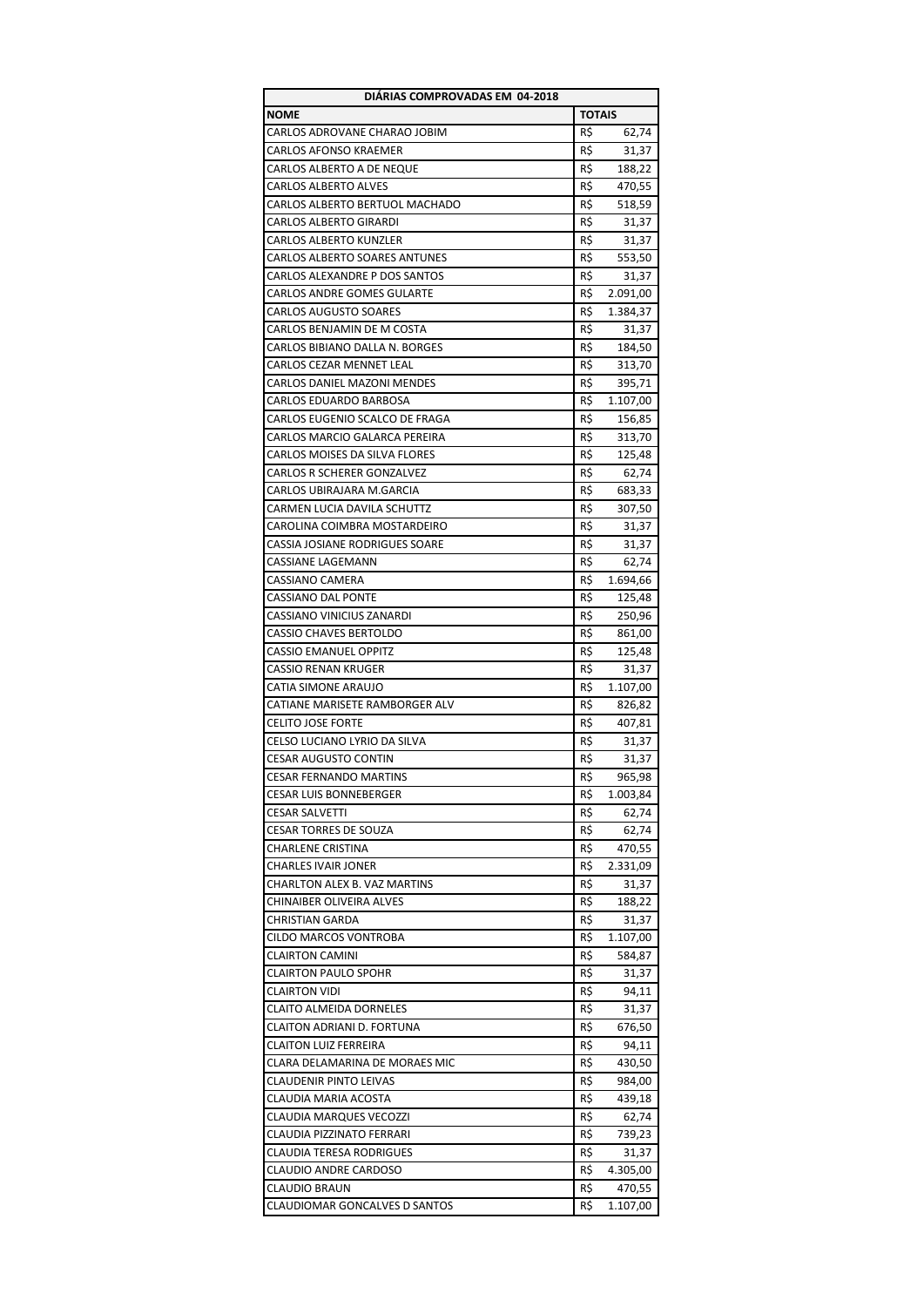| DIÁRIAS COMPROVADAS EM 04-2018      |               |          |  |
|-------------------------------------|---------------|----------|--|
| <b>NOME</b>                         | <b>TOTAIS</b> |          |  |
| CLAUDIOMIRO OLIVEIRA DE DEUS        | R\$           | 31,37    |  |
| CLAUDIOMIRO VAGNER DA SILVA         | R\$           | 94,11    |  |
| <b>CLAUDIR LUIZ ALVES</b>           | R\$           | 451,00   |  |
| <b>CLAUSIR MIGUEL ALVES</b>         | R\$           | 62,74    |  |
| <b>CLEBER CARDOSO FLORES</b>        | R\$           | 62,74    |  |
| <b>CLEBER MAZIERO</b>               | R\$           | 184,50   |  |
| <b>CLEDIR STURZBECHER RIBEIRO</b>   | R\$           | 721,51   |  |
| <b>CLEIMAR ROGERIO PRESOTTO</b>     | R\$           | 62,74    |  |
| <b>CLEITON DA SILVA MACHADO</b>     | R\$           | 937,38   |  |
| <b>CLEMIR ANTONIO MORAS</b>         |               |          |  |
|                                     | R\$           | 690,14   |  |
| CLEO PEREIRA MACHADO                | R\$           | 369,00   |  |
| <b>CLEOCIR BARBIERI</b>             | R\$           | 439,18   |  |
| <b>CLEOFAS DINAN WILMSEN</b>        | R\$           | 31,37    |  |
| CLEONE MARIA DE FRAGA FOFONKA       | R\$           | 25,69    |  |
| CLERIO BARBOSA DE OLIVEIRA          | R\$           | 180,96   |  |
| <b>CLERIO LUIS KIRST</b>            | R\$           | 188,22   |  |
| <b>CLESIO CARDOSO DOS SANTOS</b>    | R\$           | 553,50   |  |
| CLEUSA MARIA MACHADO CUNHA          | R\$           | 250,96   |  |
| CLORALIO HENRIQUE CAIMI             | R\$           | 31,37    |  |
| <b>CLOVIS ANTONIO RODRIGUES</b>     | R\$           | 31,37    |  |
| CLOVIS JOSE CASTELLO CARVALHO       | R\$           | 62,74    |  |
| CLOVIS RENAN ALVES DE OLIVEIRA      | R\$           | 62,74    |  |
| CLOVIS SCHNEIDER KRAEMER            | R\$           | 1.783,50 |  |
| <b>CRISTIAN GORGEN</b>              | R\$           | 250,96   |  |
| <b>CRISTIAN PEREIRA LOPES</b>       | R\$           | 31,37    |  |
| CRISTIAN ROSA DE FREITAS            | R\$           | 125,48   |  |
| <b>CRISTIAN SANTOS BORGES</b>       | R\$           | 31,37    |  |
| CRISTIAN ZINI                       | R\$           | 738,00   |  |
|                                     |               |          |  |
| CRISTIANE MACHADO LORENCI           | R\$           | 225,50   |  |
| CRISTIANE WAIKAMP DO AMARAL         | R\$           | 156,85   |  |
| CRISTIANO CARDOSO LOCATELI          | R\$           | 31,37    |  |
| CRISTIANO CESAR BOTTAN              | R\$           | 31,37    |  |
| <b>CRISTIANO COCHLAR DE MATOS</b>   | R\$           | 31,37    |  |
| CRISTIANO DE OLIVEIRA DOICO         | R\$           | 2.010,24 |  |
| CRISTIANO GOULART OLIVEIRA          | R\$           | 2.979,33 |  |
| CRISTIANO HUBER                     | R\$           | 584,87   |  |
| CRISTIANO LINO DE C. SEGUETTO       | R\$           | 553,50   |  |
| <b>CRISTIANO LUIS SCHMIDT</b>       | -R\$          | 553,50   |  |
| CRISTIANO MOREIRA MEDEIROS          | R\$           | 1.107,00 |  |
| CRISTIANO NUNES DE NEQUE            | R\$           | 94,11    |  |
| <b>CRISTIANO RODRIGUES DE JESUS</b> | R\$           | 31,37    |  |
| CRISTIANO WOLF                      | R\$           | 31,37    |  |
| CRISTINA FINAMOR FROTA              | R\$           | 62,74    |  |
| CRISTINA MERSONI                    | R\$           | 31,37    |  |
| DAGOBERTO SILVEIRA DA SILVA         | R\$           | 282,33   |  |
| DAIANA AZZOLINI CASAGRANDE          | R\$           | 658,77   |  |
| DAIANE CECCHIN RODRIGUES            | R\$           | 553,50   |  |
| DAIANE DA SILVA MOREIRA             | R\$           | 1.845,00 |  |
| DALMIRENE LEMES MUNHOZ              | R\$           | 62,74    |  |
| DALTO GOMES DA S FRAGA              | R\$           | 31,37    |  |
| DALTRO BATISTA QUEVEDO MORELLE      | R\$           | 62,74    |  |
|                                     | R\$           |          |  |
| DALTRO JERONIMO BERNARDES           |               | 31,37    |  |
| DALTRO PAULO ZAPAROLI               | R\$           | 94,11    |  |
| DALVANE DA ROSA BANDEIRA            | R\$           | 1.291,50 |  |
| DANIEL AZEVEDO GOULART              | R\$           | 219,59   |  |
| DANIEL DA COSTA                     | R\$           | 350,98   |  |
| DANIEL FARIAS JACINTO               | R\$           | 156,85   |  |
| DANIEL FOLLMANN                     | R\$           | 156,85   |  |
| DANIEL GARCIA                       | R\$           | 188,22   |  |
| DANIEL GONCALVES BOTELHO            | R\$           | 62,74    |  |
| DANIEL HENRIQUE DILKIN              | R\$           | 188,22   |  |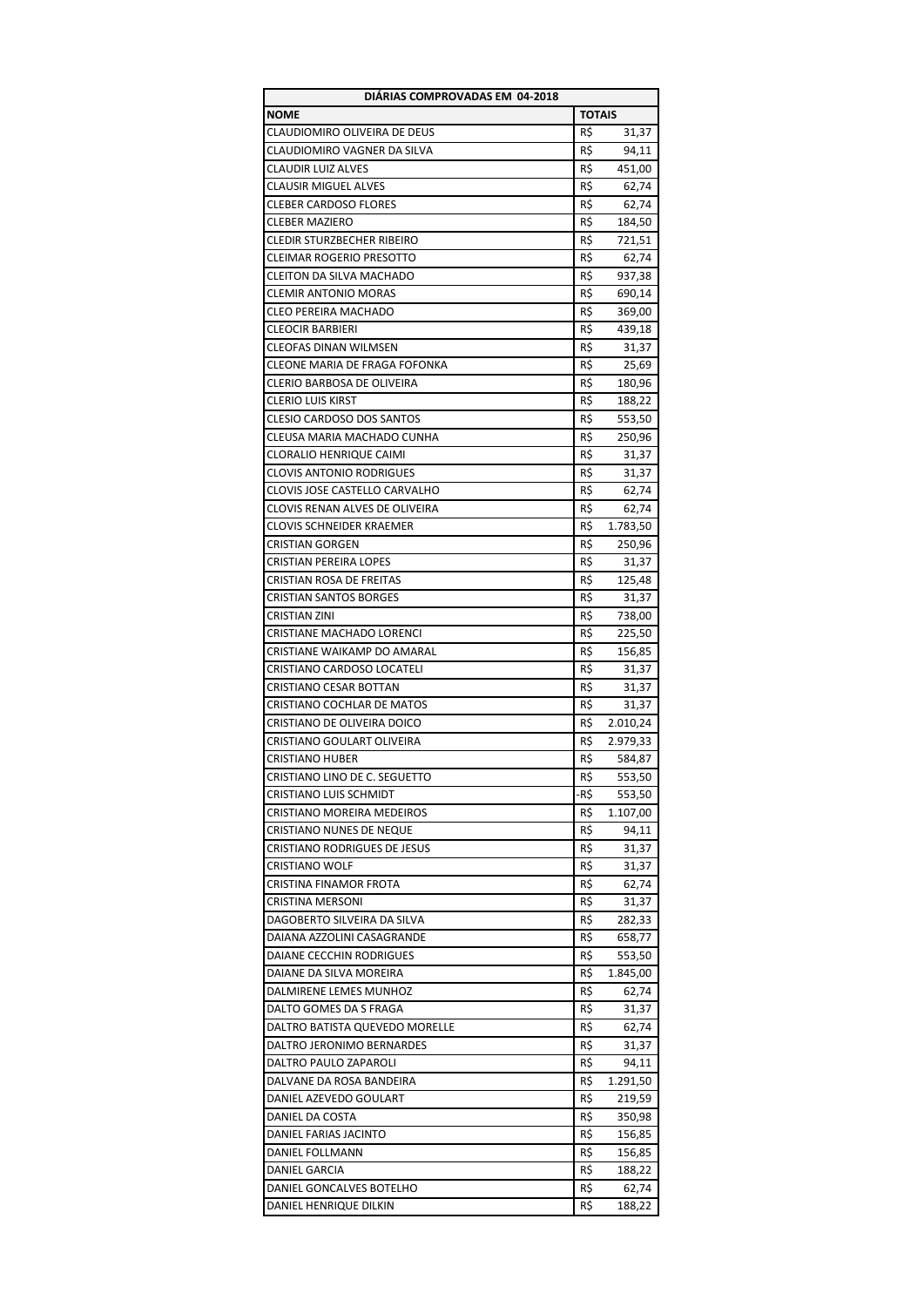| DIÁRIAS COMPROVADAS EM 04-2018   |               |          |  |
|----------------------------------|---------------|----------|--|
| <b>NOME</b>                      | <b>TOTAIS</b> |          |  |
| DANIEL LUIS KRACHEFSKI TEIXEIR   | R\$           | 31,37    |  |
| DANIEL PAULO GONCALVES           | R\$           | 31,37    |  |
| DANIEL POZZATTI                  | R\$           | 2.653,38 |  |
| DANIEL VITORIA PINHEIRO          | R\$           | 1.660,50 |  |
| DANIELA BRUCK MINUSSI            | R\$           | 31,37    |  |
| DANIELA SILVA DE CARVALHO        | R\$           | 2.644,50 |  |
| DANIELA VIEIRA SCARTAZZINI       | R\$           | 62,74    |  |
| DANIELE DE MORAIS GONCALVES      | R\$           | 984,00   |  |
| DARLAN KOLLET                    | R\$           | 125,48   |  |
| <b>DARLAN LORETO DORNELES</b>    | R\$           | 2.767,50 |  |
| <b>DAVI DA SILVA</b>             | R\$           | 313,70   |  |
| DAVI DE ALBERNAZ ARAUJO          | R\$           | 62,74    |  |
| DAVI GREQUE LUCAS                | R\$           | 922,50   |  |
| DAVID PAULO HEPP                 | R\$           |          |  |
|                                  |               | 156,85   |  |
| DEBORA MARIA DOS SANTOS          | R\$           | 31,37    |  |
| DEISE CAROLINE ALBIERO MARCAL    | R\$           | 62,74    |  |
| <b>DEISE PEREIRA MACHADO</b>     | R\$           | 1.264,16 |  |
| <b>DEIVID LUIS PETRY</b>         | R\$           | 94,11    |  |
| DEIVID WAIDE PADILHA             | R\$           | 31,37    |  |
| DEIVIDE ALISSON WINTER           | R\$           | 94,11    |  |
| <b>DEIZER GONCALVES FOLETTO</b>  | R\$           | 300,66   |  |
| DELAMAR CARDOSO DA SILVA         | R\$           | 307,50   |  |
| <b>DELSO FRANCISCO ZWIRTES</b>   | R\$           | 407,20   |  |
| DELVINO CASAMALI                 | R\$           | 31,37    |  |
| DENISE GRACIELI SCHALLEMBERGER   | R\$           | 156,85   |  |
| DENIZ BATISTA DE FREITAS         | R\$           | 3.102,33 |  |
| DERLEI DORNELLES JACQUES         | R\$           | 62,74    |  |
| DESYREE BATISTA RIBEIRO          | R\$           | 62,74    |  |
| DIEGO ADRIANO WENDT PUNTEL       | R\$           | 62,74    |  |
| DIEGO BRIAO DIAS                 | R\$           | 553,50   |  |
| DIEGO COLOMBO SANA               | R\$           | 867,20   |  |
| DIEGO DA SILVA MOREIRA           | R\$           | 31,37    |  |
| DIEGO DOS REIS DAKAN             | R\$           | 94,11    |  |
| <b>DIEGO MATOS VENES</b>         | R\$           | 31,37    |  |
| DIEGO MENTA                      | R\$           | 564,66   |  |
| <b>DIEGO NEVES SOARES</b>        | R\$           | 658,77   |  |
| <b>DIEGO RENAN SANTIN</b>        | R\$           | 596,03   |  |
| DIEGO STRIEDER                   | R\$           | 1.107,00 |  |
| DIEGO TURCATO DUARTE             | R\$           | 984,00   |  |
| DIEGO VAZ PAIXAO                 | R\$           | 615,00   |  |
| DIELI DORNELLES BRAGA CAMPAGNE   | R\$           | 62,74    |  |
| DILMAR COLISSI                   | R\$           | 188,22   |  |
| <b>DILNEI GOMES DUARTE</b>       | R\$           | 156,85   |  |
| <b>DIMITRY NARDI</b>             | R\$           | 31,37    |  |
| <b>DIOGO GUIMARAES GONCALVES</b> | R\$           | 31,37    |  |
| DIOGO PARISE BENVEGNU            | R\$           | 94,11    |  |
| DIOGO PEREIRA DA SILVEIRA        | R\$           | 125,48   |  |
| <b>DIONATAN FECK DIAS</b>        | R\$           | 345,07   |  |
| DIONATHAN DOS SANTOS SOARES      | R\$           | 721,51   |  |
| DIONISIO LANIUS                  | R\$           | 2.644,50 |  |
| <b>DIONISIO LUIZ RIGOTTI</b>     | R\$           | 219,59   |  |
| DIONISIO PEDO                    | R\$           | 62,74    |  |
| DIRCEU CHAVIER                   | R\$           | 156,85   |  |
| DIRLEI LUIZ BONCOSKI BRIZOLA     | R\$           | 62,74    |  |
|                                  |               |          |  |
| DIULIANO PAVLAK DAMASCENO        | R\$           | 154,43   |  |
| DOMINGOS SAVIO DE FARIAS         | R\$           | 738,00   |  |
| DOUGLAS DA SILVA GAMBA           | R\$           | 533,29   |  |
| DOUGLAS DE CARVALHO              | R\$           | 1.660,50 |  |
| DOUGLAS ELIAS CARVALHO           | R\$           | 31,37    |  |
| DOUGLAS FRANCO BEDINOTO          | R\$           | 184,50   |  |
| DOUGLAS SCHEREN                  | R\$           | 861,00   |  |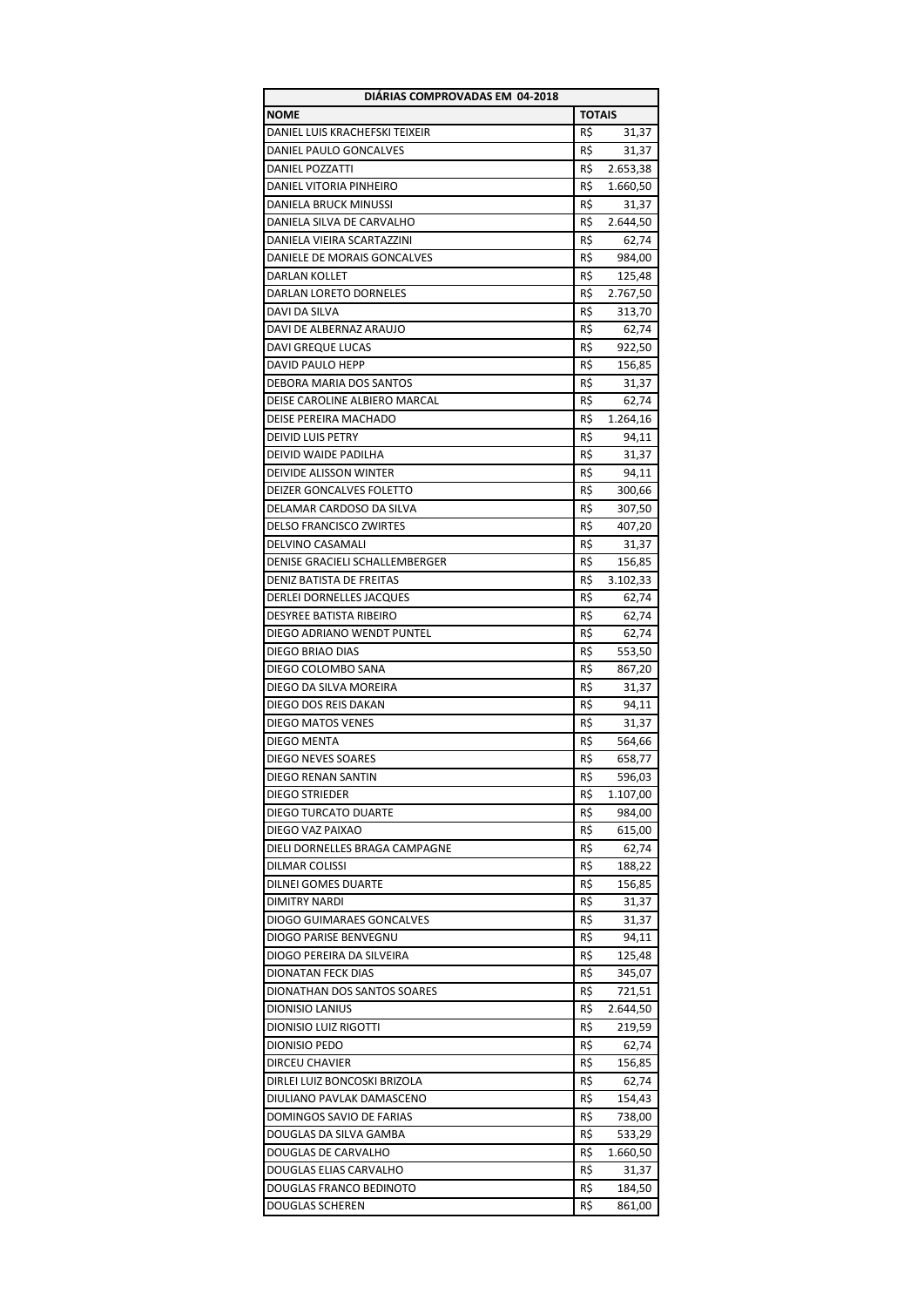| DIARIAS COMPROVADAS EM 04-2018   |               |          |  |
|----------------------------------|---------------|----------|--|
| <b>NOME</b>                      | <b>TOTAIS</b> |          |  |
| DULCAMAR ELISANDRO CONCEICAO     | R\$           | 430,50   |  |
| EBER CLAITON DE SOUZA VALLES     | R\$           | 250,96   |  |
| <b>EDELMAR DOS SANTOS TOPA</b>   | R\$           | 376,44   |  |
| <b>EDEMAR ANTONIO BURATTI</b>    | R\$           | 94,11    |  |
| <b>EDEMILSON PROVENSI</b>        | R\$           | 307,50   |  |
| <b>EDENILSO ENIO PRESCENDO</b>   | R\$           | 31,37    |  |
| EDER ALMEIDA FILHO               | R\$           | 31,37    |  |
| EDER LUIS PINTO BERTUOL          | R\$           | 156,85   |  |
| EDER MACHADO MORAES              | R\$           | 1.076,87 |  |
| <b>EDERSON ALMEIDA</b>           | R\$           | 1.297,70 |  |
| EDEVALDO ANTONIO M TRAMONTIN     | R\$           | 278,61   |  |
| EDILON MORESCO JUNIOR            | R\$           | 225,50   |  |
| EDIMAR JOSE MARIO                | R\$           | 524,61   |  |
|                                  |               |          |  |
| EDINELSON CARLOS DOS S LIMA      | R\$           | 1.660,50 |  |
| EDISON JORGE SILVEIRA PALACIO    | R\$           | 2.214,00 |  |
| EDISON LACERDA MOURA             | R\$           | 62,74    |  |
| <b>EDMILSON RODRIGUES VIEGAS</b> | R\$           | 430,50   |  |
| EDSON ADAO FERREIRA DA SILVA     | R\$           | 31,37    |  |
| <b>EDSON BEMFICA QUILES</b>      | R\$           | 31,37    |  |
| EDSON CASTILHO B DE CASTRO       | R\$           | 31,37    |  |
| EDSON JOSBENTI GOTTARDO          | R\$           | 62,74    |  |
| <b>EDSON JOSE SCHNEIDER</b>      | R\$           | 431,74   |  |
| EDSON LUIS DA SILVA              | R\$           | 31,37    |  |
| EDSON MARIAO OLIVEIRA PITUCO     | R\$           | 940,20   |  |
| <b>EDSON NESTOR EMMEL</b>        | R\$           | 1.968,00 |  |
| EDSON VALDENES AIRES DE FRAGA    | R\$           | 31,37    |  |
| EDU DA SILVA MARQUES             | R\$           | 219,59   |  |
| EDUARDO BACIGALUZ GUIMARAES      | R\$           | 375,83   |  |
| EDUARDO BARBOSA CARVALHO         | R\$           | 337,18   |  |
| EDUARDO BIANCHI NETO             | R\$           | 288,24   |  |
| EDUARDO BORBA DE LEMOS           | R\$           | 922,50   |  |
| EDUARDO FERREIRA DE OLIVEIRA     | R\$           | 31,37    |  |
| <b>EDUARDO FERREIRA FILHO</b>    | R\$           | 125,48   |  |
| EDUARDO JORGE DE QUEVEDO         | R\$           | 94,11    |  |
| EDUARDO LEAL DE B FARIAS         | R\$           | 307,50   |  |
| <b>EDUARDO MARTINS NUNES</b>     | R\$           | 962,55   |  |
| <b>EDUARDO ORLANDINI</b>         | R\$           | 184,50   |  |
| <b>EDUARDO PEREIRA ALVES</b>     | R\$           | 3.076,24 |  |
| <b>EDUARDO RAGUSE QUADROS</b>    | R\$           | 31,37    |  |
| EDUARDO RAMALHO TOWNSEND         | R\$           | 282,33   |  |
| EDUARDO RAMOS BORBA              | R\$           | 31,37    |  |
| EDUARDO RAMOS DA SILVA           | R\$           | 1.230,00 |  |
| <b>EDUINO HOFFERBER</b>          | R\$           | 94,11    |  |
| <b>EGON ROBERTO TIETZ</b>        | R\$           | 250,96   |  |
| ELADIO LUIZ RIOS SOUZA           | R\$           | 2.398,50 |  |
| <b>ELAINE KIRSCH</b>             | R\$           | 62,74    |  |
| ELANDRO WOZEAK CANIELA           | R\$           |          |  |
| ELDER DA LUZ DIAS                |               | 94,11    |  |
|                                  | R\$           | 62,74    |  |
| ELDER PEREIRA BONORINO           | R\$           | 1.325,35 |  |
| ELEDIANE MACHADO L KLASSMANN     | R\$           | 94,11    |  |
| ELEMAR ERENI WRUBEL              | R\$           | 62,74    |  |
| ELIANA BEATRIZ BISCHOFF          | R\$           | 313,70   |  |
| ELIANE ANDRIOLI MATOS MARAFON    | R\$           | 250,96   |  |
| ELIANE CAMILOTTI SONZA           | R\$           | 31,37    |  |
| ELIANE DE FATIMA BRUM DE SOUZA   | R\$           | 690,14   |  |
| ELIANE DUARTE LUCIANO            | R\$           | 62,74    |  |
| ELIANE LEMOS SANTOS              | R\$           | 62,74    |  |
| ELIANE PACHECO DE SOUZA          | R\$           | 31,37    |  |
| ELIANE PIFFERO GOULART           | R\$           | 307,50   |  |
| ELIANE RODRIGUES CASTILHO        | R\$           | 533,29   |  |
| ELIETE RAQUEL EIDELWEIN OLIVEI   | R\$           | 31,37    |  |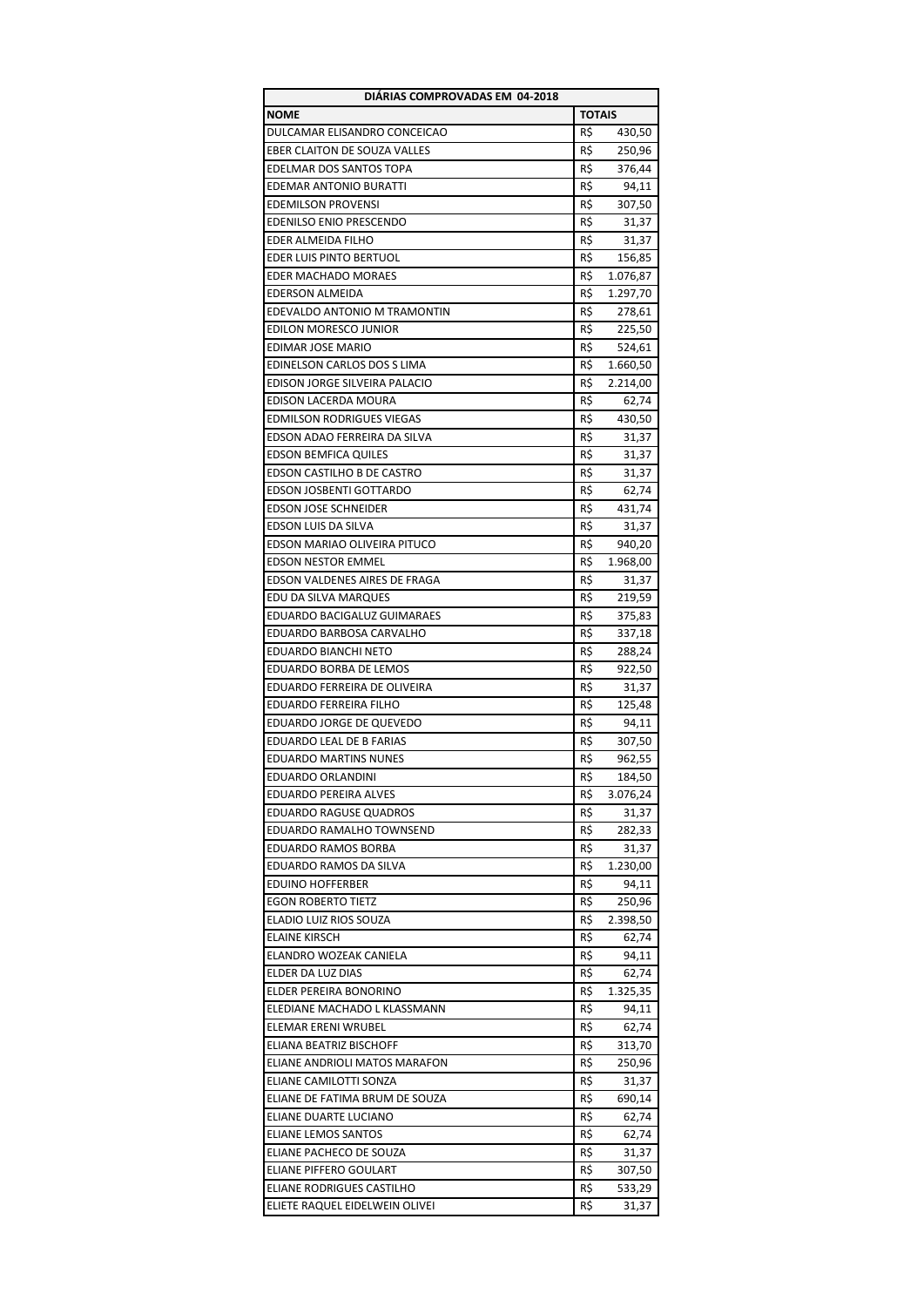| DIÁRIAS COMPROVADAS EM 04-2018   |               |          |  |
|----------------------------------|---------------|----------|--|
| <b>NOME</b>                      | <b>TOTAIS</b> |          |  |
| ELIEZER DA ROSA MORAIS           | R\$           | 125,48   |  |
| ELIEZER MULLER BLANK             | R\$           | 62,74    |  |
| ELISABETE ZASTROW                | R\$           | 31,37    |  |
| ELISANGELA MARCANTE DA SILVA     | R\$           | 683,33   |  |
| ELISANGELA NOETZOLD SCHEFFER     | R\$           | 313,70   |  |
| ELISETE TYSKA ZABIELA DA SILVA   | R\$           | 307,50   |  |
| <b>ELISEU BERNARDON</b>          | R\$           | 1.537,50 |  |
| <b>ELISIANE BOFF</b>             | R\$           | 31,37    |  |
| ELISIANE LAZZARE VIDORI          | R\$           | 94,11    |  |
| <b>ELLEN STEIN</b>               | R\$           | 564,66   |  |
| <b>ELOIR TADEU LEAL FAGUNDES</b> | R\$           | 225,50   |  |
| ELOISA DOBERSTEIN DE MOURA       | R\$           | 94,11    |  |
| ELSON BIANOR DA SILVA            | R\$           | 553,50   |  |
|                                  |               |          |  |
| <b>ELTON LEAL MOSSATE</b>        | R\$           | 1.387,16 |  |
| ELTON LUIZ ERNZEN                | R\$           | 31,37    |  |
| ELTON LUTHER NOGUEIRA            | R\$           | 1.537,50 |  |
| ELTON MARQUES DA ROSA            | R\$           | 564,66   |  |
| <b>ELTON VALMOR FRANCK</b>       | R\$           | 31,37    |  |
| EMERSON DA SILVEIRA ANTONINI     | R\$           | 345,07   |  |
| <b>EMERSON JOSE GOTTARDO</b>     | R\$           | 3.198,00 |  |
| EMERSON LUIS CHARAO JOBIM        | R\$           | 1.384,37 |  |
| EMERSON LUIZ DOS ANJOS PEREIRA   | R\$           | 608,16   |  |
| <b>EMERSON SOARES</b>            | R\$           | 31,37    |  |
| EMILIO OLIVEIRA DE OLIVEIRA      | R\$           | 984,00   |  |
| EMMANUEL AVANCINI SCHIAM         | R\$           | 1.968,00 |  |
| <b>ENDERSON LUIZ VIANA</b>       | R\$           | 307,50   |  |
| ENILSO JOSE SANTOS DE MEDEIROS   | R\$           | 31,37    |  |
| ENIO RIBEIRO DA SILVA            | R\$           | 31,37    |  |
| <b>ENIO RICARDO TELLES</b>       | R\$           | 1.049,22 |  |
| ERICO DA CUNHA NOGUEIRA          | R\$           | 31,37    |  |
| ERICO JORGE P DA SILVEIRA        | R\$           | 31,37    |  |
| ERONI DE AVILA FERREIRA LAGO     | R\$           | 31,37    |  |
| ESMAEL OLICIO DA SILVA           | R\$           | 31,37    |  |
| <b>EUCLIDES LAURO WENDLER</b>    | R\$           | 94,11    |  |
| EUGENIO PEREZ FERREIRA           | R\$           | 564,66   |  |
| EUGENIO RICARDO MAES             | R\$           | 1.968,00 |  |
| EULOGIO RODRIGUES ORNES FILHO    | R\$           | 31,37    |  |
| EUNIRA FAGUNDES DA SILVA         | R\$           | 184,50   |  |
| EURICO JANBASTIANI DA SILVA      | R\$           | 94,11    |  |
| <b>EVANDRO BOLZAN</b>            | R\$           | 687,37   |  |
| EVANDRO CARVALHO DA SILVA        | R\$           | 250,96   |  |
| EVANDRO DA SILVA                 | R\$           | 2.337,00 |  |
| EVANDRO DE OLIVEIRA              | R\$           | 62,74    |  |
| <b>EVANDRO KIEVEL</b>            | R\$           | 125,48   |  |
| EVANDRO LUIZ ALVES CARDOSO       | R\$           | 31,37    |  |
| EVANDRO MAURICIO DA C MELLO      | R\$           | 156,85   |  |
| EVANISE DOS SANTOS TEIXEIRA      | R\$           | 62,74    |  |
| EVERALDO BONORINO DOS SANTOS     | R\$           | 307,50   |  |
| EVERALDO VIEIRA DE SOUZA         | R\$           | 2.091,00 |  |
| EVERSON DOS SANTOS SOUZA         | R\$           | 533,29   |  |
| <b>EVERSON JOSE DUARTE</b>       | R\$           | 62,74    |  |
| EVERTO DA ROSA CAMARGO           | R\$           | 313,70   |  |
| <b>EVERTON CERATTI BONATTO</b>   | R\$           |          |  |
|                                  |               | 86,85    |  |
| <b>EVERTON DIAS PADILHA</b>      | R\$           | 31,37    |  |
| EVERTON LARA PERAZOLO            | R\$           | 50,73    |  |
| <b>EVERTON LUIZ B DOS SANTOS</b> | R\$           | 125,48   |  |
| FABIA JANAINA DE SOUZA GIBBON    | R\$           | 1.537,50 |  |
| FABIANA KOEHLER DO PRADO         | R\$           | 2.068,31 |  |
| <b>FABIANA MAIA SCHMIDT</b>      | R\$           | 31,37    |  |
| <b>FABIANA MARCOM KELLER</b>     | R\$           | 62,74    |  |
| FABIANE DE CASTRO RIBEIRO        | R\$           | 184,50   |  |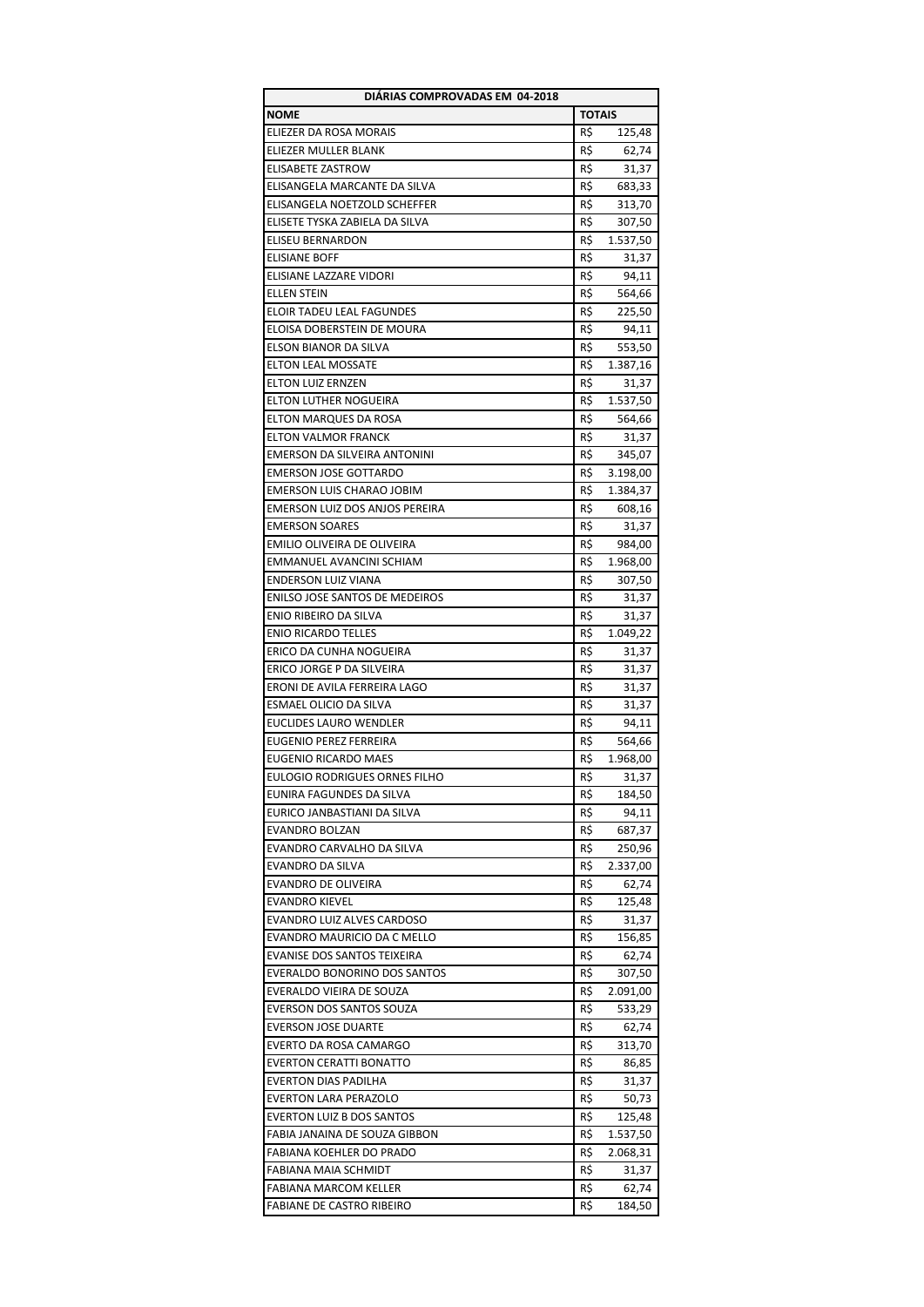| DIÁRIAS COMPROVADAS EM 04-2018        |               |          |  |
|---------------------------------------|---------------|----------|--|
| <b>NOME</b>                           | <b>TOTAIS</b> |          |  |
| <b>FABIANE HEGELE</b>                 | R\$           | 31,37    |  |
| <b>FABIANO CASSOL DE VARGAS</b>       | R\$           | 1.206,70 |  |
| <b>FABIANO DOS SANTOS SOARES</b>      | R\$           | 31,37    |  |
| <b>FABIANO MULLER MARTINS</b>         | R\$           | 1.168,50 |  |
| FABIO ALEX MARQUES DE SOUZA           | R\$           | 401,61   |  |
| <b>FABIO ALFREDO REDECKER</b>         | R\$           | 31,37    |  |
| <b>FABIO ARAUJO LOPES</b>             | R\$           | 1.168,50 |  |
| <b>FABIO AUGUSTO PEREIRA DE SOUZA</b> | R\$           | 1.414,50 |  |
| <b>FABIO BASTIANI PIAZER</b>          | R\$           | 621,20   |  |
| <b>FABIO BOERE BOTTLENDER</b>         | R\$           | 407,20   |  |
| <b>FABIO BRINGHENTI</b>               | R\$           |          |  |
|                                       |               | 601,33   |  |
| <b>FABIO FRANCO PINTO</b>             | R\$           | 31,37    |  |
| FABIO JOSE DA SILVA GIBBON            | R\$           | 3.444,00 |  |
| <b>FABIO JUNIOR DE VARGAS FRANCO</b>  | R\$           | 31,37    |  |
| <b>FABIO LUIS MATTES</b>              | R\$           | 1.660,50 |  |
| <b>FABIO LUIS RHODEN</b>              | R\$           | 1.477,24 |  |
| FABIO MARCELO DE PAULA PAVLAK         | R\$           | 1.169,74 |  |
| <b>FABIO MARCELO OLING</b>            | R\$           | 533,29   |  |
| <b>FABIO MARTINS DOS SANTOS</b>       | R\$           | 596,03   |  |
| <b>FABIO NETO DA SILVA BARCELOS</b>   | R\$           | 219,59   |  |
| <b>FABIO POLINO NEVES</b>             | R\$           | 156,85   |  |
| <b>FABIO RICARDO PINTO CANALS</b>     | R\$           | 1.906,50 |  |
| FABIO ROBERTO SANTANA DA SILVE        | R\$           | 188,22   |  |
| <b>FABIO ROYES REGADA</b>             | R\$           | 94,11    |  |
| <b>FABIO SOARES CASTELLO BRANCO</b>   | R\$           | 125,48   |  |
| <b>FABRICIO RAMOS SEGATTO</b>         | R\$           | 125,48   |  |
| <b>FABRICIO STENIO DE FREITAS BAR</b> | R\$           | 62,74    |  |
| <b>FATIMA LACI P FONSECA NUNES</b>    | R\$           | 683,33   |  |
| FELIPE AMADOR TAMANINI                | R\$           | 501,92   |  |
| <b>FELIPE ANTONIO MAINARDI</b>        | R\$           | 225,50   |  |
| FELIPE AUGUSTO BONZANINI              | R\$           | 466,83   |  |
| <b>FELIPE BRACHT</b>                  | R\$           | 62,74    |  |
|                                       |               |          |  |
| FELIPE CORDEIRO PANAZZOLO             | R\$           | 341,35   |  |
| FELIPE COSTA DA CUNHA                 | R\$           | 125,48   |  |
| FELIPE DE ALMEIDA MOTTA               | R\$           | 31,37    |  |
| <b>FELIPE HUFF</b>                    | R\$           | 125,48   |  |
| FELIPE LAMB WERNER                    | R\$           | 1.027,48 |  |
| FELIPE LORETO DO PRADO                | R\$           | 652,57   |  |
| FELIPE RIBEIRO DE FREITAS             | R\$           | 1.384,37 |  |
| FELIPE VIGNOL DA SILVA                | R\$           | 984,00   |  |
| FERNANDA MATOS PINTO DE SOUZA         | R\$           | 62,74    |  |
| FERNANDA PRUNZEL HOERLLE              | R\$           | 184,50   |  |
| FERNANDA SANTOS PESCADOR              | R\$           | 313,70   |  |
| FERNANDA SCHERER BRAUN                | R\$           | 31,37    |  |
| FERNANDA TEIXEIRA SILVEIRA            | R\$           | 450,99   |  |
| FERNANDO BOHRER DE OLIVEIRA           | R\$           | 156,85   |  |
| <b>FERNANDO CIRINEU S NARDON</b>      | R\$           | 184,50   |  |
| FERNANDO KULMAN BARRETO               | R\$           | 31,37    |  |
| <b>FERNANDO RODRIGUES</b>             | R\$           | 156,85   |  |
| FILIPE MACHADO NEVES                  | R\$           | 553,50   |  |
| FILIPE MINUSSI ROSSI                  | R\$           | 382,67   |  |
| <b>FLAVIO FERREIRA PRESSER</b>        | R\$           | 196,20   |  |
| <b>FLAVIO LUIZ KRAMPE</b>             | R\$           | 62,74    |  |
| <b>FLAVIO SONIMAR CAVALLI</b>         | R\$           | 2.644,50 |  |
| FLORIBAL DA CUNHA FIALHO              | R\$           | 1.107,00 |  |
| FLORICIO ALEXIS GOMES MIRANDA         | R\$           |          |  |
|                                       | R\$           | 4.059,00 |  |
| FRANCIELI ANDRESSA CAVALLI            |               | 1.845,00 |  |
| <b>FRANCINE BOTH</b>                  | R\$           | 94,11    |  |
| FRANCINI MADEIRA EUZEBIO              | R\$           | 62,74    |  |
| <b>FRANCISCO ANDRE DOS SANTOS</b>     | R\$           | 31,37    |  |
| FRANCISCO GERALDO GRASS DE ALM        | R\$           | 1.107,00 |  |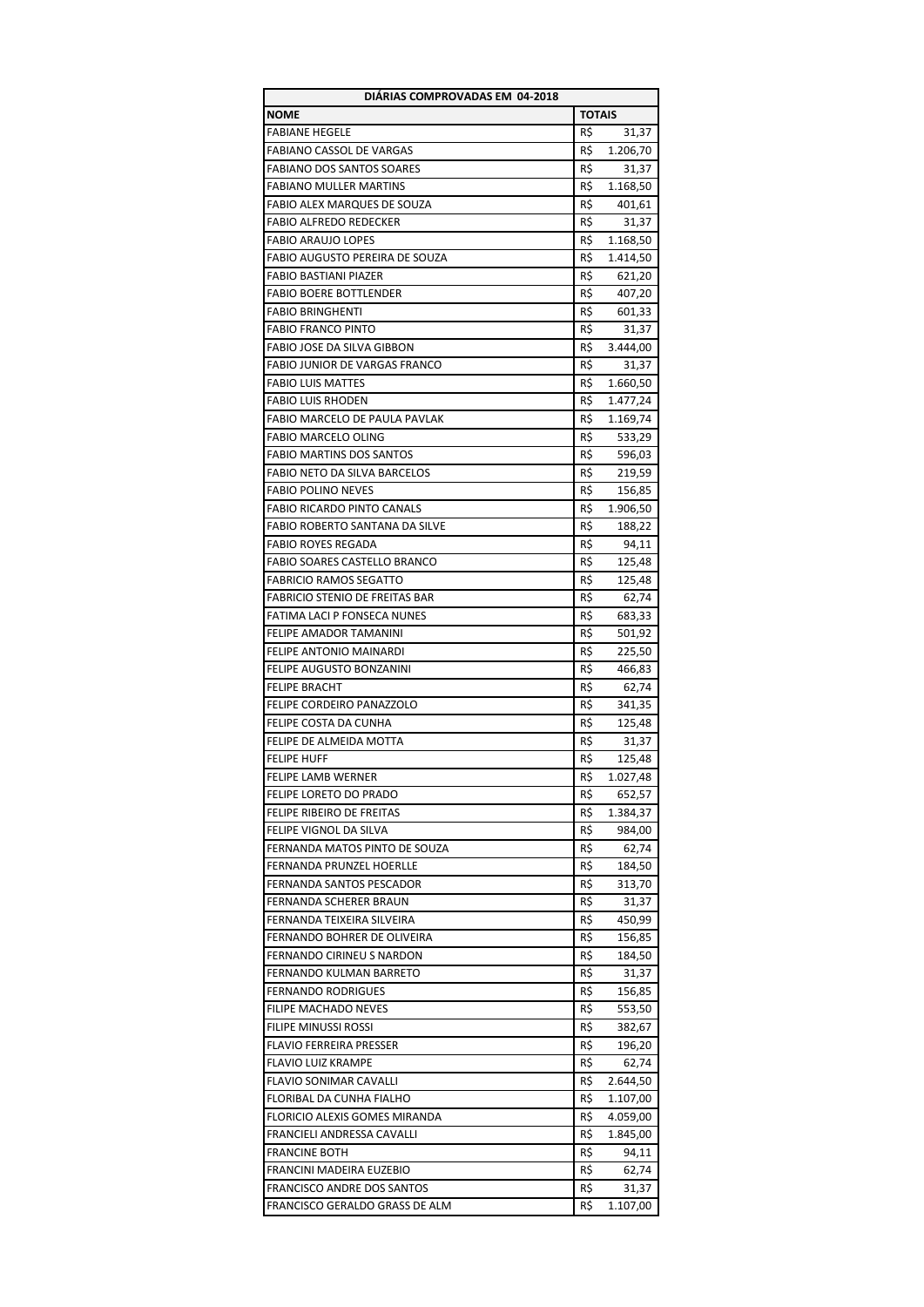| DIÁRIAS COMPROVADAS EM 04-2018        |               |          |  |
|---------------------------------------|---------------|----------|--|
| <b>NOME</b>                           | <b>TOTAIS</b> |          |  |
| <b>FRANCISCO RICARDO FAGUNDES</b>     | R\$           | 31,37    |  |
| <b>FRANKO TELOKEN</b>                 | R\$           | 94,11    |  |
| <b>GABRIEL AREND</b>                  | R\$           | 282,33   |  |
| <b>GABRIEL BIER VOLFF</b>             | R\$           | 31,37    |  |
| GABRIEL KAVITZ MOTTA DA SILVA         | R\$           | 156,85   |  |
| GABRIEL LISMAR MORGAN GREGORIO        | R\$           | 587,35   |  |
| <b>GABRIEL LUIZ VENCATO</b>           | R\$           | 31,37    |  |
| <b>GABRIEL ROSA DOS SANTOS</b>        | R\$           | 922,50   |  |
| <b>GABRIEL SILVA LORENCI</b>          | R\$           | 31,37    |  |
| GABRIELA DE LIMA                      | R\$           | 341,35   |  |
|                                       |               |          |  |
| GABRIELA DE MARCHI MARCOLAN           | R\$           | 31,37    |  |
| GABRIELA DECAVATA PAGOT               | R\$           | 139,20   |  |
| GARI BIBIANO DA ROSA CRIXEL           | R\$           | 31,37    |  |
| <b>GASPAR VICENTE BINSFELD</b>        | R\$           | 250,96   |  |
| <b>GELCY SCHNEIDER</b>                | R\$           | 219,59   |  |
| <b>GELSON LENZ</b>                    | R\$           | 1.168,50 |  |
| GEORGE CASALI DA SILVEIRA             | R\$           | 225,50   |  |
| <b>GEOVANE DELESKI ASSIS</b>          | R\$           | 345,07   |  |
| <b>GEOVANI ANDRE VAZ</b>              | R\$           | 2.124,85 |  |
| <b>GERALDO NICOLAU FONTOURA</b>       | R\$           | 62,74    |  |
| <b>GERALDO RUDIMAR DE JESUS MELOS</b> | R\$           | 1.168,50 |  |
| GERRI CLEI RODRIGUES DA SILVA         | R\$           | 31,37    |  |
| <b>GERSON ADRIANO CARDOSO</b>         | R\$           | 31,37    |  |
| <b>GERSON CAVASSOLA</b>               | R\$           | 62,74    |  |
| <b>GERSON HAAS</b>                    | R\$           | 31,37    |  |
| <b>GERSON HAMMES</b>                  | R\$           | 184,50   |  |
| <b>GERSON KLEIN</b>                   | R\$           | 470,55   |  |
| GERSON LUIZ DA COSTA SILVA            | R\$           | 31,37    |  |
| <b>GILBERTO AQUILES ROQUE</b>         | R\$           | 156,85   |  |
| GILBERTO JOAO SOUTHIER                | R\$           | 31,37    |  |
| GILBERTO NEUBERT PEREIRA              | R\$           | 31,37    |  |
| <b>GILBERTO RAFAEL HENZ</b>           | R\$           |          |  |
|                                       |               | 62,74    |  |
| GILBERTO SCHAEFFER DE BASTIANI        | R\$           | 31,37    |  |
| <b>GILBERTO SCHOFFEN</b>              | R\$           | 62,74    |  |
| GILMAR AZEREDO WALLAU                 | R\$           | 862,24   |  |
| <b>GILMAR BASSANI</b>                 | R\$           | 62,74    |  |
| <b>GILMAR ELENILTO PIRES</b>          | R\$           | 1.660,50 |  |
| GILMAR MIRANDA DE PAULA               | R\$           | 31,37    |  |
| GILMAR ROSA DE SOUZA                  | R\$           | 31,37    |  |
| GILNEI A. AYRES DE FREITAS            | R\$           | 307,50   |  |
| <b>GILNEI ANTONIO JOHANN</b>          | R\$           | 62,74    |  |
| GILNEI NOGUEIRA DE SOUZA              | R\$           | 247,24   |  |
| GILSON DOS SANTOS FERREIRA            | R\$           | 250,96   |  |
| GILSON GENESIO GUNSCH                 | R\$           | 31,37    |  |
| <b>GILSON JULIANO VOLKART</b>         | R\$           | 125,48   |  |
| <b>GILSON SCHUSSLER</b>               | R\$           | 584,87   |  |
| GILVAN GOMES VIVIAN                   | R\$           | 31,37    |  |
| GIORGIO BENHUR RUI MASTELLA           | R\$           | 861,00   |  |
| <b>GIOSEPE MAINO BICA</b>             | R\$           | 31,37    |  |
| GIOVANE DA SILVA                      | R\$           | 31,37    |  |
| GIOVANI DE OLIVEIRA                   | R\$           | 31,37    |  |
| GIOVANI MARTINS DE SOUZA              | R\$           | 1.083,07 |  |
| GIOVANI PEDROSO DA SILVA              | R\$           | 2.644,50 |  |
| <b>GIOVANI RODRIGUES</b>              | R\$           | 31,37    |  |
| GIOVANI RODRIGUES PEREIRA             | R\$           | 31,37    |  |
| GIOVANI TAVARES ESPELOCIN             | R\$           | 62,74    |  |
| GIOVANI TRICAI                        | R\$           |          |  |
|                                       |               | 2.460,00 |  |
| GIOVANNI SANT ANNA BRUM               | R\$           | 307,50   |  |
| GISELE DE CASTRO MAZZUHY              | R\$           | 62,74    |  |
| GISIANE RODRIGUES LAZZARETTI          | R\$           | 739,23   |  |
| GISLAINE DE BORBA MELO FORTE          | R\$           | 31,37    |  |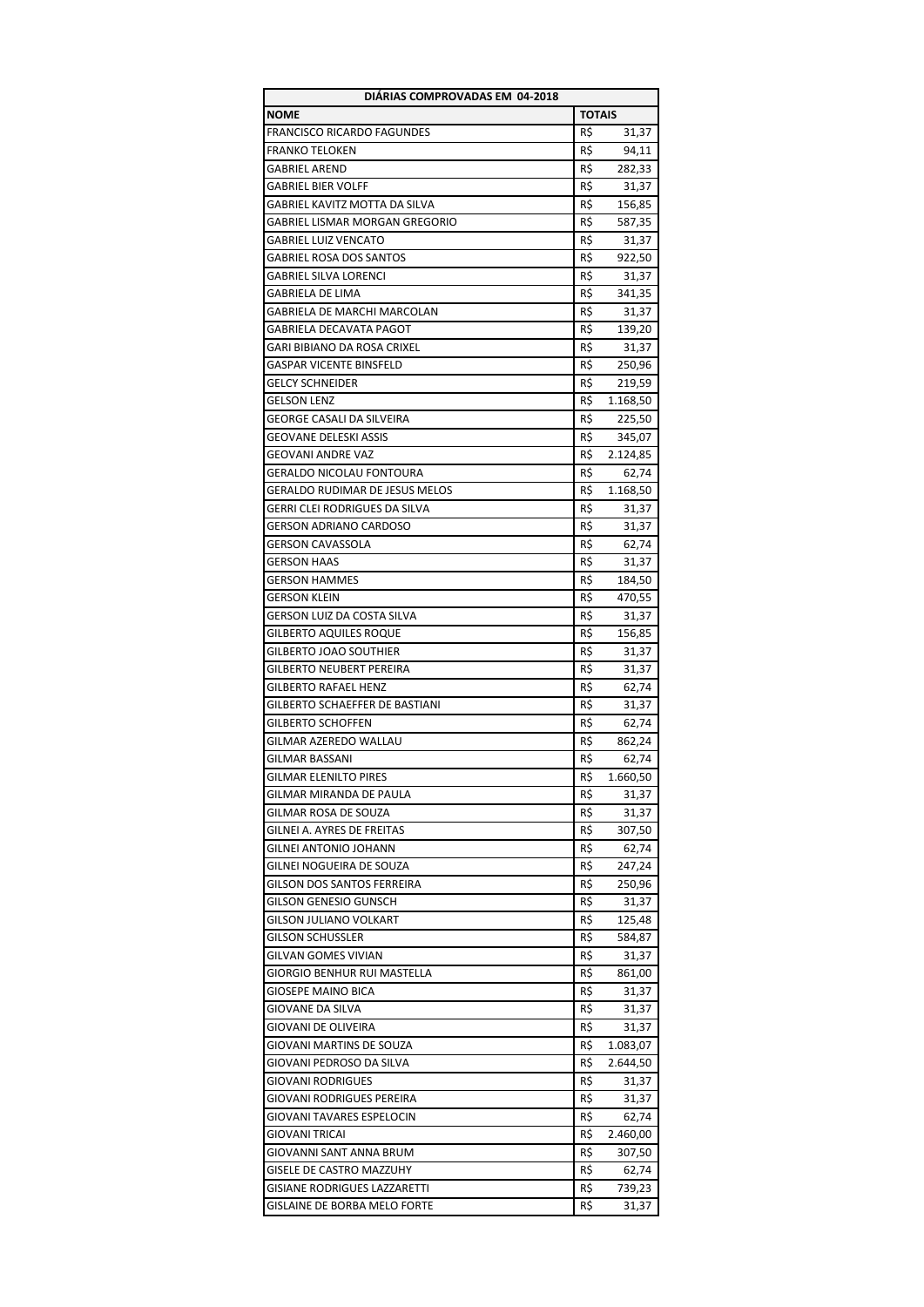| <b>TOTAIS</b><br><b>NOME</b><br>GIVANILDO JOSE DOS ANJOS<br>R\$<br>690,14<br>R\$<br>GLAUBER DUARTE DE ALMEIDA<br>62,74<br>R\$<br>GLENIO LUIZ MOMBACH<br>523,37<br><b>GRACIELA PEROBA BATISTA</b><br>R\$<br>370,24<br>GUIDO AGOSTINHO BERSCH<br>R\$<br>799,50<br><b>GUILHERME ALEXANDRE WOBETO</b><br>R\$<br>156,85<br>R\$<br>GUILHERME DA SILVA GUTLER<br>31,37<br>GUILHERME DE OLIVEIRA SANTOS<br>R\$<br>31,37<br><b>GUILHERME IGNACIO CABELLO</b><br>R\$<br>94,11<br><b>GUILHERME LUIZ LOPES</b><br>R\$<br>31,37<br>R\$<br>GUILHERME MAGALHAES SOUZA<br>31,37<br><b>GUILHERME PAIVA GOMES</b><br>R\$<br>553,50<br>R\$<br><b>GUSTAVO ALBERTO RIFFEL</b><br>31,37<br>R\$<br>GUSTAVO DA SILVA<br>615,00<br>R\$<br>GUSTAVO GOULART MINUZZI<br>2.398,50<br>GUSTAVO GRAMS TEIXEIRA<br>R\$<br>156,85<br>R\$<br>GUSTAVO MACHADO OTTO<br>94,11<br><b>GUSTAVO RADA PRADELLA</b><br>R\$<br>156,85<br>R\$<br><b>GUSTAVO VIEIRA GONCALVES</b><br>31,37<br>R\$<br><b>GUSTAVO ZANIOL MARSILIO</b><br>62,74<br>R\$<br><b>HELEMILTON SILVEIRA MACHADO</b><br>1.261,43<br>R\$<br><b>HELENA BENCKE</b><br>31,37<br>R\$<br>62,74<br>HELERSON MELGAREJO MACIEL<br>R\$<br>HELIO ALCANTARA M ALVAREZ<br>215,87<br>R\$<br>2.091,00<br><b>HELIO BETIM DOS SANTOS</b><br>R\$<br><b>HELIO WINKE BARTZ</b><br>125,48<br>R\$<br><b>HELLEN RODRIGUES ROCHA</b><br>184,50<br><b>HENRIQUE ANTUNES WEDIG</b><br>R\$<br>439,18<br>R\$<br><b>HERALDO MACHADO BORGES</b><br>62,74<br>R\$<br><b>HERBI DINEI KLEIN</b><br>2.952,00<br><b>HOMERO JOSE BATISTA</b><br>R\$<br>31,37<br>R\$<br>HOMERO RONALDO MARTINS DA SILV<br>62,74<br>HORACIO MORAIS DE OLIVEIRA<br>R\$<br>31,37<br>R\$<br><b>HUDINI CHIARAMONTE MACIEL</b><br>173,70<br>HUMBERTO DE SOUZA DILL<br>R\$<br>31,37<br>HUMBERTO MACHADO MONTEIRO<br>R\$<br>62,74<br>R\$<br><b>HUMBERTO MINOZZO</b><br>564,66<br><b>IGOR CARRARO</b><br>R\$<br>31,37<br><b>IGOR SANTOS ELIAS</b><br>R\$<br>533,29<br>R\$<br><b>IGOR XAVIER DE FIGUEIREDO</b><br>2.152,50<br>ILDA ELISANGELA SOUZA GRASS<br>R\$<br>125,48<br>R\$<br>ILMOR CONCEICAO DORR<br>62,74<br><b>INAJA MACIEL RAMOS</b><br>R\$<br>94,11<br>INRI MORALES BENEDETTI<br>R\$<br>995,16<br>IRENO LOUREIRO DORNELLES NETTO<br>R\$<br>188,22<br>ISABEL CRISTINA DA CRUZ DRESCH<br>R\$<br>184,50<br><b>ISIS SARAIVA PINTO</b><br>R\$<br>1.968,00<br><b>ISMAEL BRAUN</b><br>R\$<br>350,98<br><b>ISMAEL LAUX GHISIO</b><br>R\$<br>125,48<br><b>ISRAEL DIEGO PINTO MARTINS</b><br>R\$<br>156,85<br><b>IURI SANT ANA PACICO</b><br>R\$<br>156,85<br>R\$<br><b>IVAIR PASQUALI</b><br>31,37<br>R\$<br>IVAN CARLOS PALUDO<br>94,11<br><b>IVAN PAULO CORTELETTI</b><br>R\$<br>31,37<br>IVAN SILVA DE OLIVEIRA<br>R\$<br>219,59<br>IVANA TOSCANI CAVALHEIRO<br>R\$<br>256,87<br>R\$<br>IVANIO VARGAS DA ROSA<br>527,09<br>IVANIR RODRIGO DE FREITAS<br>R\$<br>184,50<br>R\$<br><b>IVANOR ADELAR PETTER</b><br>219,59<br><b>IVAR ANTONIO TRICHES</b><br>R\$<br>156,85<br>R\$<br>IVO ANTONIO SOBIS<br>62,74 | DIÁRIAS COMPROVADAS EM 04-2018 |  |
|-----------------------------------------------------------------------------------------------------------------------------------------------------------------------------------------------------------------------------------------------------------------------------------------------------------------------------------------------------------------------------------------------------------------------------------------------------------------------------------------------------------------------------------------------------------------------------------------------------------------------------------------------------------------------------------------------------------------------------------------------------------------------------------------------------------------------------------------------------------------------------------------------------------------------------------------------------------------------------------------------------------------------------------------------------------------------------------------------------------------------------------------------------------------------------------------------------------------------------------------------------------------------------------------------------------------------------------------------------------------------------------------------------------------------------------------------------------------------------------------------------------------------------------------------------------------------------------------------------------------------------------------------------------------------------------------------------------------------------------------------------------------------------------------------------------------------------------------------------------------------------------------------------------------------------------------------------------------------------------------------------------------------------------------------------------------------------------------------------------------------------------------------------------------------------------------------------------------------------------------------------------------------------------------------------------------------------------------------------------------------------------------------------------------------------------------------------------------------------------------------------------------------------------------------------------------------------------------------------------------------------------------------------------------------------------------------------------------------------------------------------------------------------------------------------------------------------------------------------------------------------------------------------------------------------------------------------------------------|--------------------------------|--|
|                                                                                                                                                                                                                                                                                                                                                                                                                                                                                                                                                                                                                                                                                                                                                                                                                                                                                                                                                                                                                                                                                                                                                                                                                                                                                                                                                                                                                                                                                                                                                                                                                                                                                                                                                                                                                                                                                                                                                                                                                                                                                                                                                                                                                                                                                                                                                                                                                                                                                                                                                                                                                                                                                                                                                                                                                                                                                                                                                                       |                                |  |
|                                                                                                                                                                                                                                                                                                                                                                                                                                                                                                                                                                                                                                                                                                                                                                                                                                                                                                                                                                                                                                                                                                                                                                                                                                                                                                                                                                                                                                                                                                                                                                                                                                                                                                                                                                                                                                                                                                                                                                                                                                                                                                                                                                                                                                                                                                                                                                                                                                                                                                                                                                                                                                                                                                                                                                                                                                                                                                                                                                       |                                |  |
|                                                                                                                                                                                                                                                                                                                                                                                                                                                                                                                                                                                                                                                                                                                                                                                                                                                                                                                                                                                                                                                                                                                                                                                                                                                                                                                                                                                                                                                                                                                                                                                                                                                                                                                                                                                                                                                                                                                                                                                                                                                                                                                                                                                                                                                                                                                                                                                                                                                                                                                                                                                                                                                                                                                                                                                                                                                                                                                                                                       |                                |  |
|                                                                                                                                                                                                                                                                                                                                                                                                                                                                                                                                                                                                                                                                                                                                                                                                                                                                                                                                                                                                                                                                                                                                                                                                                                                                                                                                                                                                                                                                                                                                                                                                                                                                                                                                                                                                                                                                                                                                                                                                                                                                                                                                                                                                                                                                                                                                                                                                                                                                                                                                                                                                                                                                                                                                                                                                                                                                                                                                                                       |                                |  |
|                                                                                                                                                                                                                                                                                                                                                                                                                                                                                                                                                                                                                                                                                                                                                                                                                                                                                                                                                                                                                                                                                                                                                                                                                                                                                                                                                                                                                                                                                                                                                                                                                                                                                                                                                                                                                                                                                                                                                                                                                                                                                                                                                                                                                                                                                                                                                                                                                                                                                                                                                                                                                                                                                                                                                                                                                                                                                                                                                                       |                                |  |
|                                                                                                                                                                                                                                                                                                                                                                                                                                                                                                                                                                                                                                                                                                                                                                                                                                                                                                                                                                                                                                                                                                                                                                                                                                                                                                                                                                                                                                                                                                                                                                                                                                                                                                                                                                                                                                                                                                                                                                                                                                                                                                                                                                                                                                                                                                                                                                                                                                                                                                                                                                                                                                                                                                                                                                                                                                                                                                                                                                       |                                |  |
|                                                                                                                                                                                                                                                                                                                                                                                                                                                                                                                                                                                                                                                                                                                                                                                                                                                                                                                                                                                                                                                                                                                                                                                                                                                                                                                                                                                                                                                                                                                                                                                                                                                                                                                                                                                                                                                                                                                                                                                                                                                                                                                                                                                                                                                                                                                                                                                                                                                                                                                                                                                                                                                                                                                                                                                                                                                                                                                                                                       |                                |  |
|                                                                                                                                                                                                                                                                                                                                                                                                                                                                                                                                                                                                                                                                                                                                                                                                                                                                                                                                                                                                                                                                                                                                                                                                                                                                                                                                                                                                                                                                                                                                                                                                                                                                                                                                                                                                                                                                                                                                                                                                                                                                                                                                                                                                                                                                                                                                                                                                                                                                                                                                                                                                                                                                                                                                                                                                                                                                                                                                                                       |                                |  |
|                                                                                                                                                                                                                                                                                                                                                                                                                                                                                                                                                                                                                                                                                                                                                                                                                                                                                                                                                                                                                                                                                                                                                                                                                                                                                                                                                                                                                                                                                                                                                                                                                                                                                                                                                                                                                                                                                                                                                                                                                                                                                                                                                                                                                                                                                                                                                                                                                                                                                                                                                                                                                                                                                                                                                                                                                                                                                                                                                                       |                                |  |
|                                                                                                                                                                                                                                                                                                                                                                                                                                                                                                                                                                                                                                                                                                                                                                                                                                                                                                                                                                                                                                                                                                                                                                                                                                                                                                                                                                                                                                                                                                                                                                                                                                                                                                                                                                                                                                                                                                                                                                                                                                                                                                                                                                                                                                                                                                                                                                                                                                                                                                                                                                                                                                                                                                                                                                                                                                                                                                                                                                       |                                |  |
|                                                                                                                                                                                                                                                                                                                                                                                                                                                                                                                                                                                                                                                                                                                                                                                                                                                                                                                                                                                                                                                                                                                                                                                                                                                                                                                                                                                                                                                                                                                                                                                                                                                                                                                                                                                                                                                                                                                                                                                                                                                                                                                                                                                                                                                                                                                                                                                                                                                                                                                                                                                                                                                                                                                                                                                                                                                                                                                                                                       |                                |  |
|                                                                                                                                                                                                                                                                                                                                                                                                                                                                                                                                                                                                                                                                                                                                                                                                                                                                                                                                                                                                                                                                                                                                                                                                                                                                                                                                                                                                                                                                                                                                                                                                                                                                                                                                                                                                                                                                                                                                                                                                                                                                                                                                                                                                                                                                                                                                                                                                                                                                                                                                                                                                                                                                                                                                                                                                                                                                                                                                                                       |                                |  |
|                                                                                                                                                                                                                                                                                                                                                                                                                                                                                                                                                                                                                                                                                                                                                                                                                                                                                                                                                                                                                                                                                                                                                                                                                                                                                                                                                                                                                                                                                                                                                                                                                                                                                                                                                                                                                                                                                                                                                                                                                                                                                                                                                                                                                                                                                                                                                                                                                                                                                                                                                                                                                                                                                                                                                                                                                                                                                                                                                                       |                                |  |
|                                                                                                                                                                                                                                                                                                                                                                                                                                                                                                                                                                                                                                                                                                                                                                                                                                                                                                                                                                                                                                                                                                                                                                                                                                                                                                                                                                                                                                                                                                                                                                                                                                                                                                                                                                                                                                                                                                                                                                                                                                                                                                                                                                                                                                                                                                                                                                                                                                                                                                                                                                                                                                                                                                                                                                                                                                                                                                                                                                       |                                |  |
|                                                                                                                                                                                                                                                                                                                                                                                                                                                                                                                                                                                                                                                                                                                                                                                                                                                                                                                                                                                                                                                                                                                                                                                                                                                                                                                                                                                                                                                                                                                                                                                                                                                                                                                                                                                                                                                                                                                                                                                                                                                                                                                                                                                                                                                                                                                                                                                                                                                                                                                                                                                                                                                                                                                                                                                                                                                                                                                                                                       |                                |  |
|                                                                                                                                                                                                                                                                                                                                                                                                                                                                                                                                                                                                                                                                                                                                                                                                                                                                                                                                                                                                                                                                                                                                                                                                                                                                                                                                                                                                                                                                                                                                                                                                                                                                                                                                                                                                                                                                                                                                                                                                                                                                                                                                                                                                                                                                                                                                                                                                                                                                                                                                                                                                                                                                                                                                                                                                                                                                                                                                                                       |                                |  |
|                                                                                                                                                                                                                                                                                                                                                                                                                                                                                                                                                                                                                                                                                                                                                                                                                                                                                                                                                                                                                                                                                                                                                                                                                                                                                                                                                                                                                                                                                                                                                                                                                                                                                                                                                                                                                                                                                                                                                                                                                                                                                                                                                                                                                                                                                                                                                                                                                                                                                                                                                                                                                                                                                                                                                                                                                                                                                                                                                                       |                                |  |
|                                                                                                                                                                                                                                                                                                                                                                                                                                                                                                                                                                                                                                                                                                                                                                                                                                                                                                                                                                                                                                                                                                                                                                                                                                                                                                                                                                                                                                                                                                                                                                                                                                                                                                                                                                                                                                                                                                                                                                                                                                                                                                                                                                                                                                                                                                                                                                                                                                                                                                                                                                                                                                                                                                                                                                                                                                                                                                                                                                       |                                |  |
|                                                                                                                                                                                                                                                                                                                                                                                                                                                                                                                                                                                                                                                                                                                                                                                                                                                                                                                                                                                                                                                                                                                                                                                                                                                                                                                                                                                                                                                                                                                                                                                                                                                                                                                                                                                                                                                                                                                                                                                                                                                                                                                                                                                                                                                                                                                                                                                                                                                                                                                                                                                                                                                                                                                                                                                                                                                                                                                                                                       |                                |  |
|                                                                                                                                                                                                                                                                                                                                                                                                                                                                                                                                                                                                                                                                                                                                                                                                                                                                                                                                                                                                                                                                                                                                                                                                                                                                                                                                                                                                                                                                                                                                                                                                                                                                                                                                                                                                                                                                                                                                                                                                                                                                                                                                                                                                                                                                                                                                                                                                                                                                                                                                                                                                                                                                                                                                                                                                                                                                                                                                                                       |                                |  |
|                                                                                                                                                                                                                                                                                                                                                                                                                                                                                                                                                                                                                                                                                                                                                                                                                                                                                                                                                                                                                                                                                                                                                                                                                                                                                                                                                                                                                                                                                                                                                                                                                                                                                                                                                                                                                                                                                                                                                                                                                                                                                                                                                                                                                                                                                                                                                                                                                                                                                                                                                                                                                                                                                                                                                                                                                                                                                                                                                                       |                                |  |
|                                                                                                                                                                                                                                                                                                                                                                                                                                                                                                                                                                                                                                                                                                                                                                                                                                                                                                                                                                                                                                                                                                                                                                                                                                                                                                                                                                                                                                                                                                                                                                                                                                                                                                                                                                                                                                                                                                                                                                                                                                                                                                                                                                                                                                                                                                                                                                                                                                                                                                                                                                                                                                                                                                                                                                                                                                                                                                                                                                       |                                |  |
|                                                                                                                                                                                                                                                                                                                                                                                                                                                                                                                                                                                                                                                                                                                                                                                                                                                                                                                                                                                                                                                                                                                                                                                                                                                                                                                                                                                                                                                                                                                                                                                                                                                                                                                                                                                                                                                                                                                                                                                                                                                                                                                                                                                                                                                                                                                                                                                                                                                                                                                                                                                                                                                                                                                                                                                                                                                                                                                                                                       |                                |  |
|                                                                                                                                                                                                                                                                                                                                                                                                                                                                                                                                                                                                                                                                                                                                                                                                                                                                                                                                                                                                                                                                                                                                                                                                                                                                                                                                                                                                                                                                                                                                                                                                                                                                                                                                                                                                                                                                                                                                                                                                                                                                                                                                                                                                                                                                                                                                                                                                                                                                                                                                                                                                                                                                                                                                                                                                                                                                                                                                                                       |                                |  |
|                                                                                                                                                                                                                                                                                                                                                                                                                                                                                                                                                                                                                                                                                                                                                                                                                                                                                                                                                                                                                                                                                                                                                                                                                                                                                                                                                                                                                                                                                                                                                                                                                                                                                                                                                                                                                                                                                                                                                                                                                                                                                                                                                                                                                                                                                                                                                                                                                                                                                                                                                                                                                                                                                                                                                                                                                                                                                                                                                                       |                                |  |
|                                                                                                                                                                                                                                                                                                                                                                                                                                                                                                                                                                                                                                                                                                                                                                                                                                                                                                                                                                                                                                                                                                                                                                                                                                                                                                                                                                                                                                                                                                                                                                                                                                                                                                                                                                                                                                                                                                                                                                                                                                                                                                                                                                                                                                                                                                                                                                                                                                                                                                                                                                                                                                                                                                                                                                                                                                                                                                                                                                       |                                |  |
|                                                                                                                                                                                                                                                                                                                                                                                                                                                                                                                                                                                                                                                                                                                                                                                                                                                                                                                                                                                                                                                                                                                                                                                                                                                                                                                                                                                                                                                                                                                                                                                                                                                                                                                                                                                                                                                                                                                                                                                                                                                                                                                                                                                                                                                                                                                                                                                                                                                                                                                                                                                                                                                                                                                                                                                                                                                                                                                                                                       |                                |  |
|                                                                                                                                                                                                                                                                                                                                                                                                                                                                                                                                                                                                                                                                                                                                                                                                                                                                                                                                                                                                                                                                                                                                                                                                                                                                                                                                                                                                                                                                                                                                                                                                                                                                                                                                                                                                                                                                                                                                                                                                                                                                                                                                                                                                                                                                                                                                                                                                                                                                                                                                                                                                                                                                                                                                                                                                                                                                                                                                                                       |                                |  |
|                                                                                                                                                                                                                                                                                                                                                                                                                                                                                                                                                                                                                                                                                                                                                                                                                                                                                                                                                                                                                                                                                                                                                                                                                                                                                                                                                                                                                                                                                                                                                                                                                                                                                                                                                                                                                                                                                                                                                                                                                                                                                                                                                                                                                                                                                                                                                                                                                                                                                                                                                                                                                                                                                                                                                                                                                                                                                                                                                                       |                                |  |
|                                                                                                                                                                                                                                                                                                                                                                                                                                                                                                                                                                                                                                                                                                                                                                                                                                                                                                                                                                                                                                                                                                                                                                                                                                                                                                                                                                                                                                                                                                                                                                                                                                                                                                                                                                                                                                                                                                                                                                                                                                                                                                                                                                                                                                                                                                                                                                                                                                                                                                                                                                                                                                                                                                                                                                                                                                                                                                                                                                       |                                |  |
|                                                                                                                                                                                                                                                                                                                                                                                                                                                                                                                                                                                                                                                                                                                                                                                                                                                                                                                                                                                                                                                                                                                                                                                                                                                                                                                                                                                                                                                                                                                                                                                                                                                                                                                                                                                                                                                                                                                                                                                                                                                                                                                                                                                                                                                                                                                                                                                                                                                                                                                                                                                                                                                                                                                                                                                                                                                                                                                                                                       |                                |  |
|                                                                                                                                                                                                                                                                                                                                                                                                                                                                                                                                                                                                                                                                                                                                                                                                                                                                                                                                                                                                                                                                                                                                                                                                                                                                                                                                                                                                                                                                                                                                                                                                                                                                                                                                                                                                                                                                                                                                                                                                                                                                                                                                                                                                                                                                                                                                                                                                                                                                                                                                                                                                                                                                                                                                                                                                                                                                                                                                                                       |                                |  |
|                                                                                                                                                                                                                                                                                                                                                                                                                                                                                                                                                                                                                                                                                                                                                                                                                                                                                                                                                                                                                                                                                                                                                                                                                                                                                                                                                                                                                                                                                                                                                                                                                                                                                                                                                                                                                                                                                                                                                                                                                                                                                                                                                                                                                                                                                                                                                                                                                                                                                                                                                                                                                                                                                                                                                                                                                                                                                                                                                                       |                                |  |
|                                                                                                                                                                                                                                                                                                                                                                                                                                                                                                                                                                                                                                                                                                                                                                                                                                                                                                                                                                                                                                                                                                                                                                                                                                                                                                                                                                                                                                                                                                                                                                                                                                                                                                                                                                                                                                                                                                                                                                                                                                                                                                                                                                                                                                                                                                                                                                                                                                                                                                                                                                                                                                                                                                                                                                                                                                                                                                                                                                       |                                |  |
|                                                                                                                                                                                                                                                                                                                                                                                                                                                                                                                                                                                                                                                                                                                                                                                                                                                                                                                                                                                                                                                                                                                                                                                                                                                                                                                                                                                                                                                                                                                                                                                                                                                                                                                                                                                                                                                                                                                                                                                                                                                                                                                                                                                                                                                                                                                                                                                                                                                                                                                                                                                                                                                                                                                                                                                                                                                                                                                                                                       |                                |  |
|                                                                                                                                                                                                                                                                                                                                                                                                                                                                                                                                                                                                                                                                                                                                                                                                                                                                                                                                                                                                                                                                                                                                                                                                                                                                                                                                                                                                                                                                                                                                                                                                                                                                                                                                                                                                                                                                                                                                                                                                                                                                                                                                                                                                                                                                                                                                                                                                                                                                                                                                                                                                                                                                                                                                                                                                                                                                                                                                                                       |                                |  |
|                                                                                                                                                                                                                                                                                                                                                                                                                                                                                                                                                                                                                                                                                                                                                                                                                                                                                                                                                                                                                                                                                                                                                                                                                                                                                                                                                                                                                                                                                                                                                                                                                                                                                                                                                                                                                                                                                                                                                                                                                                                                                                                                                                                                                                                                                                                                                                                                                                                                                                                                                                                                                                                                                                                                                                                                                                                                                                                                                                       |                                |  |
|                                                                                                                                                                                                                                                                                                                                                                                                                                                                                                                                                                                                                                                                                                                                                                                                                                                                                                                                                                                                                                                                                                                                                                                                                                                                                                                                                                                                                                                                                                                                                                                                                                                                                                                                                                                                                                                                                                                                                                                                                                                                                                                                                                                                                                                                                                                                                                                                                                                                                                                                                                                                                                                                                                                                                                                                                                                                                                                                                                       |                                |  |
|                                                                                                                                                                                                                                                                                                                                                                                                                                                                                                                                                                                                                                                                                                                                                                                                                                                                                                                                                                                                                                                                                                                                                                                                                                                                                                                                                                                                                                                                                                                                                                                                                                                                                                                                                                                                                                                                                                                                                                                                                                                                                                                                                                                                                                                                                                                                                                                                                                                                                                                                                                                                                                                                                                                                                                                                                                                                                                                                                                       |                                |  |
|                                                                                                                                                                                                                                                                                                                                                                                                                                                                                                                                                                                                                                                                                                                                                                                                                                                                                                                                                                                                                                                                                                                                                                                                                                                                                                                                                                                                                                                                                                                                                                                                                                                                                                                                                                                                                                                                                                                                                                                                                                                                                                                                                                                                                                                                                                                                                                                                                                                                                                                                                                                                                                                                                                                                                                                                                                                                                                                                                                       |                                |  |
|                                                                                                                                                                                                                                                                                                                                                                                                                                                                                                                                                                                                                                                                                                                                                                                                                                                                                                                                                                                                                                                                                                                                                                                                                                                                                                                                                                                                                                                                                                                                                                                                                                                                                                                                                                                                                                                                                                                                                                                                                                                                                                                                                                                                                                                                                                                                                                                                                                                                                                                                                                                                                                                                                                                                                                                                                                                                                                                                                                       |                                |  |
|                                                                                                                                                                                                                                                                                                                                                                                                                                                                                                                                                                                                                                                                                                                                                                                                                                                                                                                                                                                                                                                                                                                                                                                                                                                                                                                                                                                                                                                                                                                                                                                                                                                                                                                                                                                                                                                                                                                                                                                                                                                                                                                                                                                                                                                                                                                                                                                                                                                                                                                                                                                                                                                                                                                                                                                                                                                                                                                                                                       |                                |  |
|                                                                                                                                                                                                                                                                                                                                                                                                                                                                                                                                                                                                                                                                                                                                                                                                                                                                                                                                                                                                                                                                                                                                                                                                                                                                                                                                                                                                                                                                                                                                                                                                                                                                                                                                                                                                                                                                                                                                                                                                                                                                                                                                                                                                                                                                                                                                                                                                                                                                                                                                                                                                                                                                                                                                                                                                                                                                                                                                                                       |                                |  |
|                                                                                                                                                                                                                                                                                                                                                                                                                                                                                                                                                                                                                                                                                                                                                                                                                                                                                                                                                                                                                                                                                                                                                                                                                                                                                                                                                                                                                                                                                                                                                                                                                                                                                                                                                                                                                                                                                                                                                                                                                                                                                                                                                                                                                                                                                                                                                                                                                                                                                                                                                                                                                                                                                                                                                                                                                                                                                                                                                                       |                                |  |
|                                                                                                                                                                                                                                                                                                                                                                                                                                                                                                                                                                                                                                                                                                                                                                                                                                                                                                                                                                                                                                                                                                                                                                                                                                                                                                                                                                                                                                                                                                                                                                                                                                                                                                                                                                                                                                                                                                                                                                                                                                                                                                                                                                                                                                                                                                                                                                                                                                                                                                                                                                                                                                                                                                                                                                                                                                                                                                                                                                       |                                |  |
|                                                                                                                                                                                                                                                                                                                                                                                                                                                                                                                                                                                                                                                                                                                                                                                                                                                                                                                                                                                                                                                                                                                                                                                                                                                                                                                                                                                                                                                                                                                                                                                                                                                                                                                                                                                                                                                                                                                                                                                                                                                                                                                                                                                                                                                                                                                                                                                                                                                                                                                                                                                                                                                                                                                                                                                                                                                                                                                                                                       |                                |  |
|                                                                                                                                                                                                                                                                                                                                                                                                                                                                                                                                                                                                                                                                                                                                                                                                                                                                                                                                                                                                                                                                                                                                                                                                                                                                                                                                                                                                                                                                                                                                                                                                                                                                                                                                                                                                                                                                                                                                                                                                                                                                                                                                                                                                                                                                                                                                                                                                                                                                                                                                                                                                                                                                                                                                                                                                                                                                                                                                                                       |                                |  |
|                                                                                                                                                                                                                                                                                                                                                                                                                                                                                                                                                                                                                                                                                                                                                                                                                                                                                                                                                                                                                                                                                                                                                                                                                                                                                                                                                                                                                                                                                                                                                                                                                                                                                                                                                                                                                                                                                                                                                                                                                                                                                                                                                                                                                                                                                                                                                                                                                                                                                                                                                                                                                                                                                                                                                                                                                                                                                                                                                                       |                                |  |
|                                                                                                                                                                                                                                                                                                                                                                                                                                                                                                                                                                                                                                                                                                                                                                                                                                                                                                                                                                                                                                                                                                                                                                                                                                                                                                                                                                                                                                                                                                                                                                                                                                                                                                                                                                                                                                                                                                                                                                                                                                                                                                                                                                                                                                                                                                                                                                                                                                                                                                                                                                                                                                                                                                                                                                                                                                                                                                                                                                       |                                |  |
|                                                                                                                                                                                                                                                                                                                                                                                                                                                                                                                                                                                                                                                                                                                                                                                                                                                                                                                                                                                                                                                                                                                                                                                                                                                                                                                                                                                                                                                                                                                                                                                                                                                                                                                                                                                                                                                                                                                                                                                                                                                                                                                                                                                                                                                                                                                                                                                                                                                                                                                                                                                                                                                                                                                                                                                                                                                                                                                                                                       |                                |  |
|                                                                                                                                                                                                                                                                                                                                                                                                                                                                                                                                                                                                                                                                                                                                                                                                                                                                                                                                                                                                                                                                                                                                                                                                                                                                                                                                                                                                                                                                                                                                                                                                                                                                                                                                                                                                                                                                                                                                                                                                                                                                                                                                                                                                                                                                                                                                                                                                                                                                                                                                                                                                                                                                                                                                                                                                                                                                                                                                                                       |                                |  |
|                                                                                                                                                                                                                                                                                                                                                                                                                                                                                                                                                                                                                                                                                                                                                                                                                                                                                                                                                                                                                                                                                                                                                                                                                                                                                                                                                                                                                                                                                                                                                                                                                                                                                                                                                                                                                                                                                                                                                                                                                                                                                                                                                                                                                                                                                                                                                                                                                                                                                                                                                                                                                                                                                                                                                                                                                                                                                                                                                                       |                                |  |
|                                                                                                                                                                                                                                                                                                                                                                                                                                                                                                                                                                                                                                                                                                                                                                                                                                                                                                                                                                                                                                                                                                                                                                                                                                                                                                                                                                                                                                                                                                                                                                                                                                                                                                                                                                                                                                                                                                                                                                                                                                                                                                                                                                                                                                                                                                                                                                                                                                                                                                                                                                                                                                                                                                                                                                                                                                                                                                                                                                       |                                |  |
|                                                                                                                                                                                                                                                                                                                                                                                                                                                                                                                                                                                                                                                                                                                                                                                                                                                                                                                                                                                                                                                                                                                                                                                                                                                                                                                                                                                                                                                                                                                                                                                                                                                                                                                                                                                                                                                                                                                                                                                                                                                                                                                                                                                                                                                                                                                                                                                                                                                                                                                                                                                                                                                                                                                                                                                                                                                                                                                                                                       |                                |  |
|                                                                                                                                                                                                                                                                                                                                                                                                                                                                                                                                                                                                                                                                                                                                                                                                                                                                                                                                                                                                                                                                                                                                                                                                                                                                                                                                                                                                                                                                                                                                                                                                                                                                                                                                                                                                                                                                                                                                                                                                                                                                                                                                                                                                                                                                                                                                                                                                                                                                                                                                                                                                                                                                                                                                                                                                                                                                                                                                                                       |                                |  |
|                                                                                                                                                                                                                                                                                                                                                                                                                                                                                                                                                                                                                                                                                                                                                                                                                                                                                                                                                                                                                                                                                                                                                                                                                                                                                                                                                                                                                                                                                                                                                                                                                                                                                                                                                                                                                                                                                                                                                                                                                                                                                                                                                                                                                                                                                                                                                                                                                                                                                                                                                                                                                                                                                                                                                                                                                                                                                                                                                                       |                                |  |
|                                                                                                                                                                                                                                                                                                                                                                                                                                                                                                                                                                                                                                                                                                                                                                                                                                                                                                                                                                                                                                                                                                                                                                                                                                                                                                                                                                                                                                                                                                                                                                                                                                                                                                                                                                                                                                                                                                                                                                                                                                                                                                                                                                                                                                                                                                                                                                                                                                                                                                                                                                                                                                                                                                                                                                                                                                                                                                                                                                       |                                |  |
|                                                                                                                                                                                                                                                                                                                                                                                                                                                                                                                                                                                                                                                                                                                                                                                                                                                                                                                                                                                                                                                                                                                                                                                                                                                                                                                                                                                                                                                                                                                                                                                                                                                                                                                                                                                                                                                                                                                                                                                                                                                                                                                                                                                                                                                                                                                                                                                                                                                                                                                                                                                                                                                                                                                                                                                                                                                                                                                                                                       |                                |  |
|                                                                                                                                                                                                                                                                                                                                                                                                                                                                                                                                                                                                                                                                                                                                                                                                                                                                                                                                                                                                                                                                                                                                                                                                                                                                                                                                                                                                                                                                                                                                                                                                                                                                                                                                                                                                                                                                                                                                                                                                                                                                                                                                                                                                                                                                                                                                                                                                                                                                                                                                                                                                                                                                                                                                                                                                                                                                                                                                                                       |                                |  |
|                                                                                                                                                                                                                                                                                                                                                                                                                                                                                                                                                                                                                                                                                                                                                                                                                                                                                                                                                                                                                                                                                                                                                                                                                                                                                                                                                                                                                                                                                                                                                                                                                                                                                                                                                                                                                                                                                                                                                                                                                                                                                                                                                                                                                                                                                                                                                                                                                                                                                                                                                                                                                                                                                                                                                                                                                                                                                                                                                                       |                                |  |
|                                                                                                                                                                                                                                                                                                                                                                                                                                                                                                                                                                                                                                                                                                                                                                                                                                                                                                                                                                                                                                                                                                                                                                                                                                                                                                                                                                                                                                                                                                                                                                                                                                                                                                                                                                                                                                                                                                                                                                                                                                                                                                                                                                                                                                                                                                                                                                                                                                                                                                                                                                                                                                                                                                                                                                                                                                                                                                                                                                       |                                |  |
|                                                                                                                                                                                                                                                                                                                                                                                                                                                                                                                                                                                                                                                                                                                                                                                                                                                                                                                                                                                                                                                                                                                                                                                                                                                                                                                                                                                                                                                                                                                                                                                                                                                                                                                                                                                                                                                                                                                                                                                                                                                                                                                                                                                                                                                                                                                                                                                                                                                                                                                                                                                                                                                                                                                                                                                                                                                                                                                                                                       |                                |  |
|                                                                                                                                                                                                                                                                                                                                                                                                                                                                                                                                                                                                                                                                                                                                                                                                                                                                                                                                                                                                                                                                                                                                                                                                                                                                                                                                                                                                                                                                                                                                                                                                                                                                                                                                                                                                                                                                                                                                                                                                                                                                                                                                                                                                                                                                                                                                                                                                                                                                                                                                                                                                                                                                                                                                                                                                                                                                                                                                                                       |                                |  |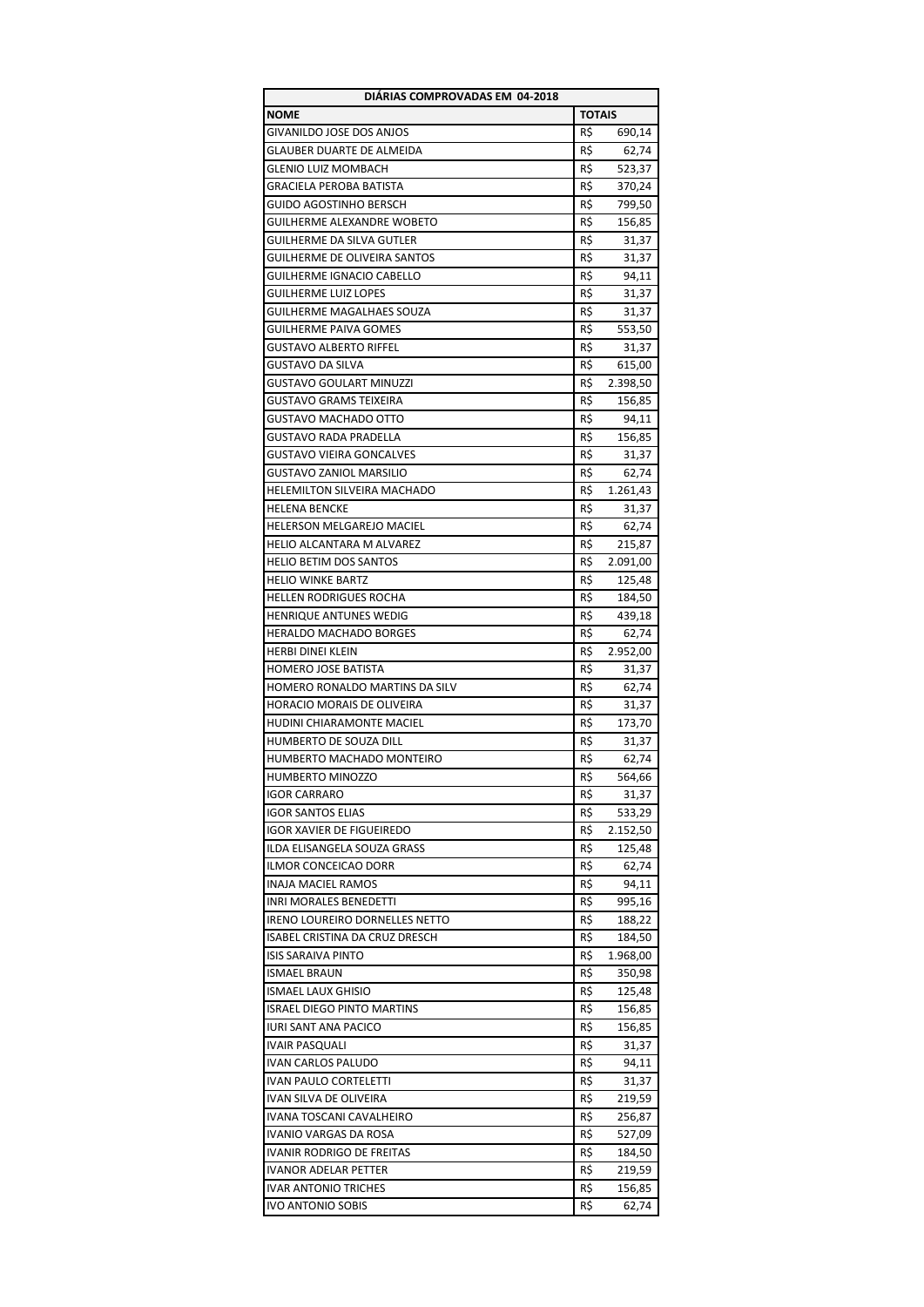| <b>NOME</b><br><b>TOTAIS</b><br>R\$<br><b>IVO MARIO NALIN</b><br>596,03<br>R\$<br>JACI TERESINHA ZIMMER THOMAS<br>31,37<br>JACKSON ANDREI FLORES MACHADO<br>R\$<br>31,37<br><b>JACO WILLE STAUDT</b><br>R\$<br>62,74<br>JACQUELINE CASTRO DE AMORIM<br>R\$<br>62,74<br>R\$<br>JADE BANDEIRA KUHN<br>407,20<br><b>JADIR AURI RHODEN</b><br>R\$<br>861,00<br>JAIME DOS SANTOS GONCALVES<br>R\$<br>872,16<br><b>JAIR ANTONIO DRESCHER</b><br>R\$<br>938,64<br>R\$<br>JAIR FRANCISCO STADTLOBER<br>31,37<br>R\$<br>JAIR GHISOLFI<br>282,33<br>R\$<br>JAIR JABLONSKI<br>2.521,50<br>R\$<br><b>JAIR NUNES</b><br>1.107,00<br>R\$<br>JAIR PEDRO DE AGUIAR<br>31,37<br>JAIRO BRAZ MEDEIROS<br>R\$<br>282,33<br>JAIRO PAULO DO NASCIMENTO<br>R\$<br>31,37<br>JAIRO QUADROS VALENTI JUNIOR<br>R\$<br>986,48<br><b>JANICE NUNES TUPARAY</b><br>R\$<br>307,50<br>R\$<br>JAQUELINE CASTRO BORGES<br>1.035,21<br>JAQUES DE FARIAS ULGUIM<br>R\$<br>375,83<br>JAQUES DE LIMA OLIVEIRA<br>R\$<br>721,51<br>JARDEL LUCIANO FUHR<br>R\$<br>94,11<br>R\$<br>JARDEL PIZZUTTI GRIEBELER<br>219,59<br>R\$<br>JARGER DA ROSA SILVA<br>646,37<br>R\$<br>JAURO ROSA DO NASCIMENTO<br>219,59<br>R\$<br>JAYME SIDNEY LEMOS JUNIOR<br>250,96<br>R\$<br>JEAN CARLO FLORES BORDIN<br>1.138,37<br>R\$<br>JEAN CARLOS BRANDAO DE SOUZA<br>31,37<br>JEAN CARLOS CORREA CARNEIRO<br>R\$<br>31,37<br>JEAN CARLOS MACHADO<br>R\$<br>31,37<br>JEAN DELANJE NUNES LEAO<br>R\$<br>350,98<br>R\$<br>JEAN MARCELO LEIVAS SELVEIRA<br>62,74<br>JEFERSON BRUCKCHEN SCHONARDIE<br>R\$<br>516,53<br>JEFERSON DELGADO DA SILVA<br>R\$<br>313,70<br>R\$<br>JEFERSON ELIAS KASPER<br>1.361,07<br>R\$<br>JEFERSON MENEZES PALACIOS<br>564,66<br>R\$<br>JEFERSON TRESSOLDI<br>31,37<br>JEISON DA ROCHA BATISTA<br>R\$<br>62,74<br>JERONIMO LOURENCO DIAS<br>R\$<br>784,25<br>JERRI ANTONIO TATSCH<br>R\$<br>309,98<br>JERRI AURI ASSUMPCAO DA SILVA<br>R\$<br>125,48<br>JERSON BARBOZA VINHAS<br>R\$<br>94,11<br>JESSICA BORGES DE CARVALHO<br>R\$<br>801,97<br>JESSICA DANIELI KUNZ<br>R\$<br>2.398,50<br>JESSICA SABRINA DE SOUZA<br>R\$<br>241,28<br><b>JESUM CARLOS CARVALHO</b><br>R\$<br>250,96<br>JEVERSON EDU PALACIO DA SILVA<br>R\$<br>62,74<br>R\$<br>JOAILSON NASCIMENTO DA SILVA<br>1.107,00<br>R\$<br>JOANA AVILA PEREIRA<br>31,37<br>JOAO ADELAR MALLMANN DE GODOI<br>R\$<br>188,22<br>R\$<br>JOAO AIRTON BRAGANHOL<br>31,37<br>R\$<br>JOAO ALFREDO SOARES DA SILVA<br>31,37<br>JOAO ANTONIO STEFFEN<br>R\$<br>2.521,50<br>JOAO BALBINO DIAS FILHO<br>R\$<br>776,20<br>JOAO BATISTA DE ALMEIDA<br>R\$<br>289,50<br>JOAO BATISTA FERRARI<br>R\$<br>31,37<br>JOAO BATISTA PAILLO MACHADO<br>R\$<br>125,48<br>R\$<br>JOAO CARLOS EVARISTO RUSSI<br>439,18<br>JOAO CARLOS MELO NORONHA<br>R\$<br>615,00<br>JOAO CARLOS SCHMITZ<br>R\$<br>878,36<br>R\$<br>JOAO CEZAR LUCAS<br>31,37 | DIÁRIAS COMPROVADAS EM 04-2018 |  |  |  |
|----------------------------------------------------------------------------------------------------------------------------------------------------------------------------------------------------------------------------------------------------------------------------------------------------------------------------------------------------------------------------------------------------------------------------------------------------------------------------------------------------------------------------------------------------------------------------------------------------------------------------------------------------------------------------------------------------------------------------------------------------------------------------------------------------------------------------------------------------------------------------------------------------------------------------------------------------------------------------------------------------------------------------------------------------------------------------------------------------------------------------------------------------------------------------------------------------------------------------------------------------------------------------------------------------------------------------------------------------------------------------------------------------------------------------------------------------------------------------------------------------------------------------------------------------------------------------------------------------------------------------------------------------------------------------------------------------------------------------------------------------------------------------------------------------------------------------------------------------------------------------------------------------------------------------------------------------------------------------------------------------------------------------------------------------------------------------------------------------------------------------------------------------------------------------------------------------------------------------------------------------------------------------------------------------------------------------------------------------------------------------------------------------------------------------------------------------------------------------------------------------------------------------------------------------------------------------------------------------------------------------------------------------------------------------------------------------------------------------------------------------------------------------------------------------------------------------------------------|--------------------------------|--|--|--|
|                                                                                                                                                                                                                                                                                                                                                                                                                                                                                                                                                                                                                                                                                                                                                                                                                                                                                                                                                                                                                                                                                                                                                                                                                                                                                                                                                                                                                                                                                                                                                                                                                                                                                                                                                                                                                                                                                                                                                                                                                                                                                                                                                                                                                                                                                                                                                                                                                                                                                                                                                                                                                                                                                                                                                                                                                                              |                                |  |  |  |
|                                                                                                                                                                                                                                                                                                                                                                                                                                                                                                                                                                                                                                                                                                                                                                                                                                                                                                                                                                                                                                                                                                                                                                                                                                                                                                                                                                                                                                                                                                                                                                                                                                                                                                                                                                                                                                                                                                                                                                                                                                                                                                                                                                                                                                                                                                                                                                                                                                                                                                                                                                                                                                                                                                                                                                                                                                              |                                |  |  |  |
|                                                                                                                                                                                                                                                                                                                                                                                                                                                                                                                                                                                                                                                                                                                                                                                                                                                                                                                                                                                                                                                                                                                                                                                                                                                                                                                                                                                                                                                                                                                                                                                                                                                                                                                                                                                                                                                                                                                                                                                                                                                                                                                                                                                                                                                                                                                                                                                                                                                                                                                                                                                                                                                                                                                                                                                                                                              |                                |  |  |  |
|                                                                                                                                                                                                                                                                                                                                                                                                                                                                                                                                                                                                                                                                                                                                                                                                                                                                                                                                                                                                                                                                                                                                                                                                                                                                                                                                                                                                                                                                                                                                                                                                                                                                                                                                                                                                                                                                                                                                                                                                                                                                                                                                                                                                                                                                                                                                                                                                                                                                                                                                                                                                                                                                                                                                                                                                                                              |                                |  |  |  |
|                                                                                                                                                                                                                                                                                                                                                                                                                                                                                                                                                                                                                                                                                                                                                                                                                                                                                                                                                                                                                                                                                                                                                                                                                                                                                                                                                                                                                                                                                                                                                                                                                                                                                                                                                                                                                                                                                                                                                                                                                                                                                                                                                                                                                                                                                                                                                                                                                                                                                                                                                                                                                                                                                                                                                                                                                                              |                                |  |  |  |
|                                                                                                                                                                                                                                                                                                                                                                                                                                                                                                                                                                                                                                                                                                                                                                                                                                                                                                                                                                                                                                                                                                                                                                                                                                                                                                                                                                                                                                                                                                                                                                                                                                                                                                                                                                                                                                                                                                                                                                                                                                                                                                                                                                                                                                                                                                                                                                                                                                                                                                                                                                                                                                                                                                                                                                                                                                              |                                |  |  |  |
|                                                                                                                                                                                                                                                                                                                                                                                                                                                                                                                                                                                                                                                                                                                                                                                                                                                                                                                                                                                                                                                                                                                                                                                                                                                                                                                                                                                                                                                                                                                                                                                                                                                                                                                                                                                                                                                                                                                                                                                                                                                                                                                                                                                                                                                                                                                                                                                                                                                                                                                                                                                                                                                                                                                                                                                                                                              |                                |  |  |  |
|                                                                                                                                                                                                                                                                                                                                                                                                                                                                                                                                                                                                                                                                                                                                                                                                                                                                                                                                                                                                                                                                                                                                                                                                                                                                                                                                                                                                                                                                                                                                                                                                                                                                                                                                                                                                                                                                                                                                                                                                                                                                                                                                                                                                                                                                                                                                                                                                                                                                                                                                                                                                                                                                                                                                                                                                                                              |                                |  |  |  |
|                                                                                                                                                                                                                                                                                                                                                                                                                                                                                                                                                                                                                                                                                                                                                                                                                                                                                                                                                                                                                                                                                                                                                                                                                                                                                                                                                                                                                                                                                                                                                                                                                                                                                                                                                                                                                                                                                                                                                                                                                                                                                                                                                                                                                                                                                                                                                                                                                                                                                                                                                                                                                                                                                                                                                                                                                                              |                                |  |  |  |
|                                                                                                                                                                                                                                                                                                                                                                                                                                                                                                                                                                                                                                                                                                                                                                                                                                                                                                                                                                                                                                                                                                                                                                                                                                                                                                                                                                                                                                                                                                                                                                                                                                                                                                                                                                                                                                                                                                                                                                                                                                                                                                                                                                                                                                                                                                                                                                                                                                                                                                                                                                                                                                                                                                                                                                                                                                              |                                |  |  |  |
|                                                                                                                                                                                                                                                                                                                                                                                                                                                                                                                                                                                                                                                                                                                                                                                                                                                                                                                                                                                                                                                                                                                                                                                                                                                                                                                                                                                                                                                                                                                                                                                                                                                                                                                                                                                                                                                                                                                                                                                                                                                                                                                                                                                                                                                                                                                                                                                                                                                                                                                                                                                                                                                                                                                                                                                                                                              |                                |  |  |  |
|                                                                                                                                                                                                                                                                                                                                                                                                                                                                                                                                                                                                                                                                                                                                                                                                                                                                                                                                                                                                                                                                                                                                                                                                                                                                                                                                                                                                                                                                                                                                                                                                                                                                                                                                                                                                                                                                                                                                                                                                                                                                                                                                                                                                                                                                                                                                                                                                                                                                                                                                                                                                                                                                                                                                                                                                                                              |                                |  |  |  |
|                                                                                                                                                                                                                                                                                                                                                                                                                                                                                                                                                                                                                                                                                                                                                                                                                                                                                                                                                                                                                                                                                                                                                                                                                                                                                                                                                                                                                                                                                                                                                                                                                                                                                                                                                                                                                                                                                                                                                                                                                                                                                                                                                                                                                                                                                                                                                                                                                                                                                                                                                                                                                                                                                                                                                                                                                                              |                                |  |  |  |
|                                                                                                                                                                                                                                                                                                                                                                                                                                                                                                                                                                                                                                                                                                                                                                                                                                                                                                                                                                                                                                                                                                                                                                                                                                                                                                                                                                                                                                                                                                                                                                                                                                                                                                                                                                                                                                                                                                                                                                                                                                                                                                                                                                                                                                                                                                                                                                                                                                                                                                                                                                                                                                                                                                                                                                                                                                              |                                |  |  |  |
|                                                                                                                                                                                                                                                                                                                                                                                                                                                                                                                                                                                                                                                                                                                                                                                                                                                                                                                                                                                                                                                                                                                                                                                                                                                                                                                                                                                                                                                                                                                                                                                                                                                                                                                                                                                                                                                                                                                                                                                                                                                                                                                                                                                                                                                                                                                                                                                                                                                                                                                                                                                                                                                                                                                                                                                                                                              |                                |  |  |  |
|                                                                                                                                                                                                                                                                                                                                                                                                                                                                                                                                                                                                                                                                                                                                                                                                                                                                                                                                                                                                                                                                                                                                                                                                                                                                                                                                                                                                                                                                                                                                                                                                                                                                                                                                                                                                                                                                                                                                                                                                                                                                                                                                                                                                                                                                                                                                                                                                                                                                                                                                                                                                                                                                                                                                                                                                                                              |                                |  |  |  |
|                                                                                                                                                                                                                                                                                                                                                                                                                                                                                                                                                                                                                                                                                                                                                                                                                                                                                                                                                                                                                                                                                                                                                                                                                                                                                                                                                                                                                                                                                                                                                                                                                                                                                                                                                                                                                                                                                                                                                                                                                                                                                                                                                                                                                                                                                                                                                                                                                                                                                                                                                                                                                                                                                                                                                                                                                                              |                                |  |  |  |
|                                                                                                                                                                                                                                                                                                                                                                                                                                                                                                                                                                                                                                                                                                                                                                                                                                                                                                                                                                                                                                                                                                                                                                                                                                                                                                                                                                                                                                                                                                                                                                                                                                                                                                                                                                                                                                                                                                                                                                                                                                                                                                                                                                                                                                                                                                                                                                                                                                                                                                                                                                                                                                                                                                                                                                                                                                              |                                |  |  |  |
|                                                                                                                                                                                                                                                                                                                                                                                                                                                                                                                                                                                                                                                                                                                                                                                                                                                                                                                                                                                                                                                                                                                                                                                                                                                                                                                                                                                                                                                                                                                                                                                                                                                                                                                                                                                                                                                                                                                                                                                                                                                                                                                                                                                                                                                                                                                                                                                                                                                                                                                                                                                                                                                                                                                                                                                                                                              |                                |  |  |  |
|                                                                                                                                                                                                                                                                                                                                                                                                                                                                                                                                                                                                                                                                                                                                                                                                                                                                                                                                                                                                                                                                                                                                                                                                                                                                                                                                                                                                                                                                                                                                                                                                                                                                                                                                                                                                                                                                                                                                                                                                                                                                                                                                                                                                                                                                                                                                                                                                                                                                                                                                                                                                                                                                                                                                                                                                                                              |                                |  |  |  |
|                                                                                                                                                                                                                                                                                                                                                                                                                                                                                                                                                                                                                                                                                                                                                                                                                                                                                                                                                                                                                                                                                                                                                                                                                                                                                                                                                                                                                                                                                                                                                                                                                                                                                                                                                                                                                                                                                                                                                                                                                                                                                                                                                                                                                                                                                                                                                                                                                                                                                                                                                                                                                                                                                                                                                                                                                                              |                                |  |  |  |
|                                                                                                                                                                                                                                                                                                                                                                                                                                                                                                                                                                                                                                                                                                                                                                                                                                                                                                                                                                                                                                                                                                                                                                                                                                                                                                                                                                                                                                                                                                                                                                                                                                                                                                                                                                                                                                                                                                                                                                                                                                                                                                                                                                                                                                                                                                                                                                                                                                                                                                                                                                                                                                                                                                                                                                                                                                              |                                |  |  |  |
|                                                                                                                                                                                                                                                                                                                                                                                                                                                                                                                                                                                                                                                                                                                                                                                                                                                                                                                                                                                                                                                                                                                                                                                                                                                                                                                                                                                                                                                                                                                                                                                                                                                                                                                                                                                                                                                                                                                                                                                                                                                                                                                                                                                                                                                                                                                                                                                                                                                                                                                                                                                                                                                                                                                                                                                                                                              |                                |  |  |  |
|                                                                                                                                                                                                                                                                                                                                                                                                                                                                                                                                                                                                                                                                                                                                                                                                                                                                                                                                                                                                                                                                                                                                                                                                                                                                                                                                                                                                                                                                                                                                                                                                                                                                                                                                                                                                                                                                                                                                                                                                                                                                                                                                                                                                                                                                                                                                                                                                                                                                                                                                                                                                                                                                                                                                                                                                                                              |                                |  |  |  |
|                                                                                                                                                                                                                                                                                                                                                                                                                                                                                                                                                                                                                                                                                                                                                                                                                                                                                                                                                                                                                                                                                                                                                                                                                                                                                                                                                                                                                                                                                                                                                                                                                                                                                                                                                                                                                                                                                                                                                                                                                                                                                                                                                                                                                                                                                                                                                                                                                                                                                                                                                                                                                                                                                                                                                                                                                                              |                                |  |  |  |
|                                                                                                                                                                                                                                                                                                                                                                                                                                                                                                                                                                                                                                                                                                                                                                                                                                                                                                                                                                                                                                                                                                                                                                                                                                                                                                                                                                                                                                                                                                                                                                                                                                                                                                                                                                                                                                                                                                                                                                                                                                                                                                                                                                                                                                                                                                                                                                                                                                                                                                                                                                                                                                                                                                                                                                                                                                              |                                |  |  |  |
|                                                                                                                                                                                                                                                                                                                                                                                                                                                                                                                                                                                                                                                                                                                                                                                                                                                                                                                                                                                                                                                                                                                                                                                                                                                                                                                                                                                                                                                                                                                                                                                                                                                                                                                                                                                                                                                                                                                                                                                                                                                                                                                                                                                                                                                                                                                                                                                                                                                                                                                                                                                                                                                                                                                                                                                                                                              |                                |  |  |  |
|                                                                                                                                                                                                                                                                                                                                                                                                                                                                                                                                                                                                                                                                                                                                                                                                                                                                                                                                                                                                                                                                                                                                                                                                                                                                                                                                                                                                                                                                                                                                                                                                                                                                                                                                                                                                                                                                                                                                                                                                                                                                                                                                                                                                                                                                                                                                                                                                                                                                                                                                                                                                                                                                                                                                                                                                                                              |                                |  |  |  |
|                                                                                                                                                                                                                                                                                                                                                                                                                                                                                                                                                                                                                                                                                                                                                                                                                                                                                                                                                                                                                                                                                                                                                                                                                                                                                                                                                                                                                                                                                                                                                                                                                                                                                                                                                                                                                                                                                                                                                                                                                                                                                                                                                                                                                                                                                                                                                                                                                                                                                                                                                                                                                                                                                                                                                                                                                                              |                                |  |  |  |
|                                                                                                                                                                                                                                                                                                                                                                                                                                                                                                                                                                                                                                                                                                                                                                                                                                                                                                                                                                                                                                                                                                                                                                                                                                                                                                                                                                                                                                                                                                                                                                                                                                                                                                                                                                                                                                                                                                                                                                                                                                                                                                                                                                                                                                                                                                                                                                                                                                                                                                                                                                                                                                                                                                                                                                                                                                              |                                |  |  |  |
|                                                                                                                                                                                                                                                                                                                                                                                                                                                                                                                                                                                                                                                                                                                                                                                                                                                                                                                                                                                                                                                                                                                                                                                                                                                                                                                                                                                                                                                                                                                                                                                                                                                                                                                                                                                                                                                                                                                                                                                                                                                                                                                                                                                                                                                                                                                                                                                                                                                                                                                                                                                                                                                                                                                                                                                                                                              |                                |  |  |  |
|                                                                                                                                                                                                                                                                                                                                                                                                                                                                                                                                                                                                                                                                                                                                                                                                                                                                                                                                                                                                                                                                                                                                                                                                                                                                                                                                                                                                                                                                                                                                                                                                                                                                                                                                                                                                                                                                                                                                                                                                                                                                                                                                                                                                                                                                                                                                                                                                                                                                                                                                                                                                                                                                                                                                                                                                                                              |                                |  |  |  |
|                                                                                                                                                                                                                                                                                                                                                                                                                                                                                                                                                                                                                                                                                                                                                                                                                                                                                                                                                                                                                                                                                                                                                                                                                                                                                                                                                                                                                                                                                                                                                                                                                                                                                                                                                                                                                                                                                                                                                                                                                                                                                                                                                                                                                                                                                                                                                                                                                                                                                                                                                                                                                                                                                                                                                                                                                                              |                                |  |  |  |
|                                                                                                                                                                                                                                                                                                                                                                                                                                                                                                                                                                                                                                                                                                                                                                                                                                                                                                                                                                                                                                                                                                                                                                                                                                                                                                                                                                                                                                                                                                                                                                                                                                                                                                                                                                                                                                                                                                                                                                                                                                                                                                                                                                                                                                                                                                                                                                                                                                                                                                                                                                                                                                                                                                                                                                                                                                              |                                |  |  |  |
|                                                                                                                                                                                                                                                                                                                                                                                                                                                                                                                                                                                                                                                                                                                                                                                                                                                                                                                                                                                                                                                                                                                                                                                                                                                                                                                                                                                                                                                                                                                                                                                                                                                                                                                                                                                                                                                                                                                                                                                                                                                                                                                                                                                                                                                                                                                                                                                                                                                                                                                                                                                                                                                                                                                                                                                                                                              |                                |  |  |  |
|                                                                                                                                                                                                                                                                                                                                                                                                                                                                                                                                                                                                                                                                                                                                                                                                                                                                                                                                                                                                                                                                                                                                                                                                                                                                                                                                                                                                                                                                                                                                                                                                                                                                                                                                                                                                                                                                                                                                                                                                                                                                                                                                                                                                                                                                                                                                                                                                                                                                                                                                                                                                                                                                                                                                                                                                                                              |                                |  |  |  |
|                                                                                                                                                                                                                                                                                                                                                                                                                                                                                                                                                                                                                                                                                                                                                                                                                                                                                                                                                                                                                                                                                                                                                                                                                                                                                                                                                                                                                                                                                                                                                                                                                                                                                                                                                                                                                                                                                                                                                                                                                                                                                                                                                                                                                                                                                                                                                                                                                                                                                                                                                                                                                                                                                                                                                                                                                                              |                                |  |  |  |
|                                                                                                                                                                                                                                                                                                                                                                                                                                                                                                                                                                                                                                                                                                                                                                                                                                                                                                                                                                                                                                                                                                                                                                                                                                                                                                                                                                                                                                                                                                                                                                                                                                                                                                                                                                                                                                                                                                                                                                                                                                                                                                                                                                                                                                                                                                                                                                                                                                                                                                                                                                                                                                                                                                                                                                                                                                              |                                |  |  |  |
|                                                                                                                                                                                                                                                                                                                                                                                                                                                                                                                                                                                                                                                                                                                                                                                                                                                                                                                                                                                                                                                                                                                                                                                                                                                                                                                                                                                                                                                                                                                                                                                                                                                                                                                                                                                                                                                                                                                                                                                                                                                                                                                                                                                                                                                                                                                                                                                                                                                                                                                                                                                                                                                                                                                                                                                                                                              |                                |  |  |  |
|                                                                                                                                                                                                                                                                                                                                                                                                                                                                                                                                                                                                                                                                                                                                                                                                                                                                                                                                                                                                                                                                                                                                                                                                                                                                                                                                                                                                                                                                                                                                                                                                                                                                                                                                                                                                                                                                                                                                                                                                                                                                                                                                                                                                                                                                                                                                                                                                                                                                                                                                                                                                                                                                                                                                                                                                                                              |                                |  |  |  |
|                                                                                                                                                                                                                                                                                                                                                                                                                                                                                                                                                                                                                                                                                                                                                                                                                                                                                                                                                                                                                                                                                                                                                                                                                                                                                                                                                                                                                                                                                                                                                                                                                                                                                                                                                                                                                                                                                                                                                                                                                                                                                                                                                                                                                                                                                                                                                                                                                                                                                                                                                                                                                                                                                                                                                                                                                                              |                                |  |  |  |
|                                                                                                                                                                                                                                                                                                                                                                                                                                                                                                                                                                                                                                                                                                                                                                                                                                                                                                                                                                                                                                                                                                                                                                                                                                                                                                                                                                                                                                                                                                                                                                                                                                                                                                                                                                                                                                                                                                                                                                                                                                                                                                                                                                                                                                                                                                                                                                                                                                                                                                                                                                                                                                                                                                                                                                                                                                              |                                |  |  |  |
|                                                                                                                                                                                                                                                                                                                                                                                                                                                                                                                                                                                                                                                                                                                                                                                                                                                                                                                                                                                                                                                                                                                                                                                                                                                                                                                                                                                                                                                                                                                                                                                                                                                                                                                                                                                                                                                                                                                                                                                                                                                                                                                                                                                                                                                                                                                                                                                                                                                                                                                                                                                                                                                                                                                                                                                                                                              |                                |  |  |  |
|                                                                                                                                                                                                                                                                                                                                                                                                                                                                                                                                                                                                                                                                                                                                                                                                                                                                                                                                                                                                                                                                                                                                                                                                                                                                                                                                                                                                                                                                                                                                                                                                                                                                                                                                                                                                                                                                                                                                                                                                                                                                                                                                                                                                                                                                                                                                                                                                                                                                                                                                                                                                                                                                                                                                                                                                                                              |                                |  |  |  |
|                                                                                                                                                                                                                                                                                                                                                                                                                                                                                                                                                                                                                                                                                                                                                                                                                                                                                                                                                                                                                                                                                                                                                                                                                                                                                                                                                                                                                                                                                                                                                                                                                                                                                                                                                                                                                                                                                                                                                                                                                                                                                                                                                                                                                                                                                                                                                                                                                                                                                                                                                                                                                                                                                                                                                                                                                                              |                                |  |  |  |
|                                                                                                                                                                                                                                                                                                                                                                                                                                                                                                                                                                                                                                                                                                                                                                                                                                                                                                                                                                                                                                                                                                                                                                                                                                                                                                                                                                                                                                                                                                                                                                                                                                                                                                                                                                                                                                                                                                                                                                                                                                                                                                                                                                                                                                                                                                                                                                                                                                                                                                                                                                                                                                                                                                                                                                                                                                              |                                |  |  |  |
|                                                                                                                                                                                                                                                                                                                                                                                                                                                                                                                                                                                                                                                                                                                                                                                                                                                                                                                                                                                                                                                                                                                                                                                                                                                                                                                                                                                                                                                                                                                                                                                                                                                                                                                                                                                                                                                                                                                                                                                                                                                                                                                                                                                                                                                                                                                                                                                                                                                                                                                                                                                                                                                                                                                                                                                                                                              |                                |  |  |  |
|                                                                                                                                                                                                                                                                                                                                                                                                                                                                                                                                                                                                                                                                                                                                                                                                                                                                                                                                                                                                                                                                                                                                                                                                                                                                                                                                                                                                                                                                                                                                                                                                                                                                                                                                                                                                                                                                                                                                                                                                                                                                                                                                                                                                                                                                                                                                                                                                                                                                                                                                                                                                                                                                                                                                                                                                                                              |                                |  |  |  |
|                                                                                                                                                                                                                                                                                                                                                                                                                                                                                                                                                                                                                                                                                                                                                                                                                                                                                                                                                                                                                                                                                                                                                                                                                                                                                                                                                                                                                                                                                                                                                                                                                                                                                                                                                                                                                                                                                                                                                                                                                                                                                                                                                                                                                                                                                                                                                                                                                                                                                                                                                                                                                                                                                                                                                                                                                                              |                                |  |  |  |
|                                                                                                                                                                                                                                                                                                                                                                                                                                                                                                                                                                                                                                                                                                                                                                                                                                                                                                                                                                                                                                                                                                                                                                                                                                                                                                                                                                                                                                                                                                                                                                                                                                                                                                                                                                                                                                                                                                                                                                                                                                                                                                                                                                                                                                                                                                                                                                                                                                                                                                                                                                                                                                                                                                                                                                                                                                              |                                |  |  |  |
|                                                                                                                                                                                                                                                                                                                                                                                                                                                                                                                                                                                                                                                                                                                                                                                                                                                                                                                                                                                                                                                                                                                                                                                                                                                                                                                                                                                                                                                                                                                                                                                                                                                                                                                                                                                                                                                                                                                                                                                                                                                                                                                                                                                                                                                                                                                                                                                                                                                                                                                                                                                                                                                                                                                                                                                                                                              |                                |  |  |  |
|                                                                                                                                                                                                                                                                                                                                                                                                                                                                                                                                                                                                                                                                                                                                                                                                                                                                                                                                                                                                                                                                                                                                                                                                                                                                                                                                                                                                                                                                                                                                                                                                                                                                                                                                                                                                                                                                                                                                                                                                                                                                                                                                                                                                                                                                                                                                                                                                                                                                                                                                                                                                                                                                                                                                                                                                                                              |                                |  |  |  |
|                                                                                                                                                                                                                                                                                                                                                                                                                                                                                                                                                                                                                                                                                                                                                                                                                                                                                                                                                                                                                                                                                                                                                                                                                                                                                                                                                                                                                                                                                                                                                                                                                                                                                                                                                                                                                                                                                                                                                                                                                                                                                                                                                                                                                                                                                                                                                                                                                                                                                                                                                                                                                                                                                                                                                                                                                                              |                                |  |  |  |
|                                                                                                                                                                                                                                                                                                                                                                                                                                                                                                                                                                                                                                                                                                                                                                                                                                                                                                                                                                                                                                                                                                                                                                                                                                                                                                                                                                                                                                                                                                                                                                                                                                                                                                                                                                                                                                                                                                                                                                                                                                                                                                                                                                                                                                                                                                                                                                                                                                                                                                                                                                                                                                                                                                                                                                                                                                              |                                |  |  |  |
|                                                                                                                                                                                                                                                                                                                                                                                                                                                                                                                                                                                                                                                                                                                                                                                                                                                                                                                                                                                                                                                                                                                                                                                                                                                                                                                                                                                                                                                                                                                                                                                                                                                                                                                                                                                                                                                                                                                                                                                                                                                                                                                                                                                                                                                                                                                                                                                                                                                                                                                                                                                                                                                                                                                                                                                                                                              |                                |  |  |  |
|                                                                                                                                                                                                                                                                                                                                                                                                                                                                                                                                                                                                                                                                                                                                                                                                                                                                                                                                                                                                                                                                                                                                                                                                                                                                                                                                                                                                                                                                                                                                                                                                                                                                                                                                                                                                                                                                                                                                                                                                                                                                                                                                                                                                                                                                                                                                                                                                                                                                                                                                                                                                                                                                                                                                                                                                                                              |                                |  |  |  |
|                                                                                                                                                                                                                                                                                                                                                                                                                                                                                                                                                                                                                                                                                                                                                                                                                                                                                                                                                                                                                                                                                                                                                                                                                                                                                                                                                                                                                                                                                                                                                                                                                                                                                                                                                                                                                                                                                                                                                                                                                                                                                                                                                                                                                                                                                                                                                                                                                                                                                                                                                                                                                                                                                                                                                                                                                                              |                                |  |  |  |
|                                                                                                                                                                                                                                                                                                                                                                                                                                                                                                                                                                                                                                                                                                                                                                                                                                                                                                                                                                                                                                                                                                                                                                                                                                                                                                                                                                                                                                                                                                                                                                                                                                                                                                                                                                                                                                                                                                                                                                                                                                                                                                                                                                                                                                                                                                                                                                                                                                                                                                                                                                                                                                                                                                                                                                                                                                              |                                |  |  |  |
|                                                                                                                                                                                                                                                                                                                                                                                                                                                                                                                                                                                                                                                                                                                                                                                                                                                                                                                                                                                                                                                                                                                                                                                                                                                                                                                                                                                                                                                                                                                                                                                                                                                                                                                                                                                                                                                                                                                                                                                                                                                                                                                                                                                                                                                                                                                                                                                                                                                                                                                                                                                                                                                                                                                                                                                                                                              |                                |  |  |  |
|                                                                                                                                                                                                                                                                                                                                                                                                                                                                                                                                                                                                                                                                                                                                                                                                                                                                                                                                                                                                                                                                                                                                                                                                                                                                                                                                                                                                                                                                                                                                                                                                                                                                                                                                                                                                                                                                                                                                                                                                                                                                                                                                                                                                                                                                                                                                                                                                                                                                                                                                                                                                                                                                                                                                                                                                                                              |                                |  |  |  |
|                                                                                                                                                                                                                                                                                                                                                                                                                                                                                                                                                                                                                                                                                                                                                                                                                                                                                                                                                                                                                                                                                                                                                                                                                                                                                                                                                                                                                                                                                                                                                                                                                                                                                                                                                                                                                                                                                                                                                                                                                                                                                                                                                                                                                                                                                                                                                                                                                                                                                                                                                                                                                                                                                                                                                                                                                                              |                                |  |  |  |
|                                                                                                                                                                                                                                                                                                                                                                                                                                                                                                                                                                                                                                                                                                                                                                                                                                                                                                                                                                                                                                                                                                                                                                                                                                                                                                                                                                                                                                                                                                                                                                                                                                                                                                                                                                                                                                                                                                                                                                                                                                                                                                                                                                                                                                                                                                                                                                                                                                                                                                                                                                                                                                                                                                                                                                                                                                              |                                |  |  |  |
|                                                                                                                                                                                                                                                                                                                                                                                                                                                                                                                                                                                                                                                                                                                                                                                                                                                                                                                                                                                                                                                                                                                                                                                                                                                                                                                                                                                                                                                                                                                                                                                                                                                                                                                                                                                                                                                                                                                                                                                                                                                                                                                                                                                                                                                                                                                                                                                                                                                                                                                                                                                                                                                                                                                                                                                                                                              |                                |  |  |  |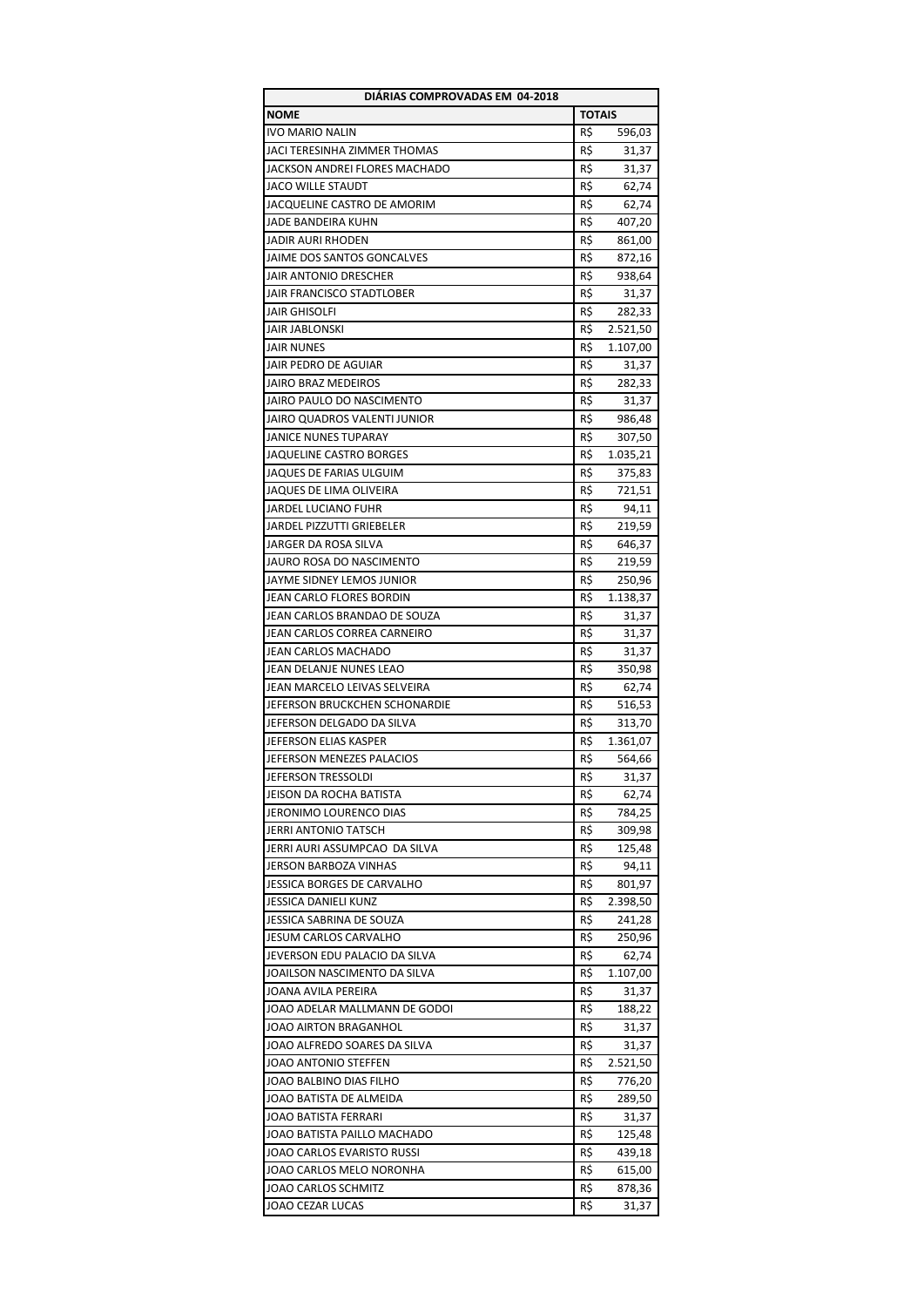| DIARIAS COMPROVADAS EM 04-2018 |               |          |
|--------------------------------|---------------|----------|
| <b>NOME</b>                    | <b>TOTAIS</b> |          |
| JOAO CLARO BATISTA DA SILVA    | R\$           | 125,48   |
| JOAO DARLI AUTA DE OLIVEIRA    | R\$           | 553,50   |
| JOAO EDIMIR DE FREITAS         | R\$           | 125,48   |
| JOAO FRANCISCO SILVEIRA NETO   | R\$           | 1.107,00 |
| JOAO HENRIQUE KUHN             | R\$           | 31,37    |
| JOAO LUIS DOS SANTOS MEDEIROS  | R\$           | 62,74    |
| <b>JOAO LUIS SCHMAEDECKE</b>   | R\$           | 1.395,24 |
| <b>JOAO LUIZ WERNER</b>        | R\$           | 31,37    |
| JOAO MILTON SILVA DE MEDEIROS  | R\$           | 94,11    |
| JOAO PAULO COSTA SILVA         | R\$           | 31,37    |
| JOAO PAULO P FLORES DOS SANTOS | R\$           | 31,37    |
| JOAO PEDRO MONTEIRO            | R\$           | 225,50   |
| JOAO ROGERIO OLIVEIRA          | R\$           | 439,18   |
|                                | R\$           |          |
| JOAO VALTENOR EBERHARDT JUNIOR |               | 278,61   |
| JOAO VANTUIR VANACOR           | R\$           | 31,37    |
| JOCELI STAN DE OLIVEIRA        | R\$           | 94,11    |
| JOCEMAR ANTONIO MAGRYTA        | R\$           | 62,74    |
| JOEL JUNG BONFIM               | R\$           | 288,24   |
| JOEL LISSARRAGA DE FREITAS     | R\$           | 288,24   |
| <b>JOEL MONTEIRO</b>           | R\$           | 62,74    |
| JOICE DA SILVA IRRIGARAY       | R\$           | 62,74    |
| JOLAIR ADAO AMARAL             | R\$           | 564,66   |
| JONAS KNEIP ARAUJO             | R\$           | 31,37    |
| JONATAN DE GODOY DA SILVEIRA   | R\$           | 282,33   |
| JONATAN JOSUE ANTON            | R\$           | 31,37    |
| JONATAS MECALA MACHADO         | R\$           | 658,77   |
| JONATAS RAFAEL DA SILVA        | R\$           | 219,59   |
| JONATHAN DA ROSA PITA          | R\$           | 2.829,00 |
| JONATHAN GOMES DE CARVALHO     | R\$           | 31,37    |
| JONIR DE JESUS DOS S KNOPF     | R\$           | 31,37    |
| <b>JONY BONADIMAN</b>          | R\$           | 62,74    |
| JORCELI ARAUJO NOLASCO         | R\$           | 1.003,84 |
| JORDANA DA SILVA CASTRO BIASIB | R\$           | 4.182,00 |
| JORGE ANDRADES M. DA SILVA     | R\$           | 576,48   |
| JORGE ANTONIO CORREA DE CASTRO | R\$           | 62,74    |
| JORGE HENRIQUE MOURA RIGO      | R\$           | 62,74    |
| JORGE LUIS DEXHEIMER           | R\$           | 156,85   |
| JORGE LUIS SILVA DA SILVA      | R\$           | 407,81   |
| JORGE LUIZ KLUMB BORN          | R\$           | 282,33   |
| JORGE LUIZ PORTELLA            | R\$           | 219,59   |
| JORGE ODIMAR ZANDONAI DA COSTA | R\$           | 439,18   |
| JORGE VEIMAR NUNES             | R\$           | 829,75   |
| JOSCELINO JOSE MIKULSKI        | R\$           | 375,83   |
| JOSE AIRTON DOS SANTOS         | R\$           | 2.091,00 |
| JOSE ALDOIR DA LUZ COSTA       | R\$           | 31,37    |
| JOSE ALENCAR BENTAQUI          | R\$           | 627,40   |
| JOSE ALEXANDRE BERGHAN D MOURA | R\$           | 94,11    |
| JOSE ANTONIO CAETANO GARCIA    | R\$           | 156,85   |
| JOSE ANTONIO MARIN DE OLIVEIRA | R\$           | 1.152,03 |
| JOSE AUGUSTO DA SILVA VIEIRA   | R\$           | 94,11    |
| JOSE CARLOS BORGES DE AZEVEDO  | R\$           | 94,11    |
|                                | R\$           |          |
| JOSE CLAUDIO DE A COVALESKY    |               | 156,85   |
| JOSE EDUARDO MARTINS JUNIOR    | R\$           | 338,87   |
| JOSE FRANCISCO P DE CARVALHO   | R\$           | 2.214,00 |
| JOSE FRANCISCO SOUZA BUT       | R\$           | 184,50   |
| JOSE FRANCISCO VOGT            | R\$           | 156,85   |
| JOSE HENRIQUE MARINHO DA SILVA | R\$           | 407,81   |
| JOSE HORACIO SILVA DA SILVA    | R\$           | 62,74    |
| JOSE IVAN DORNELLES MULER      | R\$           | 94,11    |
| JOSE JOAREZ REQUE              | R\$           | 596,03   |
| JOSE LEANDRO FLORES DE FLORES  | R\$           | 31,37    |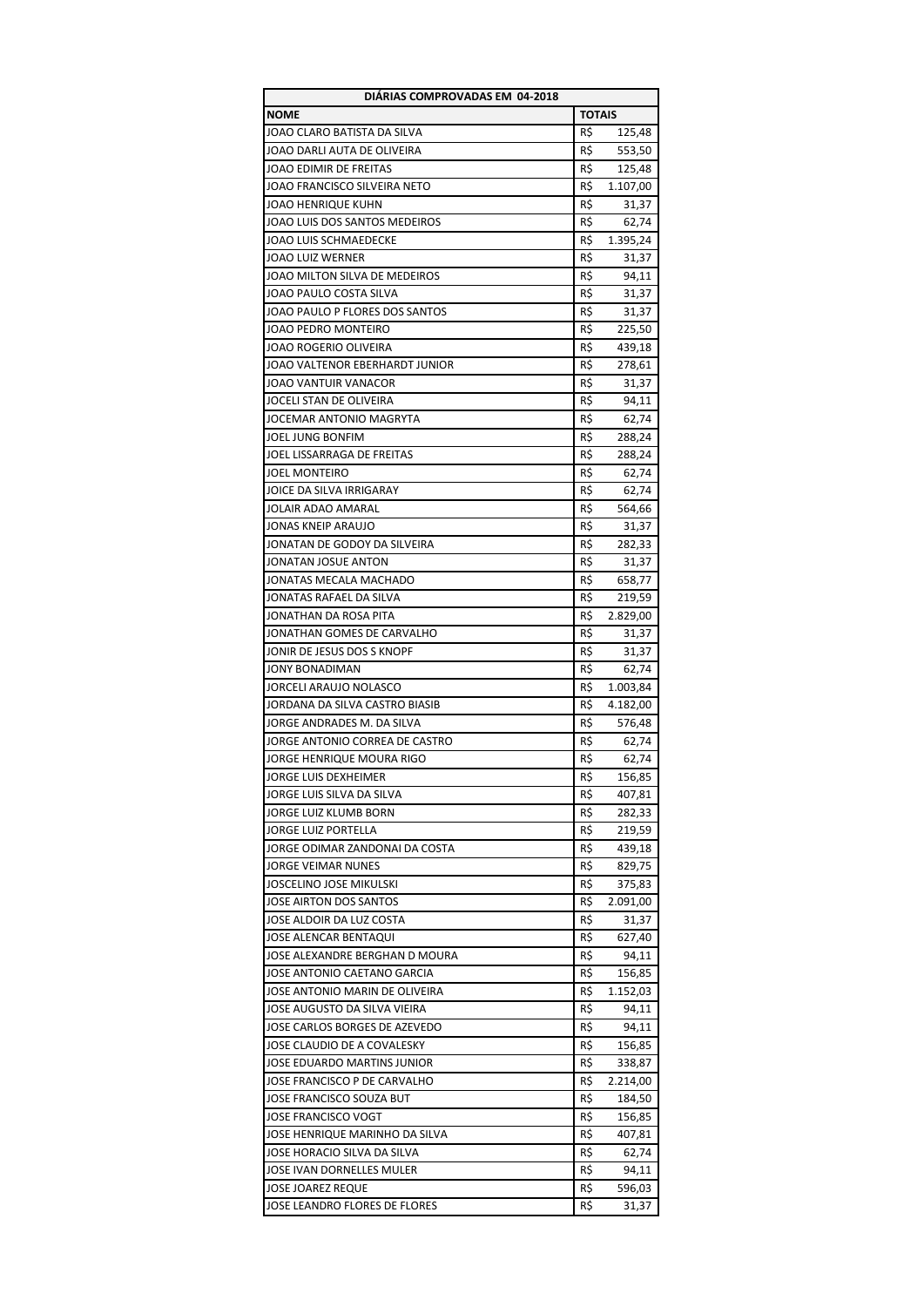| DIÁRIAS COMPROVADAS EM 04-2018                        |               |          |
|-------------------------------------------------------|---------------|----------|
| <b>NOME</b>                                           | <b>TOTAIS</b> |          |
| JOSE LEONARDO ANDRADE SILVA                           | R\$           | 553,50   |
| JOSE LUIS GOMES LISBOA                                | R\$           | 125,48   |
| JOSE LUIZ DE LIMA VIANNA                              | R\$           | 1.696,83 |
| <b>JOSE LUIZ SOARES</b>                               | R\$           | 307,50   |
| JOSE MACEDO DE OLIVEIRA                               | R\$           | 31,37    |
| JOSE MARCELO DA SILVA                                 | R\$           | 250,96   |
| JOSE MARCOS DE OLIVEIRA COSTA                         | R\$           | 31,37    |
| JOSE MARIO FERREIRA SANTANA JU                        | R\$           | 715,31   |
| JOSE NESTOR KEPPEL                                    | R\$           | 219,59   |
| JOSE NILTON VIEIRA GIDIEL                             | R\$           | 219,59   |
| JOSE ORTIZ MARQUES CARDOSO                            | R\$           | 219,59   |
| <b>JOSE PAULO METTLER</b>                             | R\$           | 345,07   |
| <b>JOSE RAUL BRAZ</b>                                 | R\$           | 188,22   |
| JOSE RICARDO R DA SILVA                               | R\$           | 972,47   |
| JOSE RODRIGUES DE SOUZA NETO                          | R\$           | 31,37    |
| JOSE TADEU DOS S. ESPINDOLA                           | R\$           | 94,11    |
| JOSE VICENTE SPINELLI PINTO                           | R\$           | 738,00   |
| JOSELITO MACHADO DE OLIVEIRA                          | R\$           | 156,85   |
| <b>JOSIANE PISTORELLO</b>                             | R\$           | 31,37    |
| JOSIEL ANTONIO PESSOA NUNES                           | R\$           | 219,59   |
| JOSIMAR HELINTON GONCALVES                            | R\$           |          |
|                                                       |               | 31,37    |
| <b>JOSUE DE SOUZA SOARES</b><br>JOUBERT DANIEL ZAPANI | R\$           | 62,74    |
|                                                       | R\$           | 31,37    |
| JOVANE SONCINI                                        | R\$           | 215,87   |
| JOZIANO LUIZ DA CRUZ                                  | R\$           | 1.353,00 |
| JUAREZ GONCALVES ROMAN                                | R\$           | 62,74    |
| JUAREZ OLAVO FAGUNDES DA ROSA                         | R\$           | 94,11    |
| JUAREZ PEREIRA FRANCILIO                              | R\$           | 553,50   |
| JUAREZ RASQUINHA                                      | R\$           | 3.444,00 |
| JUCELMA CONTER VENTURA                                | R\$           | 31,37    |
| <b>JUCIMAR PANCOT</b>                                 | R\$           | 31,37    |
| <b>JUELMIR NUNES SARAIVA</b>                          | R\$           | 1.083,07 |
| JULIANA MACEDO DA SILVA                               | R\$           | 430,50   |
| JULIANA MACHADO GASPAROTTO                            | R\$           | 523,37   |
| JULIANA MESQUITA INACIO                               | R\$           | 31,37    |
| JULIANA QUEIROZ MACHADO CARRIO                        | R\$           | 31,37    |
| JULIANA SOARES BORBA                                  | R\$           | 307,50   |
| JULIANI GOMES DOS SANTOS                              | R\$           | 601,33   |
| JULIANO BORTOLUZZI BOCK                               | R\$           | 589,83   |
| JULIANO CEZAR S DO NASCIMENTO                         | R\$           | 94,11    |
| <b>JULIANO DE AZEVEDO BORGES</b>                      | R\$           | 560,33   |
| JULIANO DELESKI NAIBERT                               | R\$           | 62,74    |
| <b>JULIANO DOS PASSOS</b>                             | R\$           | 376,35   |
| JULIANO DOS SANTOS TORRES                             | R\$           | 188,22   |
| <b>JULIANO MAFRA LEDUR</b>                            | R\$           | 184,50   |
| JULIANO MARQUES SONNEMANN                             | R\$           | 31,37    |
| JULIANO MOREIRA DOS SANTOS                            | R\$           | 3.106,37 |
| JULIO CESAR CAPRA                                     | R\$           | 125,48   |
| JULIO CESAR DO ESPIRITO SANTO                         | R\$           | 2.398,50 |
| JULIO CEZAR XAVIER                                    | R\$           | 31,37    |
| JUNIOR CESAR DA SILVA                                 | R\$           | 846,99   |
| JUNIOR CEZAR CONTER VENTURA                           | R\$           | 31,37    |
| JUREMAR BAIRROS MACHADO                               | R\$           | 156,85   |
| KARINE BUENO DE CASTRO                                | R\$           | 31,37    |
| KARLA LEAL COZZA                                      | R\$           | 62,74    |
| KARLA SOUZA FRANCO                                    | R\$           | 94,11    |
| KATIA GABRIEL                                         | R\$           | 31,37    |
| KELLEN CASTRO VIANA                                   | R\$           | 94,11    |
| KIULA DABULL PEDROSO                                  | R\$           | 62,74    |
| <b>KURT NERI STRACK</b>                               | R\$           | 31,37    |
| LADIAMAR TAUFER PERUZZOLO                             | R\$           | 62,74    |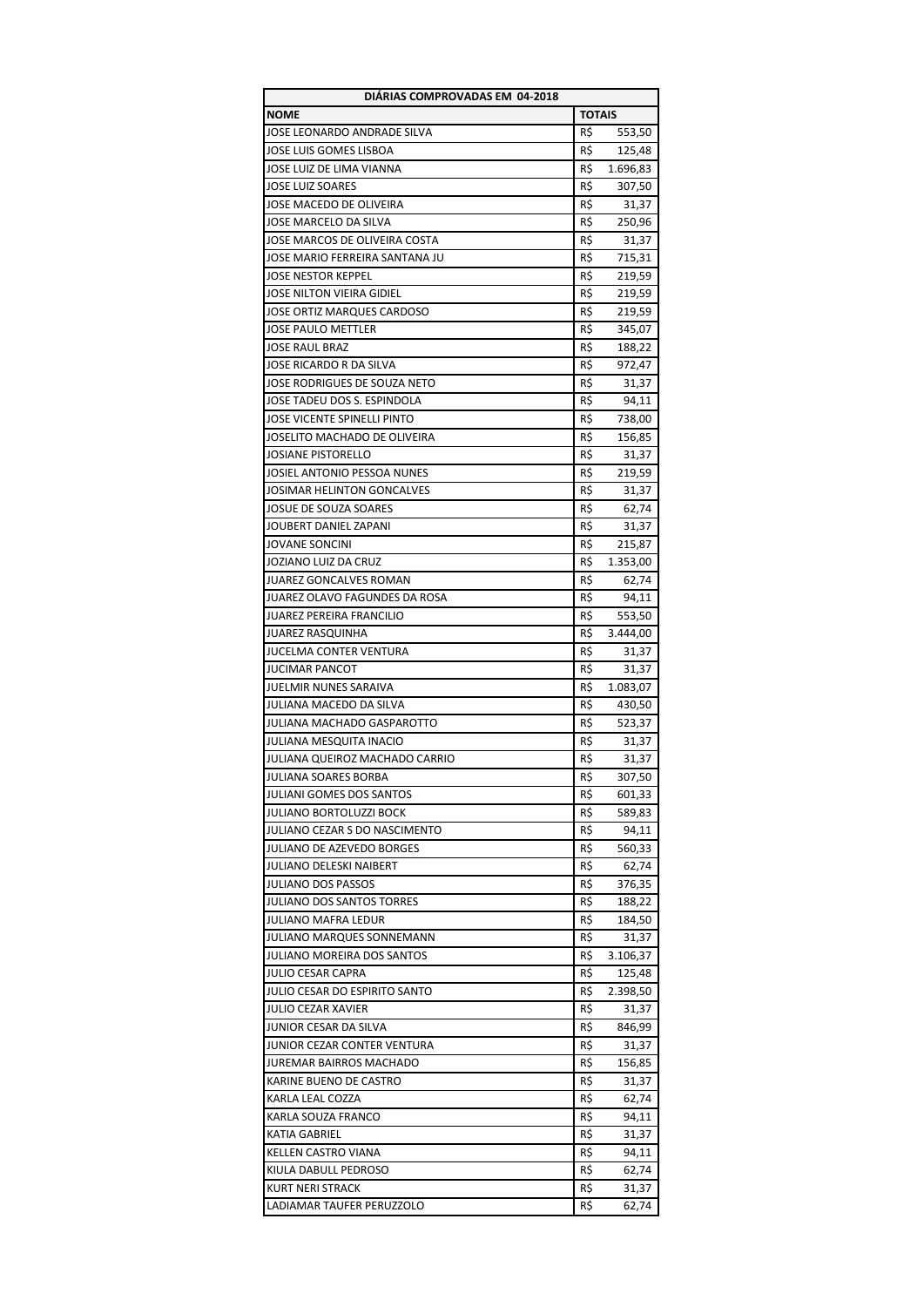| DIÁRIAS COMPROVADAS EM 04-2018   |               |          |
|----------------------------------|---------------|----------|
| <b>NOME</b>                      | <b>TOTAIS</b> |          |
| <b>LAIRTON SILVESTRINI</b>       | R\$           | 125,48   |
| LAURA MARCUZZO PEREIRA           | R\$           | 375,83   |
| <b>LAURA PEREIRA GARCIA</b>      | R\$           | 313,70   |
| <b>LAUREN LINCK NILSON</b>       | R\$           | 215,87   |
| LAURI VALENTIN BARON             | R\$           | 1.107,00 |
| LAURO ANTONIO GAIESKI            | R\$           | 250,96   |
| <b>LAURO DE FREITAS FLORES</b>   | R\$           | 31,37    |
| LAURO RODRIGUES SOBRINHO         | R\$           | 156,85   |
| LAZARO NEUMANN DE OLIVEIRA       | R\$           | 156,85   |
| LAZIE DA COSTA DE OLIVEIRA       | R\$           | 843,22   |
| LEA PATRICIA PINHEIRO BASEI      | R\$           | 494,48   |
|                                  |               |          |
| LEANDRO ARAGON CALDEIRA          | R\$           | 2.091,00 |
| LEANDRO AUGUSTO MUMBACH          | R\$           | 184,50   |
| LEANDRO BIZOTTO PADILHA          | R\$           | 219,59   |
| LEANDRO CAPITAO ROCA             | R\$           | 533,29   |
| LEANDRO DA CONCEICAO DA SILVEI   | R\$           | 282,33   |
| LEANDRO DA SILVA JANKEE          | R\$           | 31,37    |
| <b>LEANDRO DUNCK</b>             | R\$           | 31,37    |
| LEANDRO FELICIO OLIVEIRA         | R\$           | 282,33   |
| LEANDRO FIORENZA CANTERLE        | R\$           | 31,37    |
| LEANDRO MINUSCOLI                | R\$           | 4.428,00 |
| LEANDRO MOREIRA EUFRAZIO         | R\$           | 313,70   |
| <b>LEANDRO NUNES LEITE</b>       | R\$           | 31,37    |
| LEANDRO RODRIGUES DA CRUZ        | R\$           | 345,07   |
| <b>LEANDRO RODRIGUES DOYLE</b>   | R\$           | 553,50   |
| LEANDRO SILVA DE MENEZES         | R\$           | 2.890,50 |
| LEANDRO SOUSTRUZNIK AGUILAR      | R\$           | 125,48   |
| <b>LEANDRO TOGNON</b>            | R\$           | 125,48   |
| LEANDRO VALENTE NICOLAU          | R\$           | 62,74    |
| LEIA DE MACEDO COSTA             | R\$           | 31,37    |
| LELIO DA SILVA COSTA             | R\$           | 94,11    |
| LENARA RODRIGUES JASNIEWICZ      | R\$           |          |
|                                  |               | 156,85   |
| LEO AUGUSTO DA SILVA             | R\$           | 1.362,92 |
| LEO ELIZEU DE A OLIVEIRA         | R\$           | 94,11    |
| <b>LEOCLESIO ANTONIO FONTANA</b> | R\$           | 31,37    |
| LEONARA MISZEVSKI MIOLA          | R\$           | 31,37    |
| LEONARDO AZAMBUJA FARIAS         | R\$           | 721,51   |
| LEONARDO COSTA ALVES             | R\$           | 31,37    |
| LEONARDO DA SILVA DUTRA          | R\$           | 3.198,00 |
| LEONARDO DA SILVA PEREIRA        | R\$           | 439,18   |
| LEONARDO ESPINDOLA ROCHA         | R\$           | 188,22   |
| LEONARDO FERREIRA DE ALMEIDA     | R\$           | 31,37    |
| <b>LEONARDO GORGEN</b>           | R\$           | 439,18   |
| <b>LEONARDO JOSE PILZ</b>        | R\$           | 31,37    |
| LEONARDO JULIO MARTINS           | R\$           | 219,59   |
| LEONARDO PEDROZO CORREA          | R\$           | 564,66   |
| <b>LEONARDO SANTOS HUZALO</b>    | R\$           | 282,33   |
| LEONARDO SILVA DE MARINS         | R\$           | 542,88   |
| LEONARDO SOZIN RUFINO            | R\$           | 627,40   |
| <b>LEONARDO STUMPF</b>           | R\$           | 861,00   |
| LEONICE GONCALVES DE VARGAS      | R\$           | 31,37    |
| LEONIDAS ESSVEIN SOUZA           | R\$           | 439,18   |
| <b>LEONILSE MENON GRISON</b>     | R\$           | 31,37    |
| LERIO RODRIGUES DA FONSECA       | R\$           | 1.783,50 |
| LETICIA BANDEIRA GUIMARAES       | R\$           | 31,37    |
| LETICIA DE FREITAS VELOSO        | R\$           | 492,00   |
| LETICIA LUCENA FOGACA            | R\$           |          |
|                                  |               | 62,74    |
| LETICIA PASTERNAK KRAMM          | R\$           | 94,11    |
| LETICIA WEBER MILECH             | R\$           | 94,11    |
| LIA DENISE TIMANN                | R\$           | 125,48   |
| LILIANE DA SILVA                 | R\$           | 31,37    |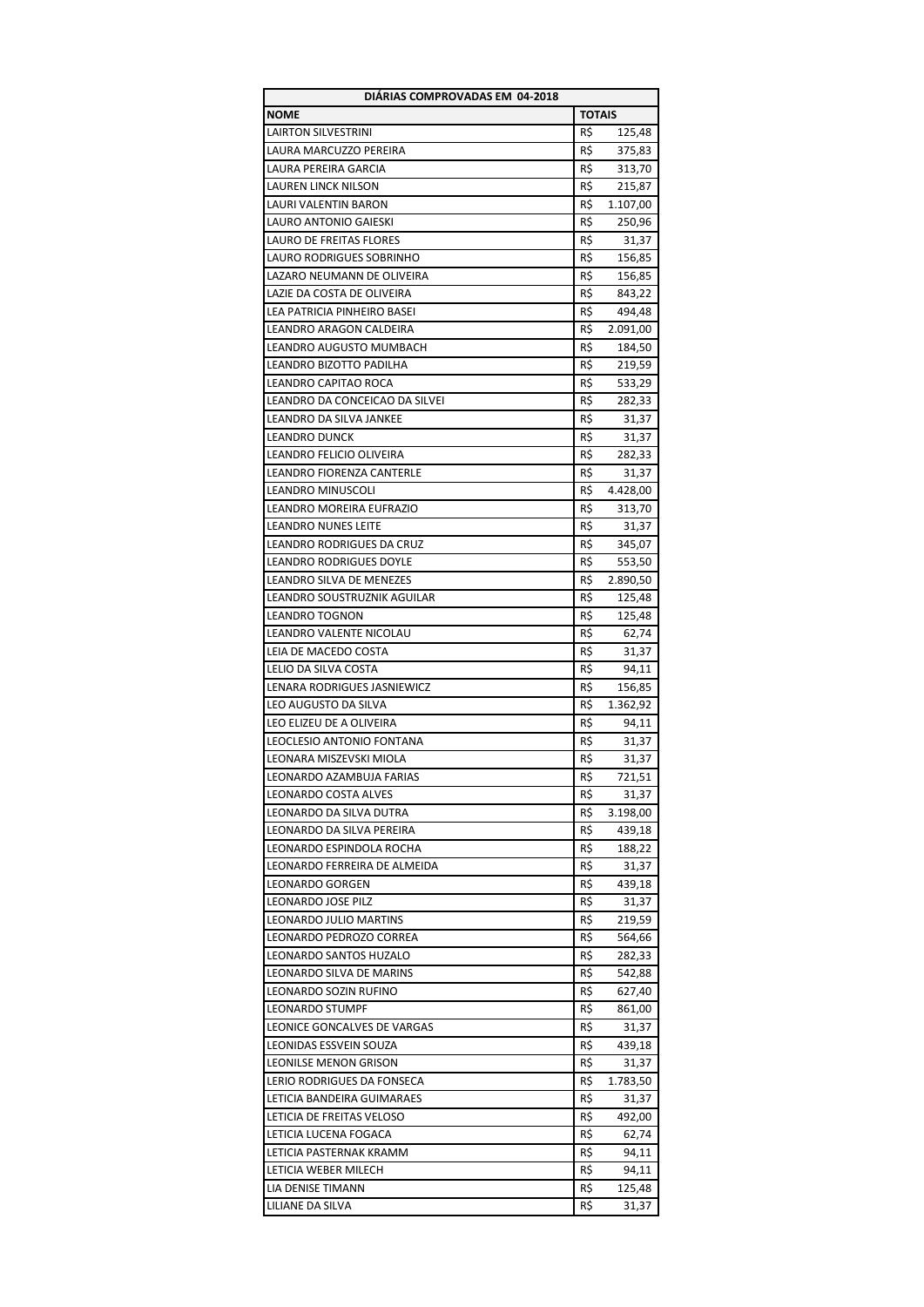| DIÁRIAS COMPROVADAS EM 04-2018  |               |          |
|---------------------------------|---------------|----------|
| <b>NOME</b>                     | <b>TOTAIS</b> |          |
| LINDONES LISBOA PEREIRA         | R\$           | 31,37    |
| <b>LISAKETE BUBENICK</b>        | R\$           | 94,11    |
| LISIANE REGINA ALVES VOLKWEIS   | R\$           | 62,74    |
| LISIANE VIDAL LIMA              | R\$           | 953,87   |
| LISIE NASCIMENTO SPAGNOL        | R\$           | 62,74    |
| LOIVO DA SILVA GONCALVES        | R\$           | 369,00   |
| LORENI FATIMA KLEIN             | R\$           | 31,37    |
| LOUISE DA ROSA CARDOSO          | R\$           | 2.890,50 |
| <b>LUANA DORNELES RITT</b>      | R\$           | 62,74    |
| LUCAS CARVALHO HUBNER           | R\$           | 2.644,50 |
| <b>LUCAS DUARTE VIDAL</b>       | R\$           |          |
|                                 |               | 375,83   |
| LUCAS GUIMARAES PAMPLONA        | R\$           | 62,74    |
| <b>LUCAS MARTINS</b>            | R\$           | 62,74    |
| <b>LUCAS PACZEK FRANTZ</b>      | R\$           | 31,37    |
| LUCEVAL DO PRADO BORBA          | R\$           | 94,11    |
| LUCIA IARA SACOL                | R\$           | 527,09   |
| <b>LUCIANE CORREA ROZNIESKI</b> | R\$           | 31,37    |
| <b>LUCIANE PINHEIRO STOCK</b>   | R\$           | 2.091,00 |
| LUCIANO D AVILA LOPES           | R\$           | 3.075,00 |
| LUCIANO DA COSTA GARCIA         | R\$           | 451,00   |
| <b>LUCIANO DA SILVA</b>         | R\$           | 1.937,87 |
| LUCIANO DA SILVA LIMA           | R\$           | 721,51   |
| LUCIANO DA SILVA RIBEIRO        | R\$           | 94,11    |
| LUCIANO FARINA MARCON           | R\$           | 282,33   |
| <b>LUCIANO GARCIA PFEIFER</b>   | R\$           | 863,48   |
| LUCIANO JACOB QUINTANA          | R\$           | 62,74    |
| LUCIANO MALINOWSKI VARGAS       | R\$           | 31,37    |
| LUCIANO PONCIANO VITT           | R\$           | 282,33   |
|                                 |               |          |
| LUCIANO RODRIGUES CARVALHO      | R\$           | 62,74    |
| LUCIANO VINICIUS DALBERTO       | R\$           | 494,48   |
| <b>LUCIMAR ZANATTA</b>          | R\$           | 31,37    |
| LUIS CARLOS MALYSZ MICHELIN     | R\$           | 31,37    |
| <b>LUIS CARLOS MARTINS</b>      | R\$           | 94,11    |
| LUIS CESAR RAMBOR DA SILVA      | R\$           | 31,37    |
| LUIS EDUARDO BRILHANTE DE OLIV  | R\$           | 156,85   |
| LUIS FELIPE ALVES DOS SANTOS    | R\$           | 1.168,50 |
| LUIS FELIPE FALLAVENA DA ROSA   | R\$           | 62,74    |
| LUIS FERNANDO CLARO LONGARAY    | R\$           | 350,98   |
| LUIS FERNANDO DA ROZA VIEIRA    | R\$           | 3.198,00 |
| LUIS FERNANDO DOS SANTOS CARDO  | R\$           | 62,74    |
| LUIS FERNANDO PRUCIANO          | R\$           | 31,37    |
| LUIS FERNANDO R SKIERESZ        | R\$           | 338,87   |
| LUIS FERNANDO TRINDADE GOULART  | R\$           | 375,83   |
| LUIS JERONIMO D DA CUNHA        | R\$           | 627,11   |
| LUIS MATHEUS FERREIRA           | R\$           | 31,37    |
| LUIS SERGIO BARCELOS            | R\$           | 31,37    |
| LUIZ AFFONSO WENDT DE QUEIROZ   | R\$           | 62,74    |
| LUIZ ANTONIO A GRAZZIOTIM       | R\$           | 553,50   |
| LUIZ CARLOS CRUZ DE MELO SEREN  | R\$           | 31,37    |
| LUIZ CARLOS DE JESUS K PIRES    | R\$           | 62,74    |
|                                 |               |          |
| LUIZ CARLOS SALVADOR C JUNIOR   | R\$           | 1.722,00 |
| LUIZ CARLOS SCHNEIDER           | R\$           | 627,40   |
| LUIZ CARLOS SEVAGE BITENCURT    | R\$           | 470,55   |
| LUIZ CARLOS XAVIER CASTRO       | R\$           | 184,50   |
| LUIZ CAUDURO                    | R\$           | 31,37    |
| LUIZ FERNANDO F D JUNIOR        | R\$           | 282,33   |
| LUIZ GUSTAVO MEDEIROS RICALDE   | R\$           | 1.230,00 |
| LUIZ HENRIQUE IANICELL          | R\$           | 31,37    |
| LUIZ JUNIOR SOARES DA PAIXAO    | R\$           | 62,74    |
| LUIZ ROBERTO NATEL OLIVEIRA     | R\$           | 2.644,50 |
| LUIZ VILSON FRANSKOVIAK DEVIT   | R\$           | 156,85   |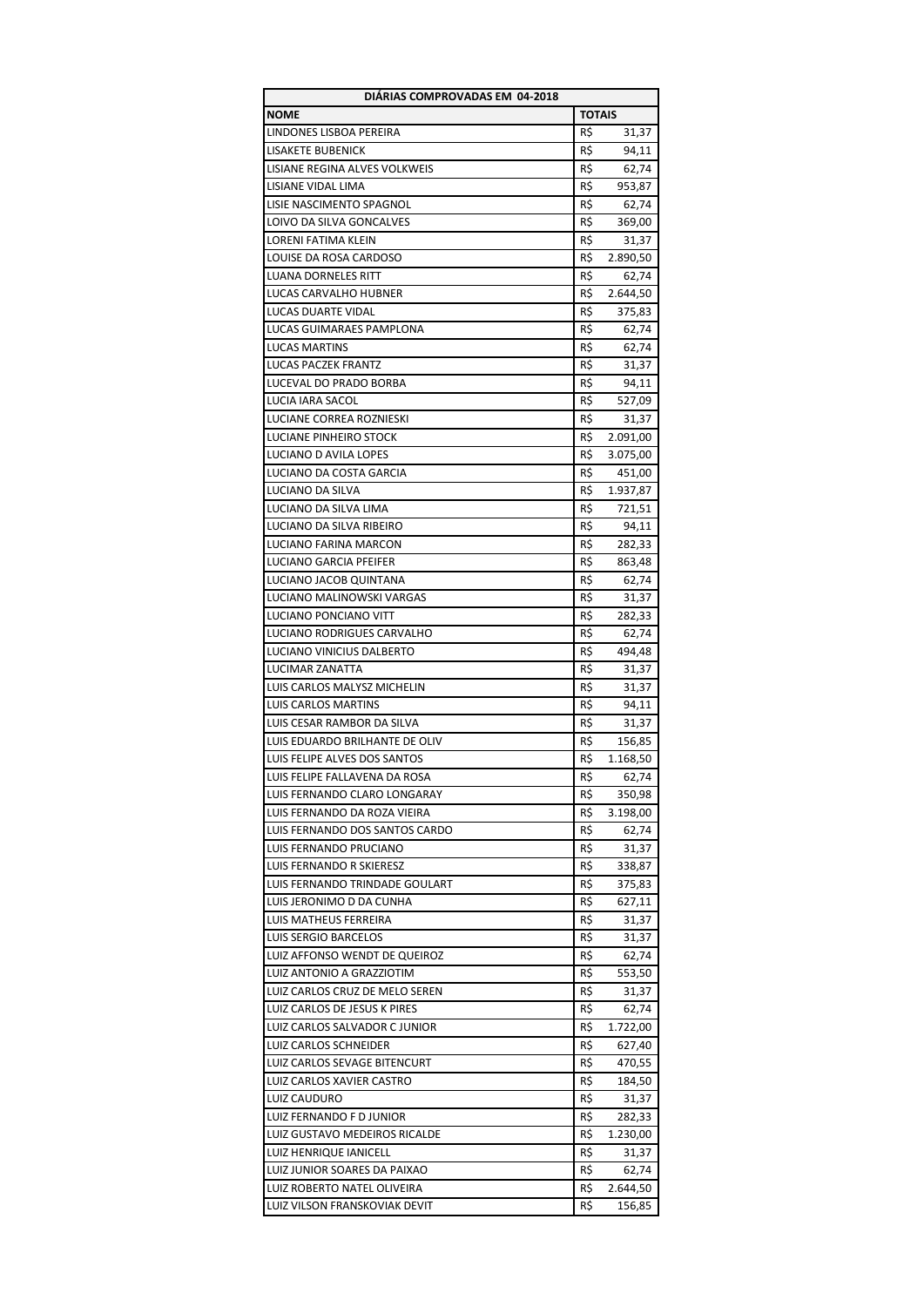| DIÁRIAS COMPROVADAS EM 04-2018       |               |          |
|--------------------------------------|---------------|----------|
| <b>NOME</b>                          | <b>TOTAIS</b> |          |
| LUIZA AVANI MESTRETI RODRIGUES       | R\$           | 62,74    |
| MADERSON ANDRE DA SILVA SANTOS       | R\$           | 401,61   |
| <b>MAGLIANE FIN MARTINI</b>          | R\$           | 156,85   |
| MAGNUS MARCELO FREDRICH              | R\$           | 184,50   |
| MAICO OLIVEIRA DOS SANTOS            | R\$           | 31,37    |
| MAICON ASSIS VALIM BOEIRA            | R\$           |          |
| <b>MAICON RAFAEL SCHMITZ</b>         |               | 31,37    |
|                                      | R\$           | 156,85   |
| MAIKE BENITES PAIVA                  | R\$           | 501,92   |
| MAIQUEL KOCHHANN LUNKES              | R\$           | 769,37   |
| <b>MALTA MARIA FLUCK</b>             | R\$           | 62,74    |
| MANOEL JOAQUIM VIEIRA CARVALHO       | R\$           | 31,37    |
| MANOEL PADAO PALMEIRA                | R\$           | 62,74    |
| MARA KRAMER DE ALMEIDA               | R\$           | 184,50   |
| <b>MARCEL BITTENCOURT LOPES</b>      | R\$           | 215,87   |
| <b>MARCEL DOS SANTOS VILANTE</b>     | R\$           | 31,37    |
| MARCEL JULIANO N BISCAINO            | R\$           | 250,96   |
| MARCELINO BLACENE SELLA              | R\$           | 62,74    |
| <b>MARCELINO JOSE HOSS BECKER</b>    | R\$           | 31,37    |
| MARCELO ALVES SILVEIRA               | R\$           | 62,74    |
|                                      |               |          |
| <b>MARCELO ANTONIO MATTER</b>        | R\$           | 307,50   |
| MARCELO AUGUSTO SCHIAVINI            | R\$           | 31,37    |
| MARCELO BENJAMIN P ROSSAROLLA        | R\$           | 62,74    |
| <b>MARCELO DOYLE BENITES</b>         | R\$           | 1.845,00 |
| MARCELO GOMES SCHMACHTENBERG         | R\$           | 94,11    |
| MARCELO LUDWIG                       | R\$           | 31,37    |
| MARCELO LUIZ EMMENDOERFER            | R\$           | 31,37    |
| MARCELO NORONHA DA SILVA             | R\$           | 219,59   |
| MARCELO RAMALHO DE JESUS             | R\$           | 501,92   |
| <b>MARCELO SANTOS FIORIN</b>         | R\$           | 31,37    |
| <b>MARCELO SCHUSTER</b>              | R\$           | 1.630,37 |
| <b>MARCELO SILVEIRA</b>              | R\$           | 94,11    |
| <b>MARCIA LEMOS DOS SANTOS RAMOS</b> | R\$           | 407,81   |
| MARCIA LIMA DA SILVA                 | R\$           | 62,74    |
| <b>MARCIA PERES BITENCOURT</b>       |               |          |
|                                      | R\$           | 31,37    |
| <b>MARCIANO DAL PIZZOL</b>           | R\$           | 62,74    |
| <b>MARCIANO ESTEVES</b>              | R\$           | 31,37    |
| MARCIENA FERREIRA DA SILVA           | R\$           | 501,92   |
| MARCIO ALAOR CASAGRANDE FRANCO       | R\$           | 2.214,00 |
| <b>MARCIO ANDRE PEREIRA</b>          | R\$           | 307,50   |
| MARCIO AZEVEDO DAS NEVES             | R\$           | 676,50   |
| <b>MARCIO DE AGUIAR GOMES</b>        | R\$           | 512,48   |
| MARCIO DE AVILA SILVEIRA             | R\$           | 188,22   |
| <b>MARCIO DOMINGUES AIRES</b>        | R\$           | 2.118,33 |
| MARCIO FORMOSO SAMPAIO               | R\$           | 369,00   |
| MARCIO GIOVANI DOS SANTOS CARV       | R\$           | 219,59   |
| MARCIO JOVAINE FRANS POLGA           | R\$           | 31,37    |
| MARCIO LEANDRO CORREA FERREIRA       | R\$           | 31,37    |
|                                      |               |          |
| MARCIO LEANDRO ZUGE                  | R\$           | 31,37    |
| MARCIO LOPES DE OLIVEIRA             | R\$           | 184,50   |
| <b>MARCIO MIREK</b>                  | R\$           | 1.763,29 |
| <b>MARCIO REBESCHINI</b>             | R\$           | 246,00   |
| MARCIO RENI LONDERO RICALDI          | R\$           | 219,59   |
| MARCIO RICARDO DE OLIVEIRA           | R\$           | 299,63   |
| MARCIO ROBERTO MADRI MACHADO         | R\$           | 375,83   |
| MARCIO RONILDO BORGES MOREIRA        | R\$           | 558,46   |
| MARCIO SOUZA DE OLIVEIRA             | R\$           | 313,70   |
| MARCIO VANERIO R DAS TREVAS          | R\$           | 62,74    |
| MARCO ANTONIO VAZ DOS SANTOS         | R\$           | 62,74    |
| MARCO AURELIO MULLER                 | R\$           | 984,00   |
| MARCOS ALEXANDRE LIMA DA SILVA       | R\$           | 375,83   |
|                                      | R\$           |          |
| MARCOS ANDRE CAPOANE                 |               | 31,37    |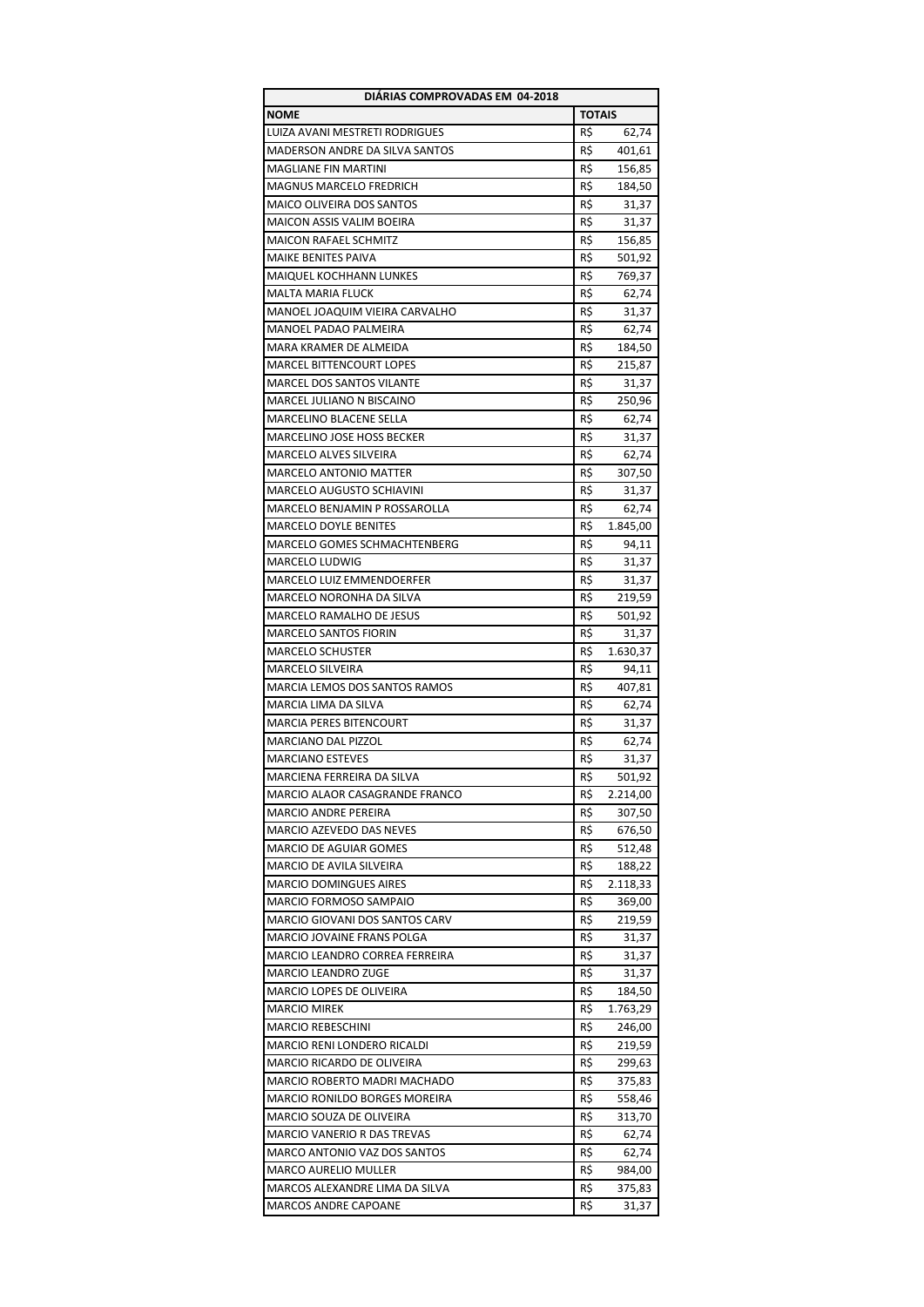| DIÁRIAS COMPROVADAS EM 04-2018      |               |          |
|-------------------------------------|---------------|----------|
| <b>NOME</b>                         | <b>TOTAIS</b> |          |
| <b>MARCOS ANTONIO DA ROCHA ROSA</b> | R\$           | 256,87   |
| <b>MARCOS ANTONIO JULIANOTTI</b>    | R\$           | 250,96   |
| <b>MARCOS CRISTIANO SEVERO</b>      | R\$           | 225,50   |
| <b>MARCOS DAVI HAAS</b>             | R\$           | 31,37    |
| <b>MARCOS DOS SANTOS BELOUS</b>     | R\$           | 615,00   |
| <b>MARCOS LAMMEL</b>                | R\$           | 779,00   |
| MARCOS RENAN OLIVEIRA LOPES         | R\$           | 31,37    |
| MARCOS RICARDO MADER DA COSTA       | R\$           | 1.845,00 |
| <b>MARCOS RIZZATTI CELEPRIN</b>     | R\$           |          |
|                                     |               | 94,11    |
| <b>MARCOS ROSALINO DOS PASSOS</b>   | R\$           | 94,11    |
| <b>MARCOS TODORO SROCHINSKI</b>     | R\$           | 250,96   |
| <b>MARCOS VENICIO PRESTES</b>       | R\$           | 553,50   |
| <b>MARCUS ANTONIO CARDOSO</b>       | R\$           | 31,37    |
| <b>MARCUS SILVA DE MATOS</b>        | R\$           | 62,74    |
| <b>MARCUS VINICIUS CABERLON</b>     | R\$           | 664,97   |
| <b>MARCUS VINICIUS V. SCHREIBER</b> | R\$           | 31,37    |
| MARIA FRANCISCA DA ROZA CIRNE       | R\$           | 94,11    |
| MARIA GABRIELA CARRIZO MALLMAN      | R\$           | 31,37    |
| MARIANA BOCKMANN                    | R\$           | 125,48   |
| <b>MARIELI DAKAN</b>                | R\$           | 553,50   |
| MARILU ARAUJO DA SILVA              | R\$           | 31,37    |
| <b>MARINA CAMOZZATO GALNARES</b>    | R\$           | 184,50   |
| <b>MARINO PIRES IBALDO</b>          | R\$           | 1.232,48 |
| <b>MARIO ADILON BORGES VIANA</b>    | R\$           | 115,80   |
| MARIO ADRIANO R DAS TREVAS          | R\$           | 62,74    |
| MARIO AUGUSTO CHIMENDES LIMA        | R\$           | 94,11    |
| MARIO AUGUSTO DE LIMA E SILVA       | R\$           | 225,50   |
|                                     |               |          |
| MARIO CEZAR JARDIM JACQUES          | R\$           | 2.091,00 |
| MARLENE DE OLIVEIRA BREMM           | R\$           | 1.052,32 |
| <b>MARLENE RIBEIRO GRASSI</b>       | R\$           | 31,37    |
| <b>MARLENE SZAST</b>                | R\$           | 407,81   |
| MARLI SILVA PETTERINE               | R\$           | 62,74    |
| MARLI TERESINHA S. DA SILVA         | R\$           | 247,24   |
| <b>MARLON DA COSTA</b>              | R\$           | 501,92   |
| <b>MARLON DOS SANTOS AGUIAR</b>     | R\$           | 31,37    |
| <b>MARLON RICARDO MARCHESAN</b>     | R\$           | 31,37    |
| MARLOS MARTINS DA SILVEIRA          | R\$           | 31,37    |
| MARTA MAGALHAES ALVAREZ ARROJO      | R\$           | 62,74    |
| <b>MARTINHO DE TONI</b>             | R\$           | 31,37    |
| MARTINHO PRUDENCIO DE ANDRADE       | R\$           | 31,37    |
| MASSIANI LOZEKAN DURGANTE           | R\$           | 307,50   |
| <b>MATEUS ARDENGHI</b>              | R\$           | 492,00   |
| <b>MATEUS GIACOMELLI</b>            | R\$           | 31,37    |
| MATEUS LUNELLI DAMIAN               | R\$           | 31,37    |
| MATHEUS AUGUSTO GONCALVES NUNE      | R\$           | 256,87   |
| MATHEUS MEDEIROS PACHECO            | R\$           | 31,37    |
| <b>MATHEUS PERIN HEFLER</b>         | R\$           | 707,87   |
| MATHEUS SOARES DE SOUZA             | R\$           | 376,44   |
| MATHIAS CASARA MELO                 | R\$           | 31,37    |
| MATIAS AMERICO BORTOLUZZI           | R\$           |          |
|                                     |               | 62,74    |
| <b>MAURICIO BOITO BARTH</b>         | R\$           | 62,74    |
| <b>MAURICIO CHIAPINOTTO</b>         | R\$           | 369,00   |
| <b>MAURICIO DOS SANTOS</b>          | R\$           | 758,50   |
| <b>MAURICIO PAULO HECKLER</b>       | R\$           | 616,24   |
| <b>MAURICIO SILVA LEITES</b>        | R\$           | 846,99   |
| MAURO AUGUSTO ALMEIDA CABRAL        | R\$           | 390,87   |
| <b>MAURO DAIR KAISER</b>            | R\$           | 62,74    |
| MAURO JOSE FLORES DA ROSA           | R\$           | 94,11    |
| MAURO VIEIRA CARRASCO               | R\$           | 184,50   |
| <b>MAX FREDERICO GRAEBIN</b>        | R\$           | 184,50   |
| MAXIMILIANO ALVES DE MORAES         | R\$           | 977,16   |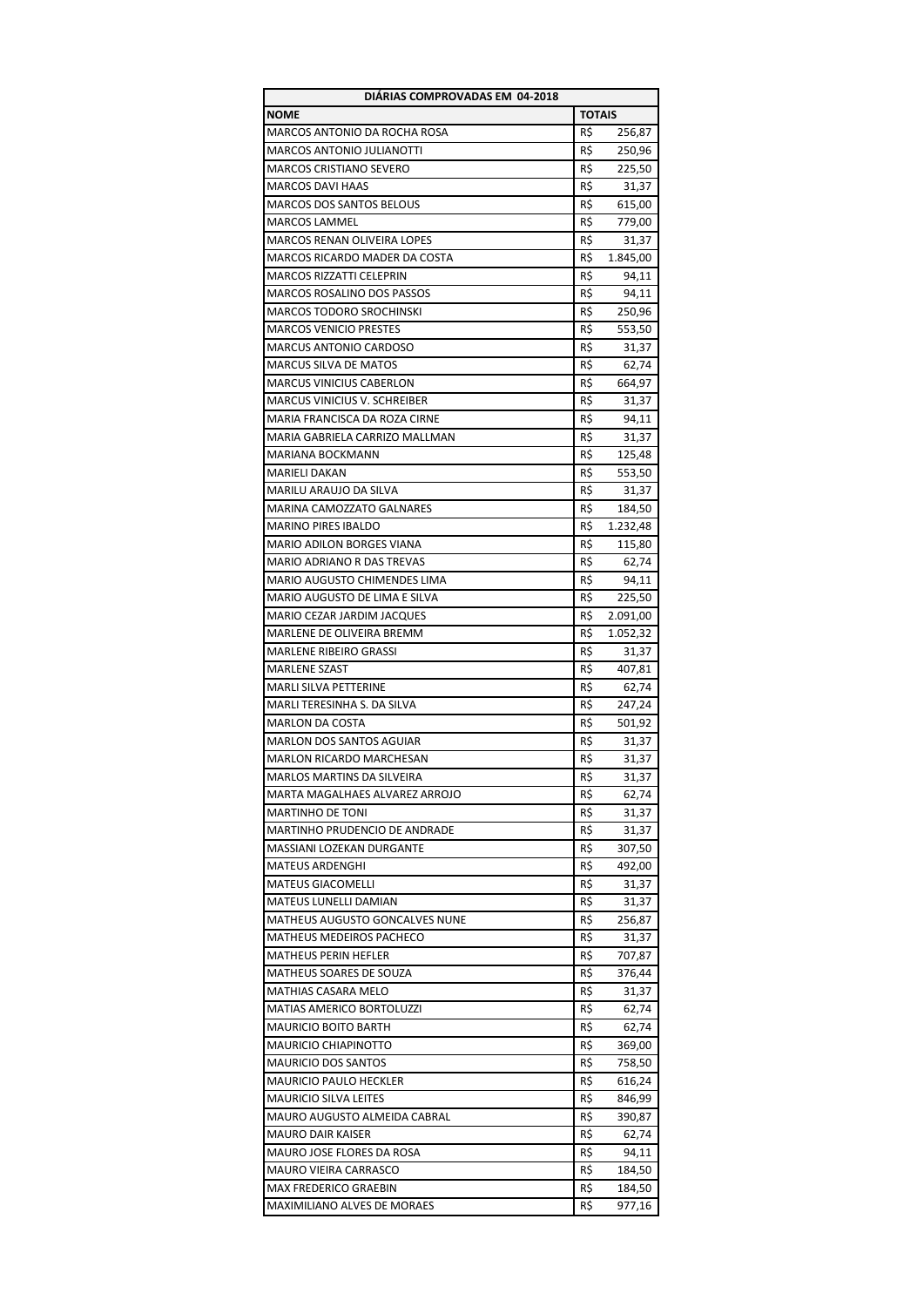| DIÁRIAS COMPROVADAS EM 04-2018    |               |                 |
|-----------------------------------|---------------|-----------------|
| <b>NOME</b>                       | <b>TOTAIS</b> |                 |
| MAXIMILIANO DA SILVA              | R\$           | 596,03          |
| MICAEL TOME                       | R\$           | 533,29          |
| MICHEL MOREIRA                    | R\$           | 31,37           |
| MICHELE EDYALA WEGLER             | R\$           | 62,74           |
| MIGUEL DIOGO                      | R\$           | 125,48          |
| MIGUEL LUGOCH                     | R\$           | 247,24          |
| <b>MILTON FREITAS SANTOS</b>      | R\$           | 616,24          |
| <b>MILTON GAMBINI PIRES</b>       | R\$           | 1.880,40        |
| MILTON HENRIQUE AMARAL LESO       | R\$           | 31,37           |
| <b>MILTON RODRIGO DE OLIVEIRA</b> | R\$           | 528,87          |
| <b>MILTON ROGERIO RAMOS</b>       | R\$           | 282,33          |
| MIRIAM DA COSTA CRUZ              | R\$           | 533,29          |
| MISAEL RIBEIRO VEIGA              | R\$           | 323,47          |
| <b>MOISES ANTONIO BENVEGNU</b>    | R\$           | 31,37           |
| MOISES FANTINELI CALEGARI         | R\$           | 94,11           |
| <b>MONICA MARTHA M JUNGES</b>     | R\$           | 307,50          |
| MONICA VANZO                      | R\$           |                 |
| MONIQUE A WOJCIECHOWSKI           | R\$           | 31,37<br>553,50 |
| MORGANA LIDIA BELETTI SBARDELO    | R\$           | 31,37           |
| MURIEL CAROLINE HOFMAN            |               |                 |
|                                   | R\$           | 31,37           |
| <b>NABOR LUIZ DAPPER</b>          | R\$           | 1.876,37        |
| NADIR ALBINO BECKER KONRATH       | R\$           | 62,74           |
| <b>NAIRTON JOAO PIOTROVSKI</b>    | R\$           | 219,59          |
| NATALIA CORA                      | R\$           | 861,00          |
| NEIDEVAL LUIS BORGES              | R\$           | 31,37           |
| <b>NEIVO ANDRE HOSS</b>           | R\$           | 313,70          |
| <b>NELSON ANTONIO ARNHOLD</b>     | R\$           | 219,59          |
| <b>NELSON CARVALHO</b>            | R\$           | 658,77          |
| <b>NELSON MARQUES VIEIRA</b>      | R\$           | 62,74           |
| NEOCIR JOSE ZORZO                 | R\$           | 125,48          |
| NEOCIR RICARDO RIZZATTO           | R\$           | 250,96          |
| NEORILDO JOSE DASSI               | R\$           | 247,24          |
| NERCIO ERVANDIR DE OLIVEIRA       | R\$           | 31,37           |
| NERI IVANDO SCORTEGAGNA           | R\$           | 407,20          |
| NEVERTON VAZ FERREIRA             | R\$           | 31,37           |
| NEWTON JOSE ROSSO TREVISAN        | R\$           | 62,74           |
| NEWTON ROQUE RABELLO GLORIA       | R\$           | 83,52           |
| NILMAR BACCHI                     | R\$           | 219,59          |
| NILSON FERNANDO FONTANA           | R\$           | 461,87          |
| NILSON RAMOS SILVEIRA             | R\$           | 31,37           |
| <b>NILSON TONIN</b>               | R\$           | 62,74           |
| NIVALDO SOUZA MORAIS              | R\$           | 341,35          |
| NORBERTO FERNANDES P D FILHO      | R\$           | 31,37           |
| OCIMAR FICAGNA                    | R\$           | 3.382,50        |
| <b>ODAIR FIORENTIN</b>            | R\$           | 1.153,25        |
| <b>ODECIO IRIO HAUPT</b>          | R\$           | 307,50          |
| <b>ODINEI PORTELLA</b>            | R\$           | 1.339,33        |
| ODIR ALVES DA SILVA               | R\$           | 3.076,24        |
| <b>OLDAIR MARTINS</b>             | R\$           | 62,74           |
| OMAR LANCANOVA BRUNO              | R\$           | 219,59          |
| ORLI ANGELO NERI XAVIER           | R\$           | 62,74           |
| OSMAR DE VARGAS DORNELLES         | R\$           | 1.107,00        |
| OSMAR MICHEL                      | R\$           | 31,37           |
| OSVALDO JESUS RODRIGUES DA SIL    | R\$           | 375,83          |
| OVIDIO GUZZO                      | R\$           | 31,37           |
| PATRIC MACIEL PEREIRA             | R\$           | 31,37           |
| PATRICIA LUANA JESIUR KEGLER      | R\$           | 125,48          |
| PATRICIA MAROZO ARDENGHI DE LI    | R\$           | 313,70          |
| PATRICIA PEDROSO DE SOUZA         | R\$           | 31,37           |
| PAULO ALEXANDRE LAUX DONAY        | R\$           |                 |
|                                   |               | 94,11           |
| PAULO ANGELO PASE                 | R\$           | 31,37           |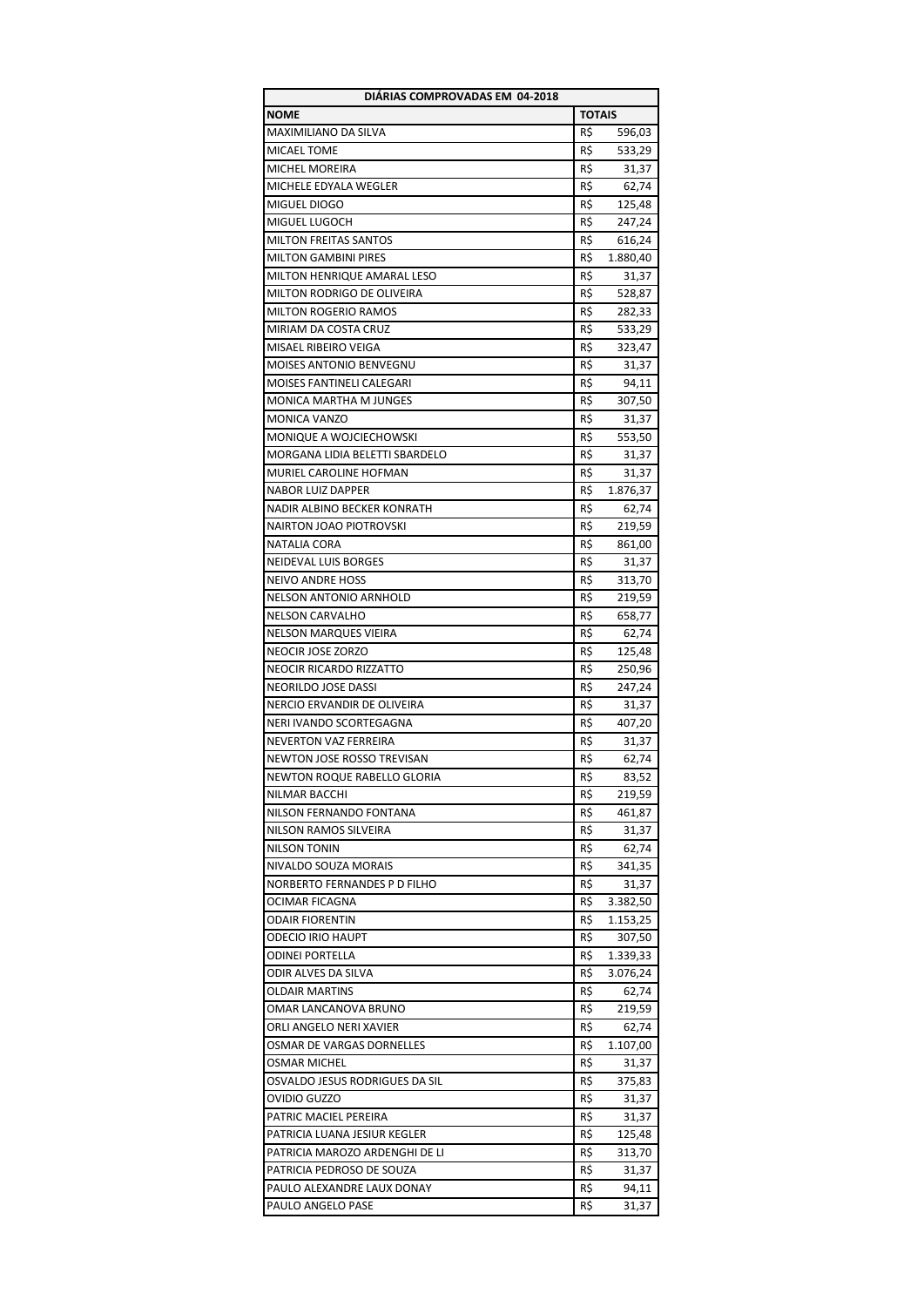| DIÁRIAS COMPROVADAS EM 04-2018                         |               |                   |
|--------------------------------------------------------|---------------|-------------------|
| <b>NOME</b>                                            | <b>TOTAIS</b> |                   |
| PAULO ANTONIO ANDRADE DA ROSA                          | R\$           | 31,37             |
| PAULO AUGUSTO SOUTO                                    | R\$           | 596,03            |
| PAULO CELSO HALWACKS JUNIOR                            | R\$           | 282,33            |
| PAULO CESAR DA ROSA LUCAS                              | R\$           | 62,74             |
| PAULO CESAR DA SILVA HIDER                             | R\$           | 62,74             |
| PAULO CESAR DOS SANTOS MARQUES                         | R\$           | 250,96            |
| PAULO CESAR GOMES TEIXEIRA                             | R\$           | 3.044,87          |
| PAULO CESAR MORAES PIMENTEL                            | R\$           | 658,77            |
| PAULO CESAR O. DOS SANTOS                              | R\$           | 627,40            |
| PAULO CEZAR ENGSTER                                    | R\$           | 31,37             |
| PAULO CEZAR PORTOLON                                   | R\$           | 435,46            |
| PAULO DANIEL M GUIMARAES                               | R\$           | 62,74             |
| PAULO F F DE ALENCASTRO BRAGA                          | R\$           | 533,29            |
| PAULO FLAVIO DOLEJAL CONCEICAO                         | R\$           | 156,85            |
| PAULO GUILHERME MACHADO ROSAT                          | R\$           | 31,37             |
| PAULO LISANDRO MACHADO                                 | R\$           | 225,50            |
| PAULO RENAN BROSE                                      | R\$           | 1.109,48          |
| PAULO RENATO DA SILVA DUARTE                           | R\$           | 861,00            |
| PAULO RICARDO DA S NICHELE                             | R\$           | 62,74             |
| PAULO RICARDO DA SILVA                                 | R\$           | 62,74             |
| PAULO RICARDO DA SILVA DE SOUZ                         | R\$           | 247,24            |
| PAULO RICARDO DA SILVA NETO                            | R\$           | 62,74             |
| PAULO RICARDO DE ARAUJO                                | R\$           | 846,99            |
| PAULO RICARDO DE AZEVEDO                               | R\$           | 31,37             |
| PAULO RICARDO GARCIA FRAGA                             | R\$           | 564,66            |
| PAULO RICARDO S DA SILVA                               | R\$           | 62,74             |
| PAULO ROBERTO AICH                                     | R\$           | 188,22            |
| PAULO ROBERTO CANDIDO DA SILVA                         | R\$           | 125,48            |
| PAULO ROBERTO G DOS SANTOS                             | R\$           | 1.076,87          |
| PAULO ROBERTO LACORTE                                  | R\$           | 94,11             |
| PAULO ROBERTO LIMANA                                   | R\$           | 1.045,50          |
| PAULO ROBERTO MACEDO CIDADE                            | R\$           | 1.107,00          |
| PAULO ROBERTO R CASTILHO                               | R\$           | 499,44            |
| PAULO RODRIGO PEREIRA VIEIRA                           | R\$           |                   |
| PAULO ROGERIO BOTELHO CAETANO                          | R\$           | 31,37<br>1.107,00 |
| PAULO ROGERIO R DO CARMO                               |               |                   |
|                                                        | R\$<br>R\$    | 94,11             |
| <b>PAULO SERGIO PIRES</b><br>PAULO VALTEMIO R DA SILVA |               | 282,33            |
|                                                        | R\$           | 289,50            |
| PAULO VOLMES MARQUES DE MACEDO                         | R\$           | 338,87            |
| PEDRO ASTERIO HARTMANN                                 | R\$           | 94,11             |
| PEDRO CLOVIS DE OLIVEIRA                               | R\$           | 31,37             |
| PEDRO FALCO PRUSKI                                     | R\$           | 225,50            |
| PEDRO FLECK DE BEM                                     | R\$           | 125,48            |
| PEDRO LUIS BONGIORNO                                   | R\$           | 984,00            |
| PEDRO LUIZ OLIVEIRA FABRES                             | R\$           | 31,37             |
| PEDRO RAIMUNDO POMMER                                  | R\$           | 1.722,00          |
| PEDRO ROBERTO CANTELE                                  | R\$           | 3.444,00          |
| PEDRO VILMAR DA SILVA                                  | R\$           | 31,37             |
| PEDRO WALDIR AMES                                      | R\$           | 184,50            |
| PERCIO DA SILVA                                        | R\$           | 1.537,50          |
| PERCIO SILVA DA SILVA                                  | R\$           | 1.168,50          |
| PERICLES RONDINELE L DORNELES                          | R\$           | 62,74             |
| PIERO MAIER ERENO                                      | R\$           | 31,37             |
| PIETRO SERPA KONZGEN                                   | R\$           | 430,50            |
| PLINIO RAFAEL MARQUES                                  | R\$           | 184,50            |
| RAFAEL ANDREI VOGT                                     | R\$           | 94,11             |
| RAFAEL ANTONIO M VIEIRA                                | R\$           | 773,09            |
| RAFAEL BRANDAO                                         | R\$           | 401,61            |
| RAFAEL CAMARGO MORAIS                                  | R\$           | 676,50            |
| RAFAEL CUNHA SUERTEGARAY                               | R\$           | 31,37             |
| RAFAEL DA ROSA                                         | R\$           | 219,59            |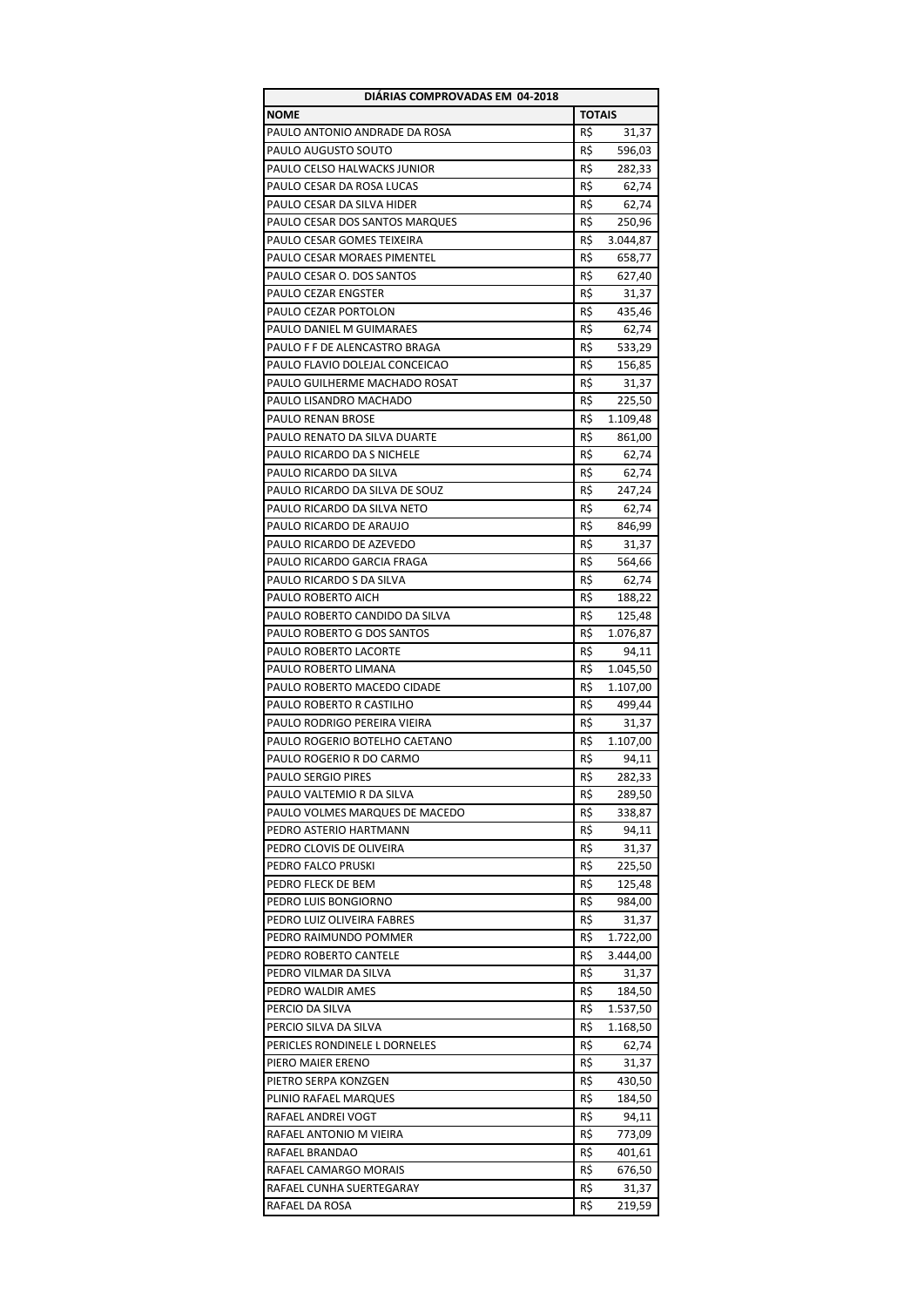| DIARIAS COMPROVADAS EM 04-2018 |               |          |
|--------------------------------|---------------|----------|
| <b>NOME</b>                    | <b>TOTAIS</b> |          |
| RAFAEL DIPP                    | R\$           | 31,37    |
| RAFAEL ELIAS RODRIGUES         | R\$           | 596,03   |
| RAFAEL GABIATTI                | R\$           | 188,22   |
| RAFAEL GAMBIM KRUMMENAUER      | R\$           | 2.644,50 |
| RAFAEL LIMA GARCIA             | R\$           | 219,59   |
| RAFAEL MACHADO DA SILVA        | R\$           | 31,37    |
| RAFAEL PINTO DA CUNHA          | R\$           | 338,87   |
| RAFAEL SIQUEIRA SOUZA          | R\$           | 31,37    |
| RAFAEL SOARES DOMINGUES        | R\$           | 307,50   |
| RAFAEL VIEIRA TORRES           | R\$           | 407,81   |
| RAFAEL ZOLET                   | R\$           | 407,20   |
| RAISSA SIGNORETTI DIAS         | R\$           | 984,00   |
| RANIERI DE MATTOS              | R\$           | 62,74    |
| RAONI LEIVAS MOREIRA           | R\$           | 1.045,50 |
| RAPHAELA BASSO                 | R\$           | 31,37    |
| RAQUEL BERLEZE TAVARES         | R\$           | 564,66   |
| RAQUEL DELAI CELANT            | R\$           |          |
| RAUL FERNANDO SILVEIRA MALHAO  | R\$           | 156,85   |
|                                |               | 31,37    |
| RAUL LEANDRO DE M GUDOLLE      | R\$           | 407,81   |
| RAUL MACIEL DONATO             | R\$           | 1.232,48 |
| REGINA DA SILVA REIS           | R\$           | 62,74    |
| REGINALDO ROCHA DE CASTRO      | R\$           | 430,50   |
| <b>REGIS ARTHUR BUGS DORR</b>  | R\$           | 430,50   |
| <b>REGIS GONCALVES</b>         | R\$           | 564,66   |
| RENATA BENEVIT GIL             | R\$           | 984,00   |
| RENATA DAL MAGRO               | R\$           | 313,70   |
| RENATA PIO MAXIMILA            | R\$           | 31,37    |
| RENATO MACHADO                 | R\$           | 94,11    |
| RENATO NEMITZ RUMPEL           | R\$           | 31,37    |
| RENATO PHILIPPSEN              | R\$           | 31,37    |
| RENATO SCHERER MELLEU          | R\$           | 431,74   |
| RENATO SERAFIM KLIPPEL         | R\$           | 31,37    |
| <b>RENE ARI HOFF JUNIOR</b>    | R\$           | 62,74    |
| RENI CAMPOS FARIAS             | R\$           | 31,37    |
| RICARDO ALEXANDRE WUSTRO       | R\$           | 31,37    |
| RICARDO FILLMANN LEGUISAMO     | R\$           | 225,50   |
| RICARDO GLADIMIR DE FREITAS    | R\$           | 156,85   |
| RICARDO JARDIM SCHUCH          | R\$           | 31,37    |
| RICARDO JOAO ROHDE             | R\$           | 31,37    |
| RICARDO LIMA DE AZEVEDO        | R\$           | 345,07   |
| RICARDO LOPES GUARISE          | R\$           | 564,66   |
| RICARDO MAROSTICA              | R\$           | 470,55   |
| RICARDO MONTEIRO MAZOT         | R\$           | 564,66   |
| RICARDO MOURA FAGUNDES         | R\$           | 31,37    |
| RICARDO SEBASTIAO DE MELOS     | R\$           | 188,22   |
| RICHARD LUIZ RODRIGUES LOPES   | R\$           | 341,35   |
| RILDO GOULART PERES            | R\$           | 309,98   |
| RINALDO PEREIRA DE LIMA        | R\$           | 31,37    |
| RITA DE CASSIA GOMES DE OLIVEI | R\$           | 878,36   |
| RITIELI SOARES                 | R\$           | 31,37    |
| RIVELINO STEINMETZ             | R\$           | 984,00   |
| ROBERSON CLAITON S DE AVILA    | R\$           | 62,74    |
| ROBERTO CARLOS T. DE OLIVEIRA  | R\$           | 31,37    |
| ROBERTO DE SOUZA BOESE         | R\$           | 62,74    |
| ROBERTO FABIANO WOMMER         | R\$           | 94,11    |
| ROBERTO MARQUES PARAHYBA       | R\$           | 31,37    |
| ROBERTO PERIN                  | R\$           | 62,74    |
| ROBERTO PINTO DA SILVA         | R\$           | 596,03   |
| ROBERTO SIDINEI JUNG           | R\$           | 62,74    |
| ROBINSON LUIS STURMER          | R\$           | 62,74    |
| ROBISON BODE TEIXEIRA          | R\$           | 744,83   |
|                                |               |          |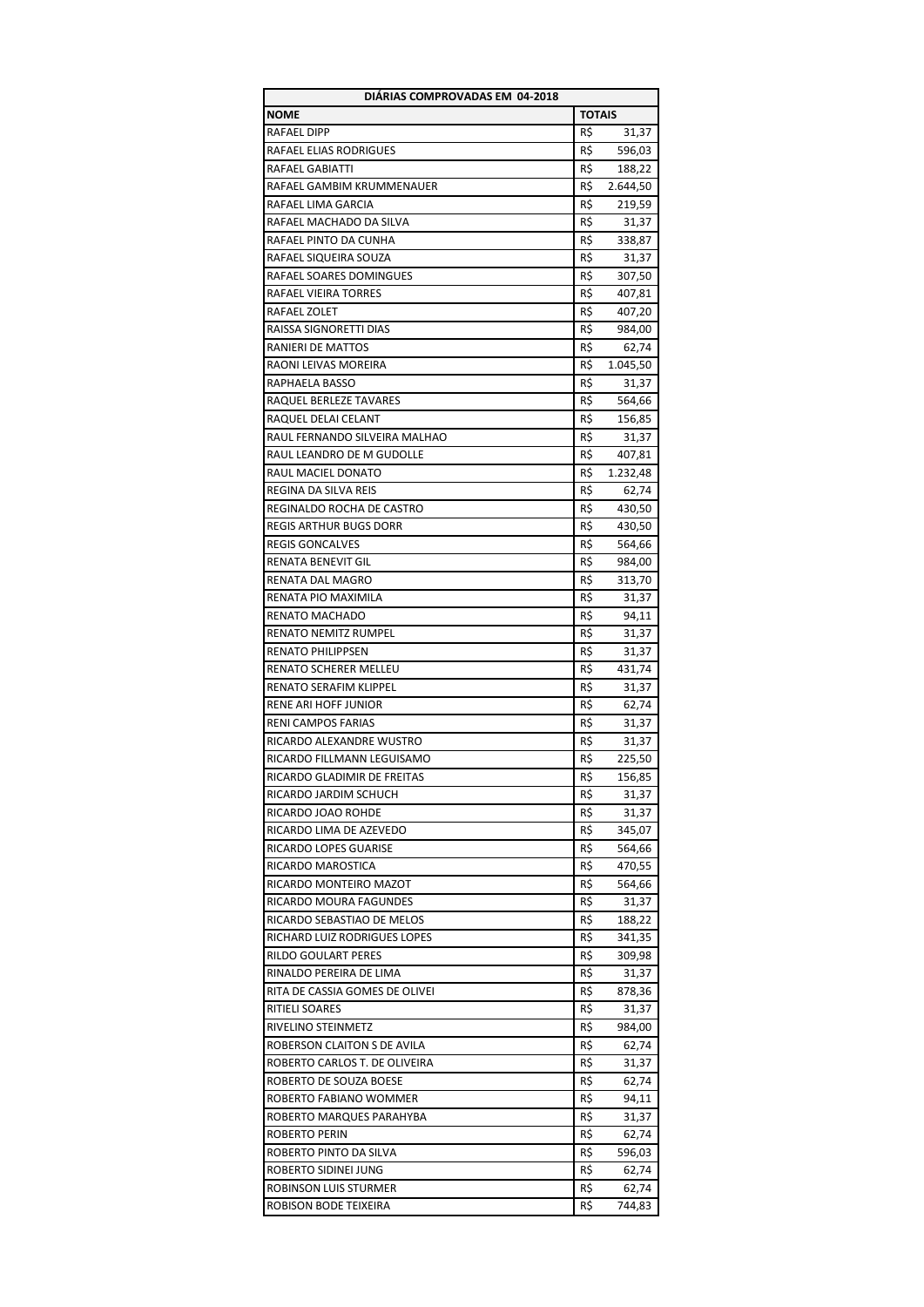| DIÁRIAS COMPROVADAS EM 04-2018 |               |          |
|--------------------------------|---------------|----------|
| <b>NOME</b>                    | <b>TOTAIS</b> |          |
| ROBSON DA SILVA RESENDE        | R\$           | 31,37    |
| RODINEI COSTA VITORIA          | R\$           | 2.215,24 |
| RODINEI OLIVEIRA DA COSTA      | R\$           | 31,37    |
| RODOLFO FUCHS DOS SANTOS       | R\$           | 407,81   |
| RODOLFO GOBI DIAS              | R\$           | 984,00   |
| RODRIGO BRITTES DA SILVEIRA    | R\$           | 1.192,06 |
| <b>RODRIGO DA SILVA</b>        | R\$           | 31,37    |
| RODRIGO DA SILVA MIRANDA       | R\$           | 3.382,50 |
| RODRIGO DE SENNA MACHADO       | R\$           | 215,87   |
|                                |               |          |
| RODRIGO DE TOLEDO              | R\$           | 31,37    |
| RODRIGO DO CARMO DE ALMEIDA    | R\$           | 553,50   |
| RODRIGO GUILHERME BECKER RAMOS | R\$           | 188,22   |
| RODRIGO JOSE GOMES             | R\$           | 125,48   |
| RODRIGO JUNIOR TURRA RIBEIRO   | R\$           | 1.783,50 |
| RODRIGO KESSLER PONTES         | R\$           | 94,11    |
| RODRIGO LOPES DA SILVA         | R\$           | 62,74    |
| RODRIGO LUIZ CUNDA             | R\$           | 246,00   |
| RODRIGO LUPIM FERNANDES        | R\$           | 1.599,00 |
| RODRIGO NOGUEIRA CORREA        | R\$           | 1.045,50 |
| RODRIGO OLIVEIRA DE FARIAS     | R\$           | 31,37    |
| RODRIGO QUINTANILHA SANTINI    | R\$           | 156,85   |
| <b>RODRIGO RUSCHEL</b>         | R\$           | 307,50   |
| RODRIGO SOUZA DA SILVA SCHWALM | R\$           | 31,37    |
| RODRIGO ZORZETTO               | R\$           | 31,37    |
| ROGER BLUHM DE OLIVEIRA        | R\$           | 2.829,00 |
| ROGER RODRIGO O LOPES          | R\$           | 430,50   |
| ROGERIO ANTONIO S MAZURANA     | R\$           |          |
|                                |               | 94,11    |
| ROGERIO BATISTA DOS SANTOS     | R\$           | 1.886,00 |
| ROGERIO FERRARI                | R\$           | 31,37    |
| ROGERIO LITAROVICZ MACEDO      | R\$           | 250,96   |
| ROGERIO LUCIO                  | R\$           | 1.265,09 |
| ROGERIO MADRID OLIVEIRA        | R\$           | 125,48   |
| ROGERIO MARTINS VARGAS         | R\$           | 188,22   |
| <b>ROGERIO NUNES LOPES</b>     | R\$           | 62,74    |
| ROMAR MULLER                   | R\$           | 94,11    |
| ROMULO ROPKE PEREIRA           | R\$           | 31,37    |
| RONALDO JUNIOR GOMES SILVA     | R\$           | 62,74    |
| RONALDO KESSLER PONTES         | R\$           | 62,74    |
| RONALDO RODRIGUES DENGO        | R\$           | 278,61   |
| RONAN XAVIER COUTINHO          | R\$           | 2.091,00 |
| RONEI BARREIRO FLORES          | R\$           | 1.537,50 |
| ROQUE AFONSO NAGEL DIETRICH    | R\$           | 1.168,50 |
| ROQUE ANDRE WIEBELING          | R\$           | 407,81   |
| ROQUE DANIEL GAUER CABRAL      | R\$           | 31,37    |
| ROSALI IZOLDI GRIEBEL          | R\$           | 31,37    |
| ROSANDRO DE ALMEIDA GARSKE     | R\$           | 771,85   |
| ROSANE SOARES DE QUADROS       | R\$           | 31,37    |
| ROSIANE LEAL SANTOS            | R\$           | 1.476,00 |
| RUBEM SILVESTRE S. DA COSTA    | R\$           | 345,07   |
| <b>RUBIMAR POST</b>            | R\$           | 250,96   |
|                                | R\$           |          |
| RUDIMAR BIESEKI                |               | 596,03   |
| RUDIMAR PEDROSO MACIEL         | R\$           | 62,74    |
| RUDINEI ANTONIO SAUSEN         | R\$           | 501,92   |
| RUDINEI POST                   | R\$           | 62,74    |
| RUI CESAR PIRES DA SILVA       | R\$           | 31,37    |
| RUI LEANDRO VARGAS             | R\$           | 1.539,98 |
| RUI SIDNEI MOTTA CERVEIRA      | R\$           | 31,37    |
| RUTIANI ANTUNES MELLO SANTONI  | R\$           | 1.414,50 |
| SABRINA CORREA                 | R\$           | 31,37    |
| SABRINA DE OLIVEIRA RODRIGUES  | R\$           | 62,74    |
| SADI ANTONIO DAL PIVA          | R\$           | 533,29   |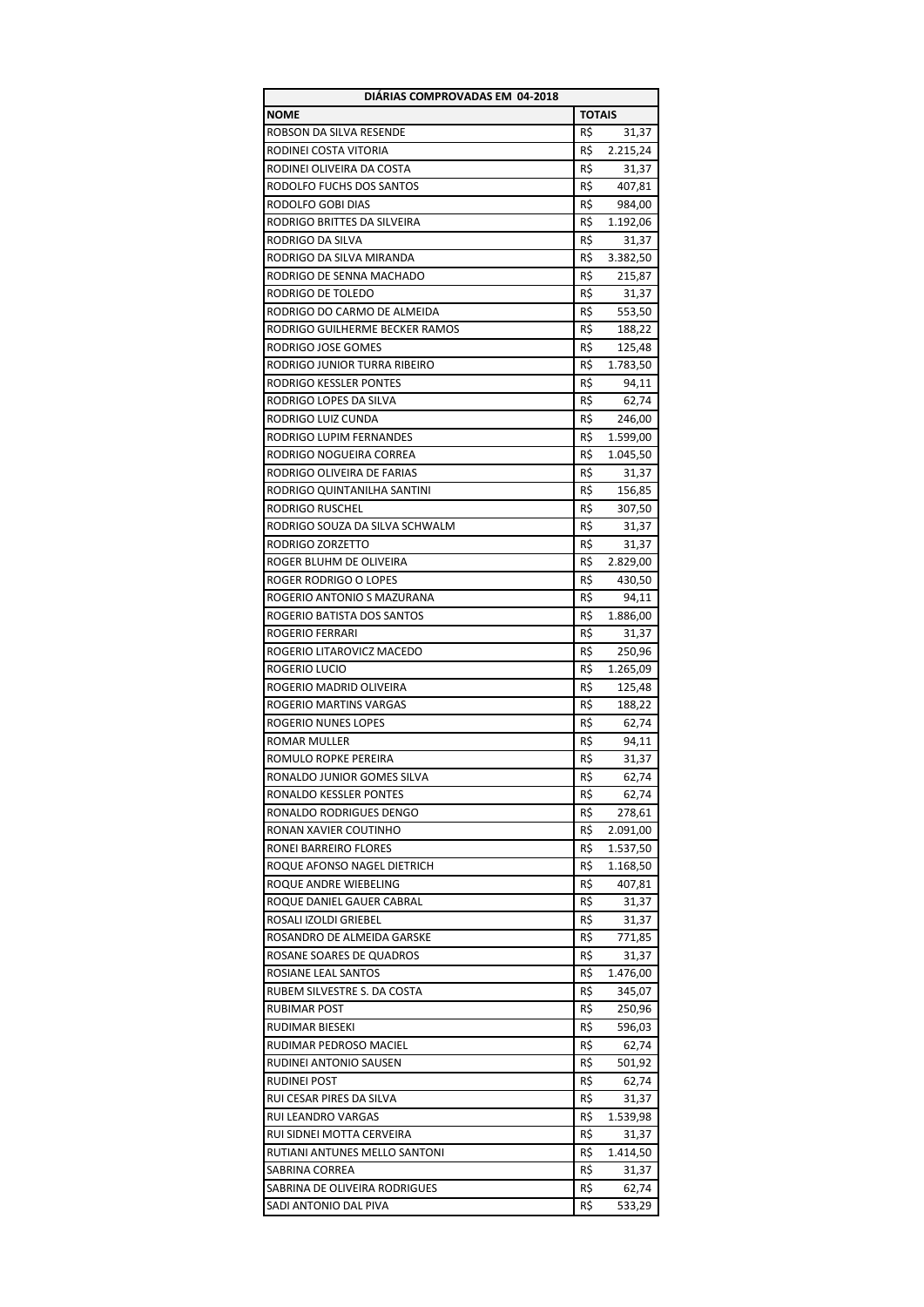| DIÁRIAS COMPROVADAS EM 04-2018                         |               |                    |
|--------------------------------------------------------|---------------|--------------------|
| <b>NOME</b>                                            | <b>TOTAIS</b> |                    |
| <b>SADI ZIMMERMANN</b>                                 | R\$           | 62,74              |
| <b>SADY MOREIRA</b>                                    | R\$           | 31,37              |
| SAIONARA ZINHANI DE CEZARO                             | R\$           | 31,37              |
| SALVADOR CORREA FILHO                                  | R\$           | 62,74              |
| SAMUEL DE SOUZA MATTIODA                               | R\$           | 646,37             |
| SANDRA VIVIANE R MARCANSONI                            | R\$           | 62,74              |
| SANDRO ADRIANI CAMARGO                                 | R\$           | 307,50             |
| SANDRO ALEX GONCALVES VIEIRA                           | R\$           | 1.361,07           |
| SANDRO DA SILVA NEUMANN                                | R\$           | 1.390,57           |
| SANDRO JOCELITO KLEIN                                  | R\$           | 3.013,50           |
| SANDRO LUIS DE OLIVEIRA                                | R\$           | 31,37              |
| SANDRO LUIZ DA SILVA                                   | R\$           | 62,74              |
| SANDRO MARQUES DA SILVA                                | R\$           | 62,74              |
| SANDRO REIS PERUZZO                                    | R\$           | 533,29             |
| SANDRO REOLON ZANELLA                                  | R\$           | 369,00             |
| <b>SANDRO ROBERTO REUS</b>                             | R\$           | 470,55             |
| SANDRO ROGERIO BUZATA MACIEL                           | R\$           | 1.169,74           |
| SANDRO ROMIR F DE OLIVEIRA                             | R\$           | 31,37              |
| SARA DANIELA THOMAS                                    | R\$           | 225,50             |
| SARA ROSELI RODRIGUES FERNANDE                         | R\$           | 31,37              |
| <b>SAUL MINUZZI</b>                                    | R\$           | 3.075,00           |
| SAULO CORTEZ DE ANDRADE                                | R\$           | 984,00             |
| SAULO ORLANDO SCHOSSELER                               | R\$           | 345,07             |
| SAULO RODRIGO GHYSIO SOUZA                             | R\$           | 861,00             |
| SEBASTIAO ROMANENCO                                    | R\$           | 307,50             |
| SELVIO LOREGIAN                                        | R\$           | 31,37              |
| SERGIO AUGUSTO PACHECO MENDES                          | R\$           | 1.862,38           |
| SERGIO AUGUSTO S DE OLIVEIRA                           | R\$           | 125,48             |
| SERGIO DA SILVA                                        | R\$           | 1.177,18           |
| SERGIO EDUARDO ROSSATO                                 | R\$           | 31,37              |
| SERGIO ENDRIGO C MARQUES                               | R\$           | 307,50             |
| SERGIO JOSE STUDZINSKI                                 | R\$           | 375,83             |
| SERGIO LORENZI                                         | R\$           | 31,37              |
| SERGIO LUIS DA ROCHA MONTEZANO                         | R\$           |                    |
| SERGIO LUIS FRANKLIN WINTER                            | R\$           | 922,50             |
| SERGIO LUIS OLIVEIRA DA ROSA                           | R\$           | 31,37<br>94,11     |
|                                                        | R\$           | 62.74              |
| SERGIO LUIZ MALLMANN<br>SERGIO ROCHA CORREA            | R\$           |                    |
| SERGIO VALETA JUNIOR                                   | R\$           | 972,47<br>1.035,21 |
|                                                        | R\$           |                    |
| SHARLY PATRICIA SIMIONATO                              |               | 31,37              |
| SHEILA DENISE SULZBACH<br>SHEILA FILIPPI CHIELA GRECHI | R\$           | 492,00             |
|                                                        | R\$           | 31,37              |
| SIDIMAR CASTELI                                        | R\$           | 31,37              |
| SIDINEI LUIS CAYE                                      | R\$           | 62,74              |
| SIDNEI LUIZ PEDROTTI JUNIOR                            | R\$           | 184,50             |
| SILMAR KREMER                                          | R\$           | 277,37             |
| SILVANA JANETE C. GARCIA                               | R\$           | 31,37              |
| SILVANA MACEDO DE DUTRA                                | R\$           | 62,74              |
| SILVANA SIQUEIRA KNIERIM                               | R\$           | 31,37              |
| SILVANO DEBON                                          | R\$           | 31,37              |
| SILVANO PRATAVIERA                                     | R\$           | 313,70             |
| SILVIO LUIZ MINELLA DE ALMEIDA                         | R\$           | 470,55             |
| <b>SILVIO SOUCHIE</b>                                  | R\$           | 31,37              |
| SIMONE BRANDOLT DA SILVA                               | R\$           | 31,37              |
| SINARA GREICE R. DO NASCIMENTO                         | R\$           | 62,74              |
| SINARA PADOVANI                                        | R\$           | 31,37              |
| SOLENI M DE QUADROS                                    | R\$           | 188,31             |
| STEPHAN HUND PRATES                                    | R\$           | 596,03             |
| STEPHANE ROSA DE ALMEIDA                               | R\$           | 31,37              |
| STIVEN RHEINLANDER B LUSANI                            | R\$           | 31,37              |
| SYDNEI ROCHA GONCALVES                                 | R\$           | 94,11              |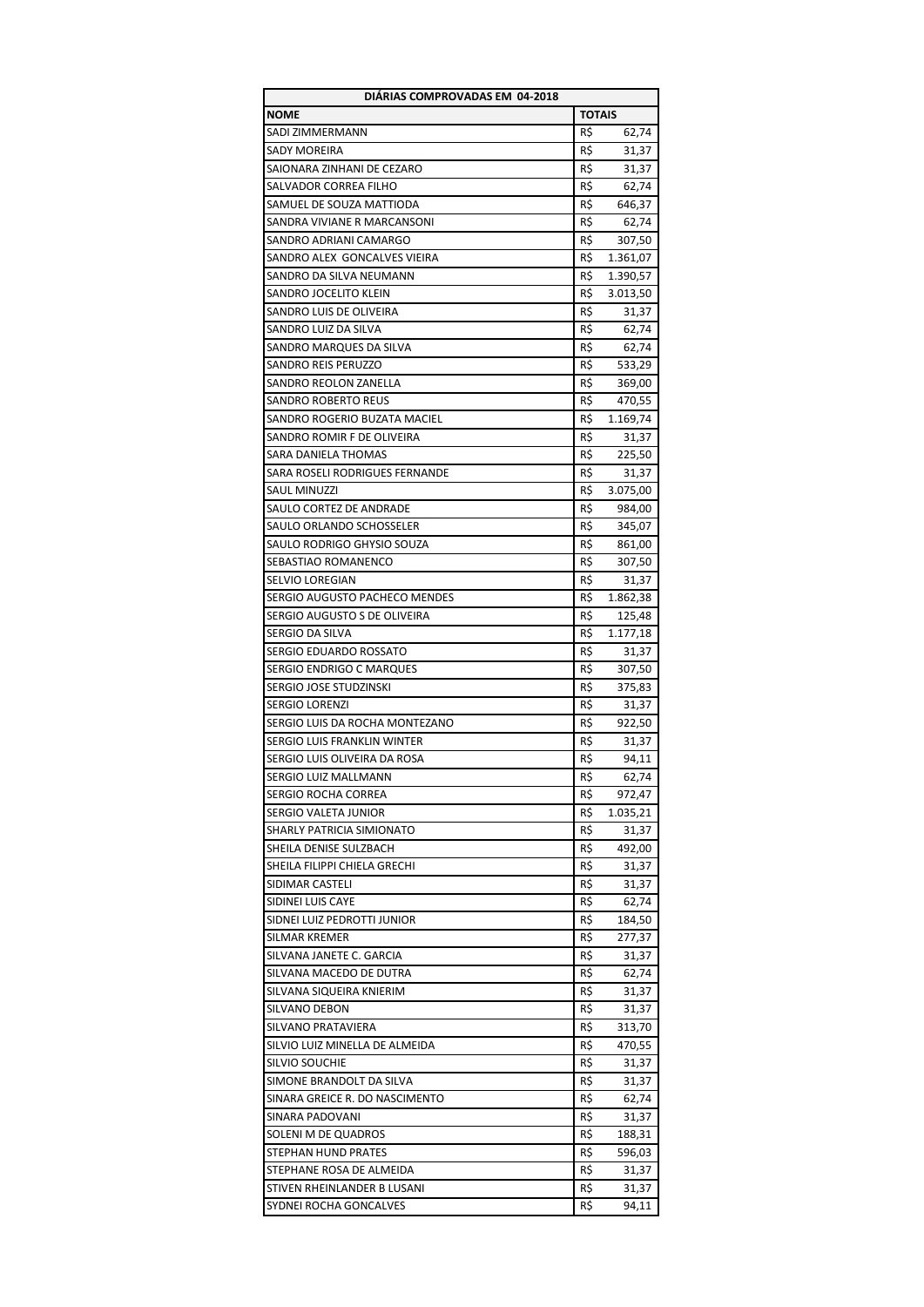| DIÁRIAS COMPROVADAS EM 04-2018 |               |                 |
|--------------------------------|---------------|-----------------|
| NOME                           | <b>TOTAIS</b> |                 |
| TADEU ANTONIO RORIG            | R\$           | 62,74           |
| TAIS ALINE B SCHNORNBERGER     | R\$           | 338,87          |
| <b>TALES FALCAO GUEDES</b>     | R\$           | 62,74           |
| TALVIRONE KRETSCHMER           | R\$           | 188,22          |
| TANIA KUNSLER DE OLIVEIRA      | R\$           | 307,50          |
| TARCIZO CESAR BISPO            | R\$           | 94,11           |
| TEODORO ARTEMIO SZEWC          | R\$           | 31,37           |
| TERESINHA MARIA STEFFEN        | R\$           | 338,87          |
| THAIANNE MIRANDA ALVES         | R\$           | 31,37           |
| THAIS CANTARELLI CASARIN       | R\$           | 1.107,00        |
| THAISE ZINGANO LAMPERT         | R\$           | 31,37           |
| THAISSA SILVA DOS SANTOS       | R\$           | 307,50          |
| THAMIRES RAFAELA MOURA DA SILV | R\$           | 31,37           |
| THAUANE PERACA PERACA          | R\$           | 31,37           |
| THIAGO DAMASCENO ROSA          | R\$           | 94,11           |
| THIAGO DE HERMANN PRESTES      | R\$           | 31,37           |
| THIAGO FELIPE HERMANN          | R\$           | 313,70          |
| THIAGO MENEZES DA SILVEIRA     | R\$           | 123,00          |
| THIAGO PINTO DA CUNHA          | R\$           | 4.305,00        |
| THIAGO PRATES COVALESKY        | R\$           | 984,00          |
| THIAGO VILANOVA                | R\$           | 31,37           |
| THIANE ALVES BARCELLOS         | R\$           | 901,99          |
| THONI UILSON FOCKING           | R\$           | 125,48          |
| THYAGO BITENCOURT MILIONI      | R\$           | 31,37           |
| TIAGO CORREA DE FRAGA          | R\$           | 31,37           |
| TIAGO DA SILVA                 | R\$           | 553,50          |
| TIAGO DA SILVA PACHECO         | R\$           | 156,85          |
| TIAGO GONCALVES FAGUNDES       | R\$           | 31,37           |
| TIAGO GUILHERME IEPSEN         | R\$           | 205,07          |
| TIAGO LEMOS DA SILVA           | R\$           | 313,70          |
| TIAGO LUIS MEDINA              | R\$           | 1.362,92        |
| TIAGO MARQUES DE JESUS         | R\$           | 370,24          |
| TIAGO MORAES DELLANHESE        | R\$           | 288,24          |
| TIAGO NERLEI RESENDE           | R\$           | 62,74           |
| TIAGO PERES DA SILVA           | R\$           | 895,16          |
| TIAGO SCHNORNBERGER            | R\$           | 557,53          |
| <b>TIAGO TRESPACH MARQUES</b>  | R\$           | 1.352,98        |
| TULIO BORGES FLORISBAL         | R\$           | 31,37           |
| UBIRAJARA JUSTO MENDONCA       | R\$           | 647,61          |
| UGLAIR MORAES MACHADO          | R\$           | 501,92          |
| ULISSES DA SILVEIRA CARVALHO   | R\$           | 31,37           |
| VAGNER CARDOSO DALENOGARE      | R\$           | 1.845,00        |
| VAGNER CEZAR DA SILVA          | R\$           | 94,11           |
| VAGNER EICH DA SILVA           | R\$           | 31,37           |
| VAGNER RODRIGUES DA SILVA      | R\$           | 94,11           |
| VAGNER SCUSSEL                 | R\$           | 94,11           |
| VALDAIR PASTORIO               | R\$           | 1.783,50        |
| VALDEMIR ATHANAZIO             | R\$           | 715,31          |
| VALDEMIR CREMONINI             | R\$           | 31,37           |
| VALDEMIR VIERA                 | R\$           | 1.086,79        |
| VALDENI A. LACERDA DE QUADROS  | R\$           |                 |
| VALDERI MARCOLIN               | R\$           | 62,74<br>256,87 |
| VALDIR BALTAZAR F. DOS SANTOS  | R\$           |                 |
|                                |               | 188,22          |
| VALDIR DEFAVERI                | R\$           | 31,37           |
| VALDIR GRAEFF                  | R\$           | 62,74           |
| VALDIR LUIS ARGENTA            | R\$           | 62,74           |
| VALDIR PEREIRA                 | R\$           | 1.168,50        |
| VALDIR SCHMITT                 | R\$           | 184,50          |
| VALDUIR TAMIOSSO BUENO         | R\$           | 250,96          |
| VALERIO MOREIRA DOS SANTOS     | R\$           | 219,59          |
| VALMIR DOS SANTOS FERREIRA     | R\$           | 125,48          |